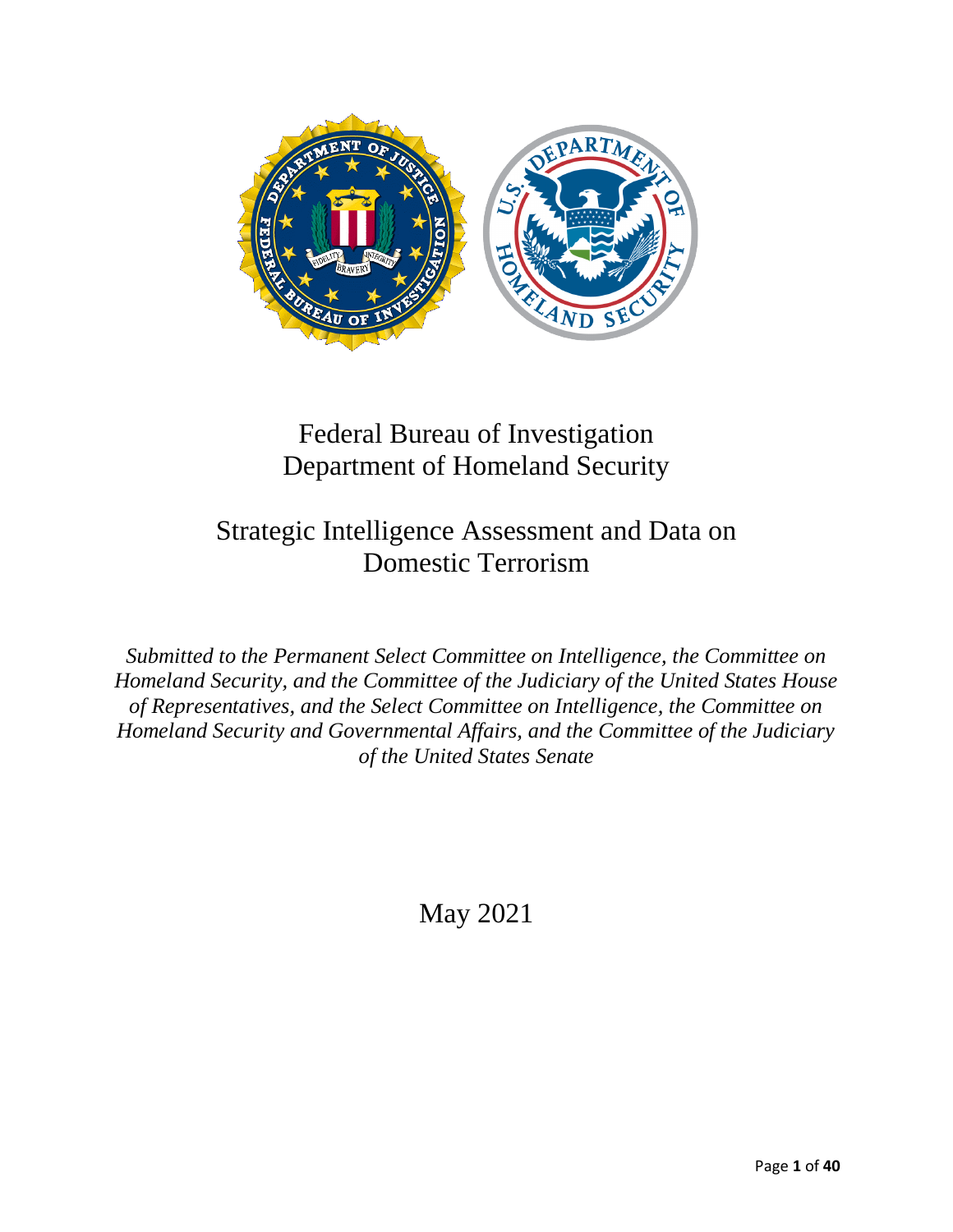#### **Table of Contents**

#### <span id="page-1-0"></span>**I. Overview of Reporting Requirement**

The National Defense Authorization Act for Fiscal Year 2020 (the Act) requires the Director of the Federal Bureau of Investigation (FBI) and the Secretary of Homeland Security, in consultation with the Director of National Intelligence (DNI), to jointly produce a report containing a strategic intelligence assessment and data on domestic terrorism  $(DT)$ .<sup>1</sup> The Act requires the report to contain a strategic intelligence assessment, a discussion of activities, certain data on DT matters, and recommendations.

#### <span id="page-1-1"></span>**II. Executive Summary**

Preventing terrorist attacks remains a top priority for both the FBI and the Department of Homeland Security (DHS). The threat posed by international and domestic threat actors has evolved significantly since 9/11. The greatest terrorism threat to the Homeland we face today is posed by lone offenders,<sup>2</sup> often radicalized online, who look to attack soft targets with easily accessible weapons. Many of these violent extremists are motivated and inspired by a mix of socio-political goals and personal grievances against their targets. With this report, we are providing our strategic intelligence assessments on DT, a detailed discussion of our procedures and methods to address DT threats, as well as data on DT incidents and our investigations.

#### <span id="page-1-2"></span>**III. Introduction**

The FBI and DHS are both charged with preventing terrorist attacks in the United States, including those conducted by Domestic Violent Extremists (DVEs).<sup>3</sup> This goal drives the FBI's mission to proactively lead law enforcement and domestic intelligence efforts to defeat terrorist attacks against US citizens and US interests through an integrated strategy to detect, penetrate,

<sup>1</sup> Public Law 116-92, enacted 20 December 2019.

<sup>&</sup>lt;sup>2</sup> The FBI and DHS defines a lone offender as an individual motivated by one or more violent extremist ideologies who, operating alone, supports or engages in acts of unlawful violence in furtherance of that ideology or ideologies that may involve influence from a larger terrorist organization or a foreign actor.

<sup>&</sup>lt;sup>3</sup> The FBI and DHS define a Domestic Violent Extremist (DVE) as an individual based and operating primarily within the United States or its territories without direction or inspiration from a foreign terrorist group or other foreign power who seeks to further political or social goals wholly or in part through unlawful acts of force or violence. The mere advocacy of political or social positions, political activism, use of strong rhetoric, or generalized philosophic embrace of violent tactics may not constitute extremism, and may be constitutionally protected.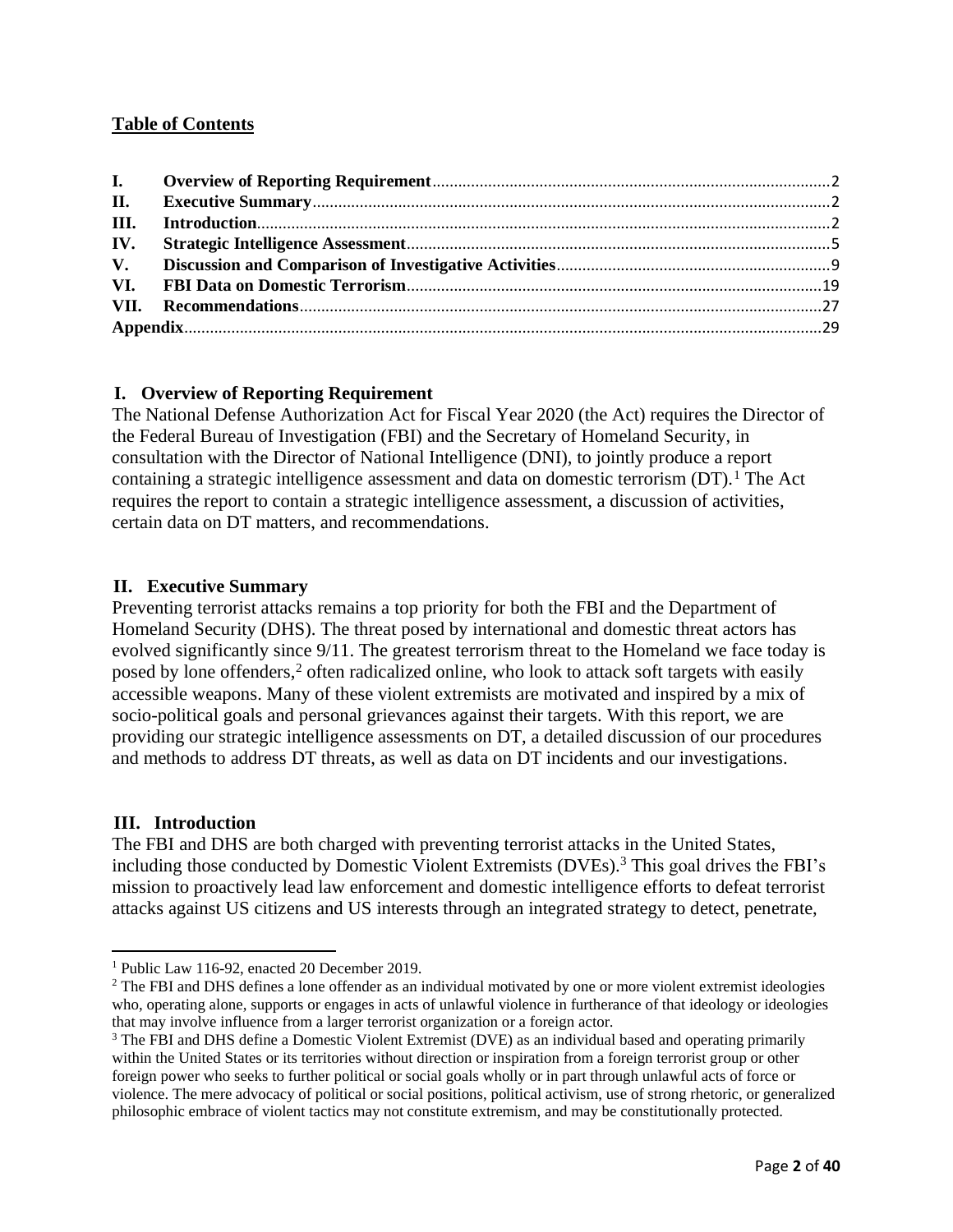disrupt, and dismantle criminal DT plots, and the FBI and DHS missions to provide strategic analysis of the DVE landscape.

DT for the FBI's purposes is referenced in US Code at 18 U.S.C. § 2331(5), and is defined as activities:

- Involving acts dangerous to human life that are a violation of the criminal laws of the United States or of any State;
- Appearing to be intended to:
	- o Intimidate or coerce a civilian population;
	- o Influence the policy of government by intimidation or coercion; or
	- o Affect the conduct of a government by mass destruction, assassination or kidnapping; and
- Occurring primarily within the territorial jurisdiction of the United States.

In comparison, international terrorism (IT) for the FBI's purposes is referenced in U.S. Code at 18 U.S.C. § 2331(1), and is defined as activities:

- Involving violent acts or acts dangerous to human life that are a violation of the criminal laws of the United States or of any State, or that would be a criminal violation if committed with the jurisdiction of the United States or of any State;
- Appearing to be intended to:
	- o Intimidate or coerce a civilian population;
	- o Influence the policy of government by intimidation or coercion; or
	- o Affect the conduct of a government by mass destruction, assassination or kidnapping; and
- Occurring primarily outside the territorial jurisdiction of the United States, or transcend national boundaries in terms of the means by which they are accomplished, the persons they appear intended to intimidate or coerce, or the locale in which their perpetrators operate or seek asylum. 4

The DHS derives its definition of DT from the Homeland Security Act definition of terrorism, 6 U.S.C. 101(18), which is similar to, but not identical, to the 18 U.S.C. 2331(5) definition. Under the Homeland Security Act, terrorism:

<sup>&</sup>lt;sup>4</sup> In certain instances, a DVE's conduct may eventually lead to the DVE engaging in international terrorism, as defined in 18 U.S.C. § 2331(1).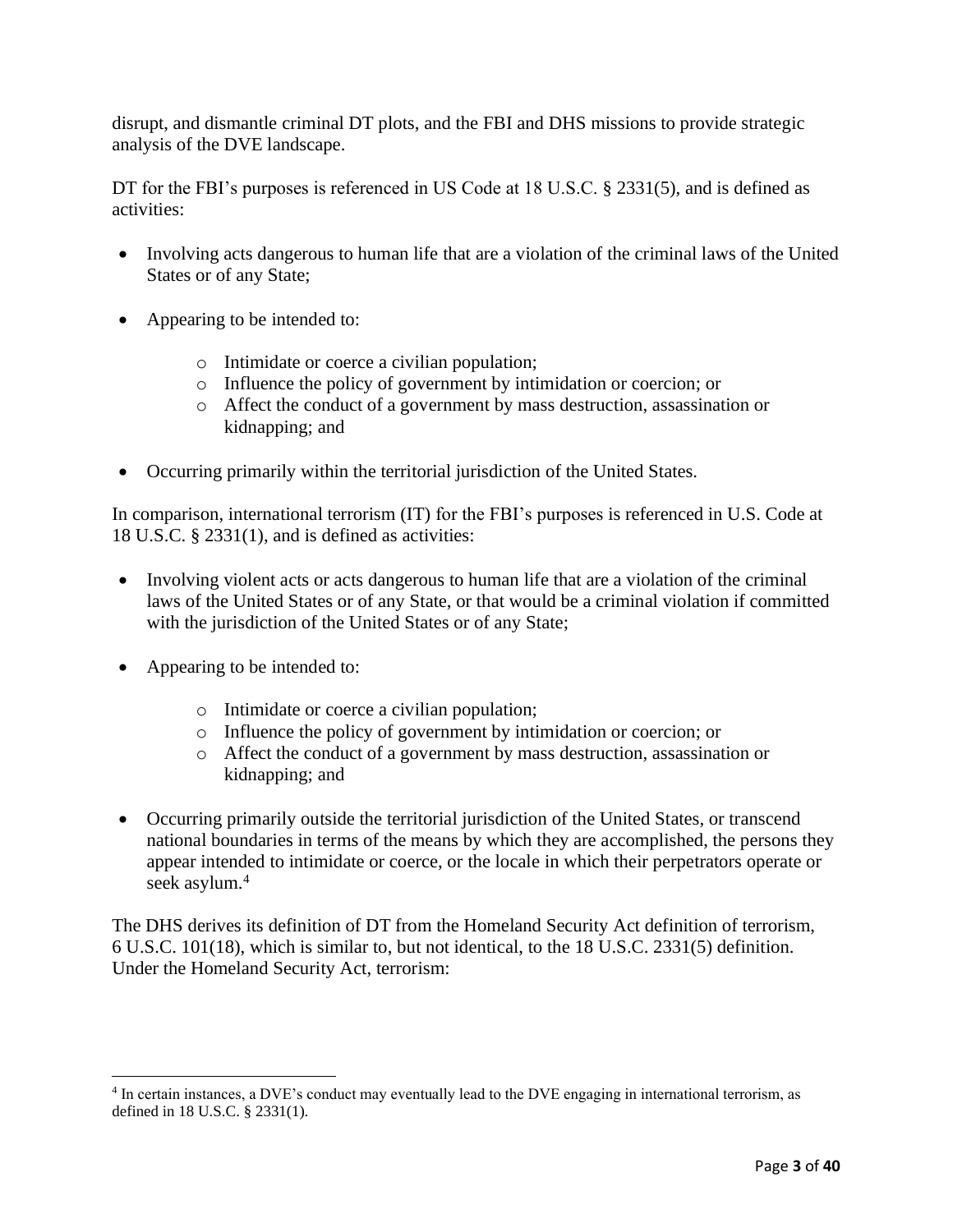- Involves an act that:
	- o Is dangerous to human life or potentially destructive of critical infrastructure or key resources; and
	- o Is a violation of the criminal laws of the United States or any State or other subdivision of the United States, and
- Appears to be intended to:
	- o Intimidate or coerce a civilian population;
	- o Influence the policy of a government by intimidation or coercion; or
	- o Affect the conduct of a government by mass destruction, assassination, or kidnapping.

In our discussion of DT threats, we use the words "violent extremism" to define DT threats because mere advocacy of political or social positions, political activism, use of strong rhetoric, or generalized philosophic embrace of violent tactics may not constitute violent extremism, and may be constitutionally protected. Under FBI policy and federal law, no investigative activity may be based solely on First Amendment activity, or the apparent or actual race, ethnicity, national origin, religion, gender, sexual orientation, or gender identity of the individual or group. The FBI does not investigate, collect, or maintain information on US persons solely for the purpose of monitoring activities protected by the First Amendment.

While the majority of DVEs fall into one threat category, some draw upon or are inspired by ideological themes found in other threat categories, as depicted in the following graphic.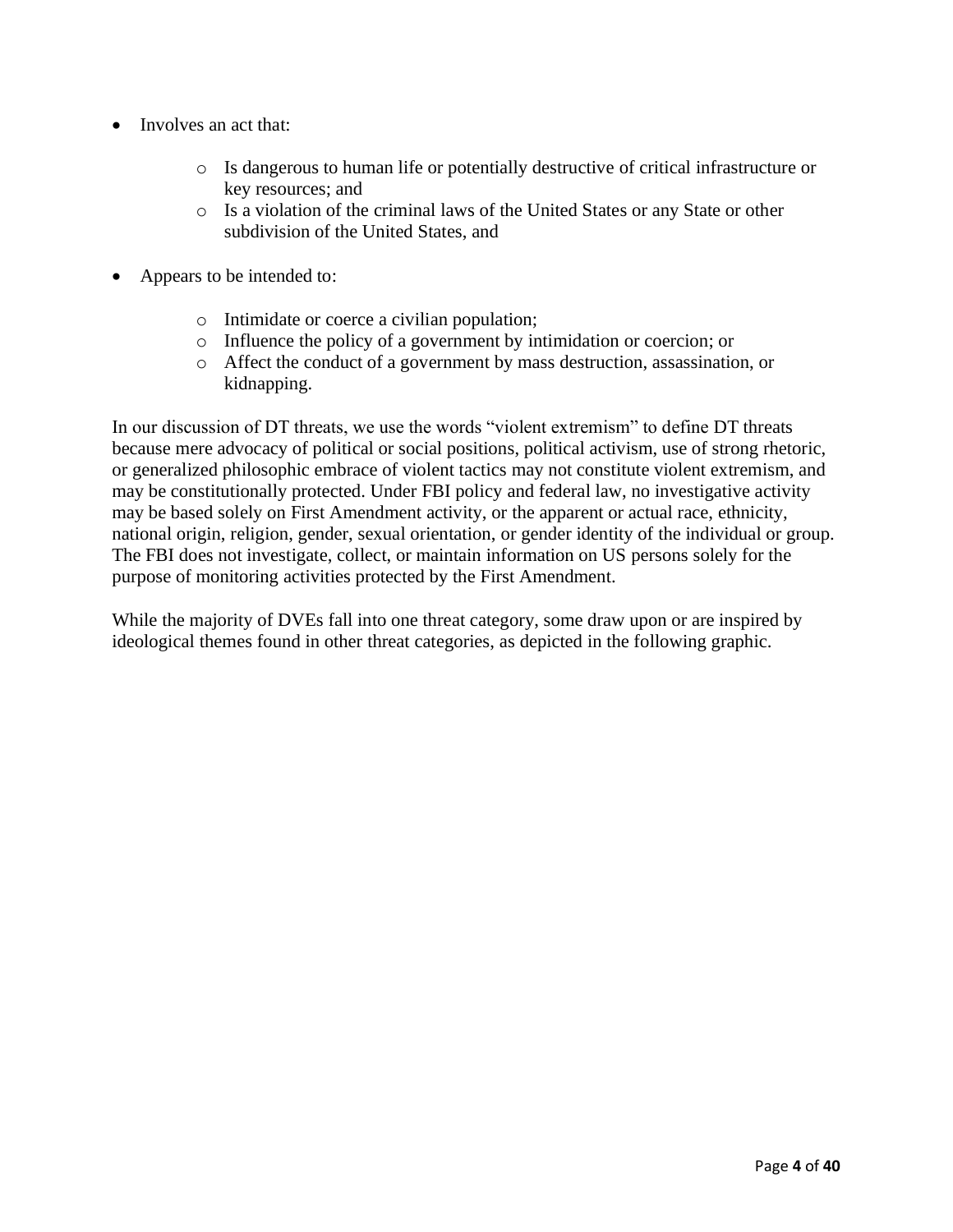## **RACIALLY OR** ETHNICALLY MOTIVATED **VIOLENT EXTREMISTS**

DVEs with ideological agendas derived from bias. often related to race or ethnicity, held by the actor against others, including a given population group.



DVEs seeking to end or mitigate perceived cruelty, harm, or exploitation of animals or perceived exploitation or destruction of natural resources and the environment.



DVEs with ideological agendas in support of pro-life or pro-choice beliefs.

# ANTI-GOVERNMENT/ANTI-AUTHORITY **VIOLENT EXTREMISTS**

DVEs with ideological agendas derived from anti-government or anti-authority sentiment, including opposition to perceived economic, social, or racial hierarchies; or perceived government overreach, negligence, or illegitimacy.

#### **MILITIA VIOLENT EXTREMISTS:**

DVEs who take overt steps to violently resist or facilitate the overthrow of the US Government in support of their belief that the US Government is purposely exceeding its Constitutional authority and is trying to establish a totalitarian regime; oppose many federal and state laws and regulations, particularly those related to firearms ownership.

**ANARCHIST VIOLENT EXTREMISTS:** DVEs who oppose all forms of capitalism. corporate globalization, and governing institutions, which are perceived as harmful to society.

**SOVEREIGN CITIZEN VIOLENT EXTREMISTS:** DVEs who believe they are immune from government authority and laws.



DVEs with ideological agendas that are not otherwise defined under one of the other domestic terrorism threat categories, including a combination of personal grievances and beliefs with potential bias related to religion, gender, or sexual orientation.

#### <span id="page-4-0"></span>**IV. Strategic Intelligence Assessment**

The Act calls for a strategic intelligence assessment of DT in the United States during 2017, 2018, and 2019.

Since 2017, while the FBI successfully investigated and disrupted DVE activities, plots, and threats, and the FBI and DHS continued to provide strategic warnings and analysis of the heightened DVE threat, DVE lone offenders acting independently and without direction from specific groups have been the primary actor in DT lethal attacks. The FBI and DHS assessed lone offenders would continue to be the primary actor in these attacks, and would continue to pose significant mitigation challenges due to their capacity for independent radicalization and mobilization and preference for easily accessible weapons. The FBI and DHS assessed multiple factors, including perceptions of or responses to political and social conditions and law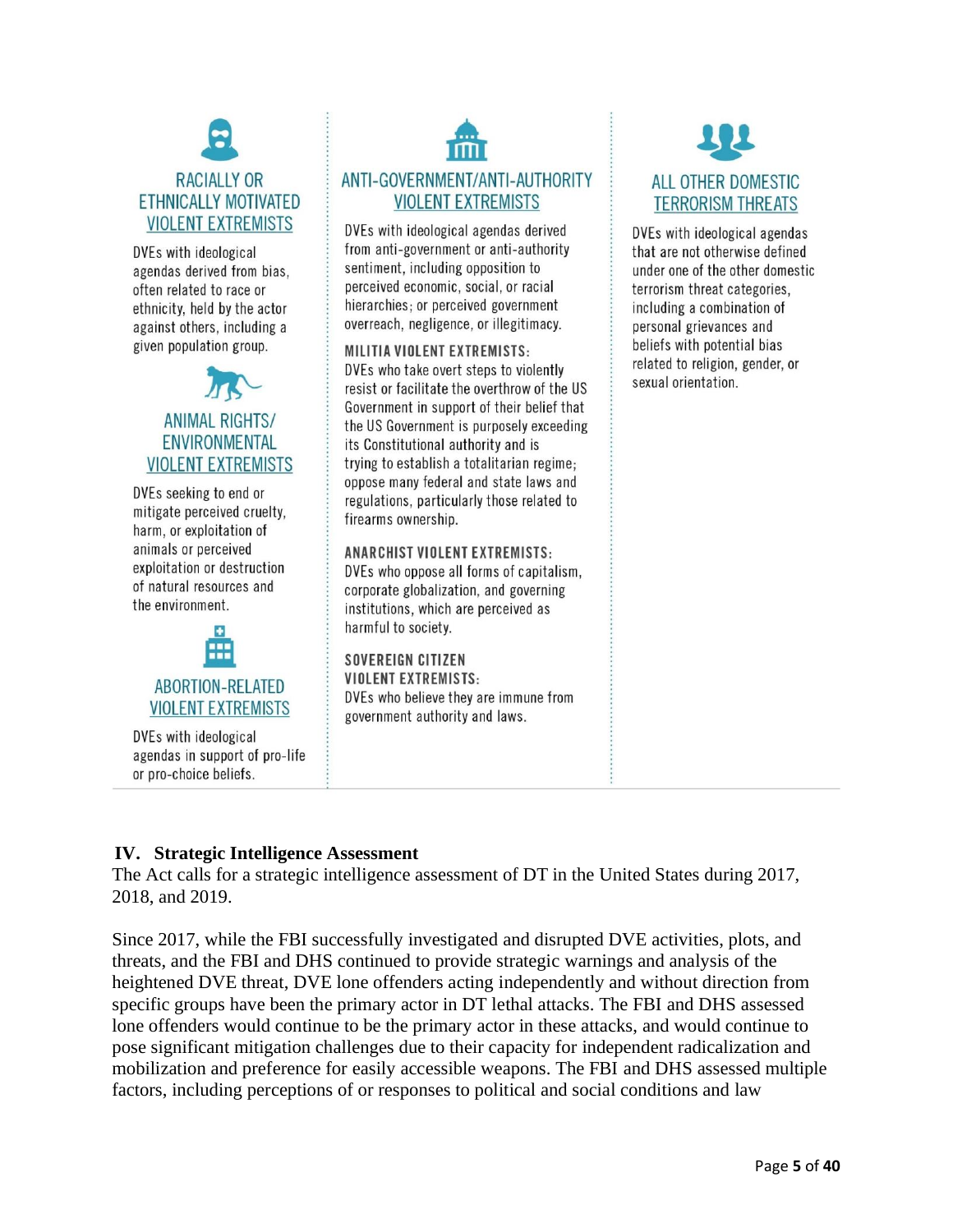enforcement and government overreach, would also almost certainly continue to contribute to DVE radicalization, target selection, and mobilization in violation of federal, state, and local law and hate crime<sup>5</sup> statutes.

#### *Strategic Intelligence Assessment for 2017*

In 2017, DVEs remained a persistent source of violence, with Racially or Ethnically Motivated Violent Extremists (RMVEs)<sup>6</sup> advocating for the superiority of the white race and Anti-Government or Anti-Authority Violent Extremists (AGAAVEs) – primarily Anarchist Violent Extremists (AVEs),<sup>7</sup> Militia Violent Extremists (MVEs),<sup>8</sup> and Sovereign Citizen Violent Extremists  $(SCVEs)^9$  – presenting the greatest threats of violence. RMVEs were the primary sources of lethal and significant violence, with lone offenders conducting lethal attacks against targets of opportunity, using non-complex tactics and accessible weapons. The FBI and DHS assessed broad drivers of domestic violent extremism, including perceptions of or responses to government activity, and social, political, and economic conditions, continued to feed a consistent level of domestic violent extremism, although trends within individual extremist movements remained dynamic.

DVE violence in 2017 consisted primarily of attacks or threatening behavior against accessible targets or individuals, using weapons acquired with relative ease, including firearms and bladed weapons, or unsophisticated tactics such as physical assaults. Law enforcement and racial minorities were the prevalent DVE targets in 2017, with race providing a principal focus for RMVEs espousing the superiority of the white race, and law enforcement and government continuing to represent key targets of interest for AGAAVEs, specifically MVEs and SCVEs. Numerous violent encounters also took place between perceived ideological opponents.

 $5$  A hate crime is a criminal offense that was motivated, in whole or in part, by the offender's bias against a person's actual or perceived race/ethnicity/ancestry, national origin gender, gender identity, religion, disability, or sexual orientation, and was committed against persons, property, or society.

<sup>&</sup>lt;sup>6</sup> As defined by the FBI and DHS, racially or ethnically motivated violent extremism encompasses the potentially unlawful use or threat of force or violence in furtherance of ideological agendas derived from bias, often related to race or ethnicity, held by the actor against others or a given population group. RMVEs purport to use both political and religious justifications to support their racially- or ethnically-based ideological objectives and criminal activities.

<sup>&</sup>lt;sup>7</sup> As defined by the FBI and DHS, anarchist violent extremism encompasses the potentially unlawful use or threat of force or violence in furtherance of an anti-government or anti-authority violent extremist ideology that considers capitalism and centralized government to be unnecessary and oppressive.

<sup>&</sup>lt;sup>8</sup> As defined by the FBI and DHS, militia violent extremism encompasses the potentially unlawful use or threat of force or violence in furtherance of an anti-government or anti-authority violent extremist ideology in response to perceived abuses of power by the government, especially in regard to suspected infringements on gun rights; excessive use of force by law enforcement; or bureaucratic incompetence in attending to critical tasks.

<sup>&</sup>lt;sup>9</sup> As defined by the FBI and DHS, sovereign citizen violent extremism encompasses the potentially unlawful use or threat of force or violence in furtherance of anti-government or anti-authority violent extremist ideological agendas by those who identify as sovereign citizens. Sovereign citizens are US citizens who claim to have special knowledge or heritage that renders them immune from government authority and laws.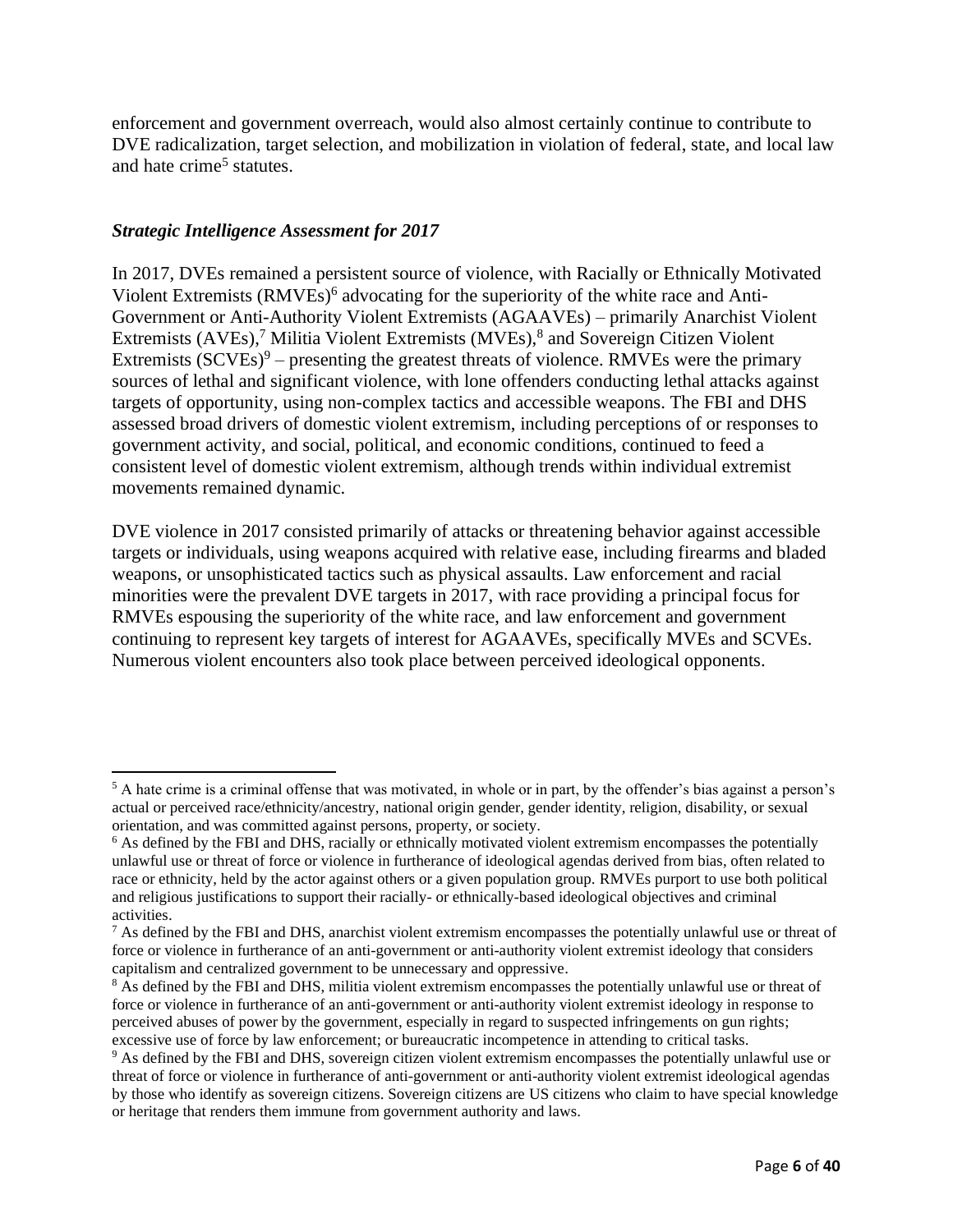Abortion-Related Violent Extremists<sup>10</sup> and Animal Rights/Environmental Violent Extremists<sup>11</sup> also remained sources of harm or economic damage through criminal acts of destruction, sabotage, or arson.

In 2017, DVEs conducted five lethal attacks using bladed weapons, firearms, and a vehicular ramming that resulted in the deaths of eight individuals. Of those lethal incidents, RMVEs were responsible for four attacks resulting in seven deaths, and MVEs, a subset of the AGAAVE threat category, conducted one attack resulting in one death. Of the four attacks conducted by RMVEs, RMVEs espousing the superiority of the white race conducted two attacks resulting in two deaths, and RMVEs who used racism or injustice in American society to justify their use of violence conducted the other two attacks resulting in five deaths.

Both the FBI and DHS continued to work with state and local law enforcement partners in matters related to domestic violent extremism, including through provision of strategic analysis of the threat, and enhanced both independent and joint collaborative reporting, collection, and targeting efforts via human source and technical means.

#### *Strategic Intelligence Assessment for 2018*

In 2018, the FBI and DHS assessed DVEs posed a persistent and evolving threat of violence, with RMVEs advocating for the superiority of the white race and AGAAVEs, specifically SCVEs, engaging in lethal attacks. Abortion-Related Violent Extremists, Animal Rights/Environmental Violent Extremists, and Puerto Rican National Violent Extremists, 12 which is a subset of the AGAAVE threat category, also caused harm and economic damage through criminal acts of property destruction and arson. The six fatal DVE attacks in 2018 underscored how DVEs acting as lone offenders continued to advance their extremist ideologies by engaging in lethal attacks and acts of violence against targets of opportunity, using rudimentary tactics and readily accessible weapons. DVEs were primarily enabled by their use of the Internet, including social media platforms, which has increasingly enabled individuals to radicalize online and engage other DVEs without having to join organized groups.

In 2018, DVE lone offenders conducted six lethal attacks using bladed weapons, firearms, and violent assaults that resulted in the deaths of 17 individuals. Of those lethal incidents, RMVEs advocating for the superiority of the white race were responsible for five attacks resulting in 16

<sup>&</sup>lt;sup>10</sup> As defined by the FBI and DHS, abortion-related violent extremism encompasses the potentially unlawful use or threat of force or violence in furtherance of ideological agendas relating to abortion, including individuals who advocate for violence in support of either pro-life or pro-choice beliefs.

 $11$  As defined by the FBI and DHS, animal rights/environmental violent extremism encompasses the potentially unlawful use or threat of force or violence in furtherance of ideological agendas by those seeking to end or mitigate perceived cruelty, harm, or exploitation of animals and/or the perceived exploitation or destruction of natural resources and the environment.

<sup>&</sup>lt;sup>12</sup> As defined by the FBI, Puerto Rican national violent extremism encompasses the potentially unlawful use or threat of force or violence in furtherance of anti-government or anti-authority violent extremist ideological agendas by those seeking independence for Puerto Rico by destabilizing the relationship between the US Government and the Government of Puerto Rico – which they view as a proxy of the United States. The DHS does not utilize a separate definition for this activity.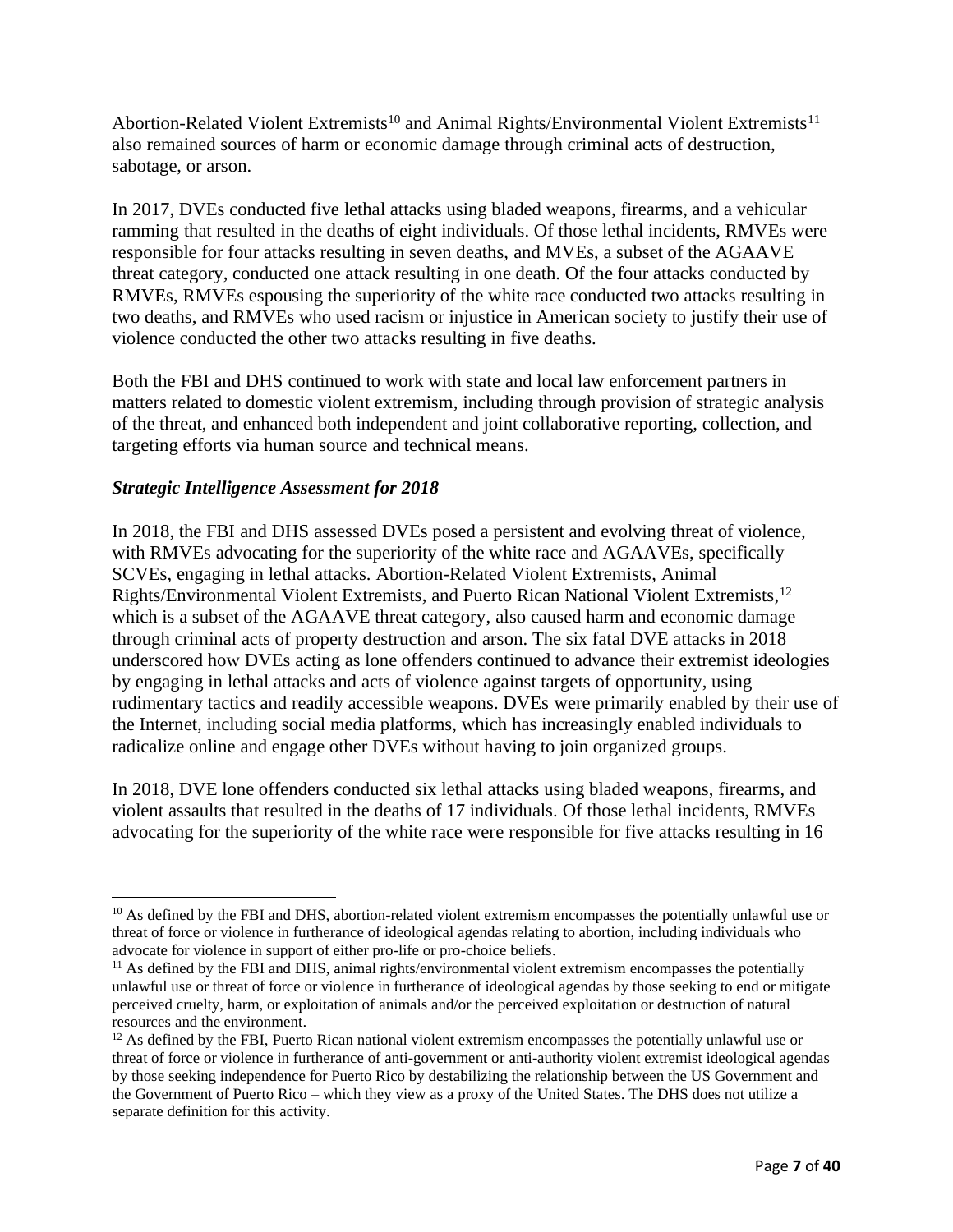deaths, and an SCVE, a subset of the AGAAVE threat category, was responsible for one attack resulting in one death.

MVEs, a subset of the AGAAVE threat category, continued to espouse violent rhetoric, often lacking intent or credibility, to engage in violence against Muslims, political activists, and protestors to protect their vision of public safety, such as border-related issues. In addition to the previously mentioned 2018 lethal attack conducted by an SCVE in response to law enforcement actions, SCVEs also engaged in non-lethal criminal activity in response to law enforcement actions and criminal activity motivated by perceptions that the US Government is illegitimate, including identity and financial fraud, property theft, and attempts to institute sovereign citizen "common law." AVEs, another subset of the AGAAVE threat category, conducted criminal acts and may have used improvised incendiary devices to target law enforcement and others during confrontations.

An expansive set of factors, including responses to government activity, in addition to social, economic, and political conditions, was assessed to very likely contribute to inspire DVE radicalization, target selection, and mobilization in violation of federal law. As DVE attacks, plot disruptions, and other criminal acts reflected persistent aspirations for large-scale or masscasualty acts of violence by lone offenders, the FBI continued to work with state and local law enforcement partners to sustain and enhance collaborative efforts to mitigate the DVE threat. Both the FBI and DHS continued efforts to publish joint analytic products to our shared stakeholders in this field.

#### *Strategic Intelligence Assessment for 2019*

In 2019, the FBI and DHS assessed RMVEs, primarily those advocating for the superiority of the white race, likely would continue to be the most lethal DVE threat to the Homeland. Our agencies had high confidence in this assessment based on the demonstrated capability of RMVEs in 2019 to select weapons and targets to conduct attacks, and the effectiveness of online RMVE messaging calling for increased violence. Additionally, other DVEs likely would continue to engage in non-lethal violence and other criminal activity, and DVE reactions to socio-political events and conditions could increase attacks. The year 2019 represented the most lethal year for DVE attacks since 1995, with five separate DVE attacks resulting in 32 deaths, 24 of which occurred during attacks conducted by RMVEs advocating for the superiority of the white race.

Themes like "gamification" and "accelerationism" partly inspired some of the attacks in 2019 and likely will continue to inspire future plots. Gamification is a term where fatality counts in attacks are referred to as "scores," as the actor desires to accomplish "achievements" or high kill counts.<sup>13</sup> Messaging from RMVEs espousing the superiority of the white race has furthered this narrative by framing previous attacks as resulting in a "score." Additionally, widely disseminated propaganda on online forums and encrypted chat applications that espouse similar themes regarding kill counts could inspire future attackers to mobilize faster or attempt increasingly lethal and more sophisticated attacks. These online forums and chat applications also reference accelerationism, a belief amongst some neo-Nazi and/or fascist RMVEs that the current system

<sup>&</sup>lt;sup>13</sup> Gamification includes the notion of recording an attack from the attacker's perspective, similar to a first-person shooter video game.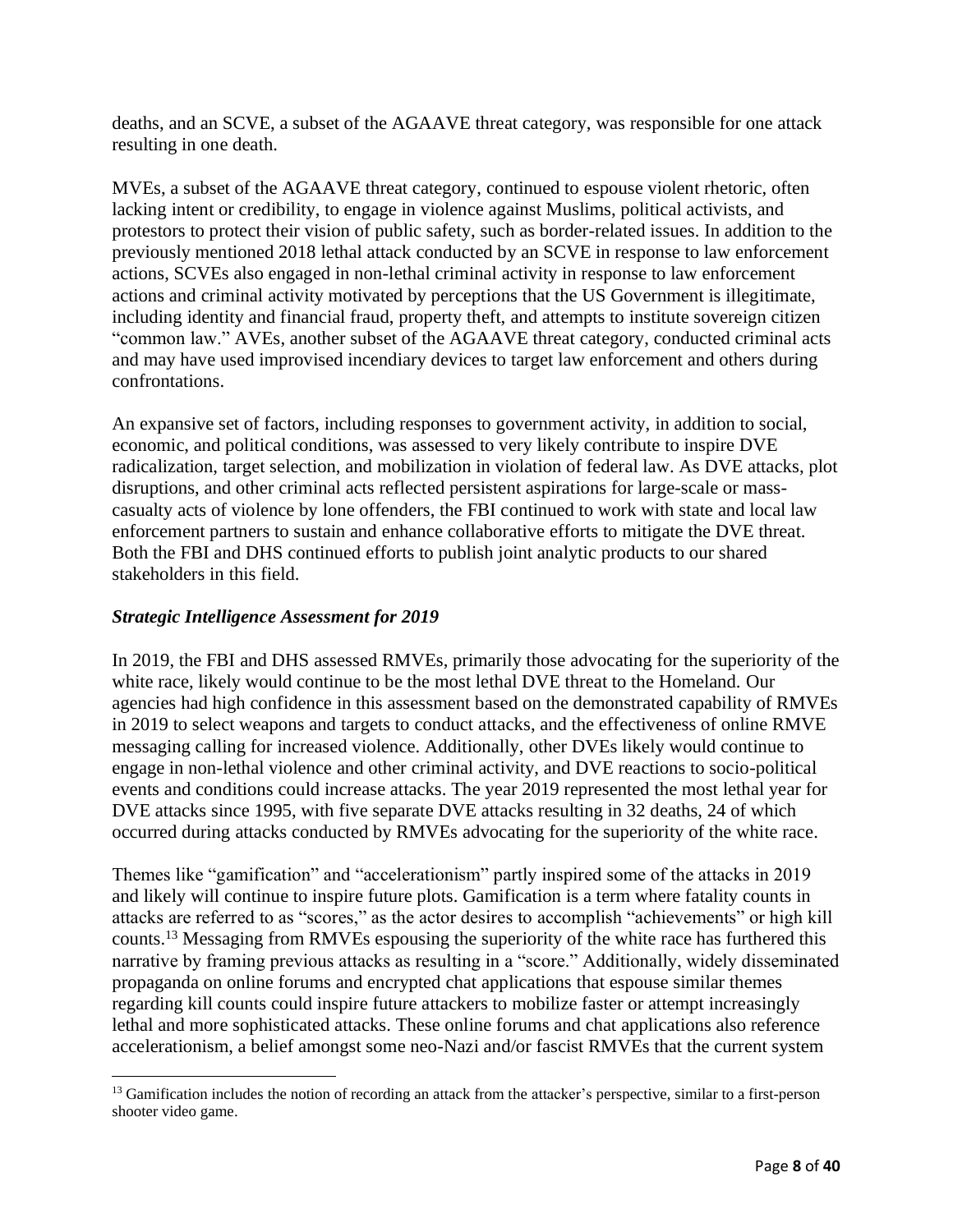is irreparable, without apparent political solutions, and hence violent action is needed to precipitate societal collapse to start a race war.

Other DVE criminal activity, such as vandalism and threats of violence, as a perceived means of achieving social and political goals likely would continue to impact public safety and critical infrastructure in 2020. In 2019, non-lethal DVE criminal activity was similar to what had been observed in previous years. The activity was motivated by traditional drivers and targets, including changes to abortion or environmental laws. However, changes to the political environment could result in an increase in the frequency of criminal activity or could inspire some DVEs to attempt to engage in lethal activity.

Both the FBI and DHS assessed DVEs likely would continue to focus on attacking soft targets and use gamification to encourage higher fatality attacks. The propagation of accelerationism almost certainly would perpetuate the threat from RMVEs who espouse the superiority of the white race. Political disagreements within the United States could present opportunities for DVEs to engage in violence against individuals perceived to have opposing ideologies, prominent political or public figures, or members of the media covering these events.

#### <span id="page-8-0"></span>**V. Discussion and Comparison of Investigative Activities**

The Act calls for a discussion and comparison of the following activities:

- The criteria for opening, managing, and closing DT and IT investigations.
- Standards and procedures for the FBI with respect to the review, prioritization, and mitigation of DT and IT threats in the United States.
- The planning, development, production, analysis, and evaluation of intelligence and intelligence products relating to terrorism, noting any differences with respect to DT and IT.
- The sharing of information relating to DT and IT by and between the federal government; state, local, tribal, territorial, and foreign governments; the appropriate congressional committees; nongovernmental organizations; and the private sector.
- The criteria and methodology used by the FBI to identify or assign terrorism classifications to DT investigations.
- Compliance with privacy, civil rights, and civil liberties policies and protections, including protections against the public release of names or other personally identifiable information of individuals involved in incidents, investigations, indictments, prosecutions, or convictions for which data is reported under the Act.
- Information regarding any training or resources provided to assist federal, state, local, and tribal law enforcement agencies in understanding, detecting, deterring, and investigating acts of DT, including the date, type, subject, and recipient agencies of such training or resources.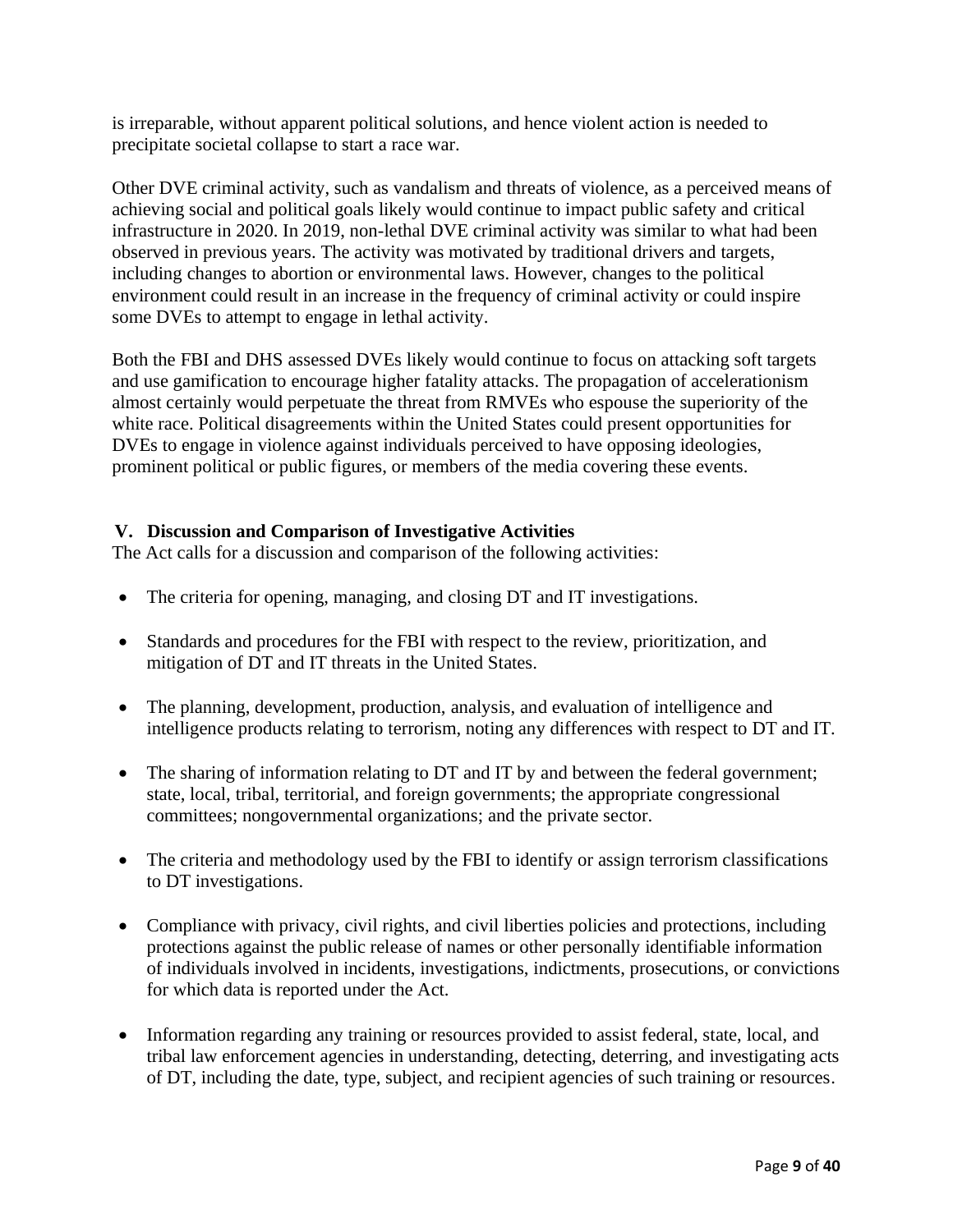#### *Criteria for Opening, Managing, and Closing DT and IT Investigations*

**Opening:** The FBI opens a full investigation<sup>14</sup> predicated on an "articulable factual basis" that reasonably indicates the existence of federal criminal activity or a threat to national security, or to protect against such activity or threat. The opening of a full investigation must be approved by a Supervisory Special Agent, and notice to the responsible Headquarters unit must be provided within 15 days of opening. The FBI may open a preliminary investigation<sup>15</sup> on the basis of any "allegation or information" indicative of possible criminal activity or threats to the national security.<sup>16</sup> The opening of a preliminary investigation by a Field Office requires the approval of a Supervisory Special Agent, but does not require notice to the Department of Justice (DOJ), unless it involves a sensitive investigative matter (SIM). 17

For a national security full investigation of a US person, Headquarters must notify the DOJ/National Security Division within 30 days. The opening of an investigation involving a SIM must be reviewed by the Field Office's Chief Division Counsel (CDC), approved by the Special Agent in Charge, and provided to the responsible Headquarters Unit Chief within 15 days of opening as notice. The Field Office must notify the US Attorney's Office within 30 days unless inappropriate, and in that case, Headquarters must notify and provide an explanation to DOJ within 30 days.

No investigation may be opened based solely on activities protected by the First Amendment or the lawful exercise of rights secured by the Constitution or laws of the United States.

The opening of a preliminary or full investigation classified as a DT matter must be approved by the Field Office's CDC; however, the opening of a full investigation classified as an IT matter does not have the same requirement.

**Managing**: The *Attorney General's Guidelines for Domestic FBI Operations* (*AGG-Dom*) authorize all lawful investigative methods in the conduct of a full investigation. The FBI requires file reviews of full investigations every 90 days. Some of the investigative methods the FBI is

 $14$  A full investigation may be opened if there is an "articulable factual basis" for the investigation that reasonably indicates one of the following circumstances exists: an activity constituting a federal crime or a threat to the national security has or may have occurred, is or may be occurring, or will or may occur, and the investigation may obtain information relating to the activity or the involvement or role of an individual, group, or organization in such activity.

<sup>&</sup>lt;sup>15</sup> A preliminary investigation is a type of predicated investigation that may be opened (predicated) on the basis of any "allegation or information" indicative of possible criminal activity or threats to the national security. Preliminary investigations may be opened to detect, obtain information about, or prevent or protect against federal crimes or threats to the national security.

<sup>&</sup>lt;sup>16</sup> The significance of the distinction between the full and preliminary investigation is in the availability of investigative tools. A preliminary investigation, which is based on the lesser factual predicate, limits the investigative tools and methods available, while the full investigation, which is based on the more robust factual predicate, permits the full range of legally available investigative tools and methods. In some instances, cases opened as preliminary investigations may be converted to full investigations based on the development of additional facts during the course of the investigation.

 $17$  A sensitive investigative matter (SIM) involves the activities of a domestic public official or political candidate (involving corruption or a threat to the national security), religious or political organization or individual prominent in such an organization, or news media, or any other matter which, in the judgment of the official authorizing an investigation, should be brought to the attention of FBI Headquarters and other DOJ officials.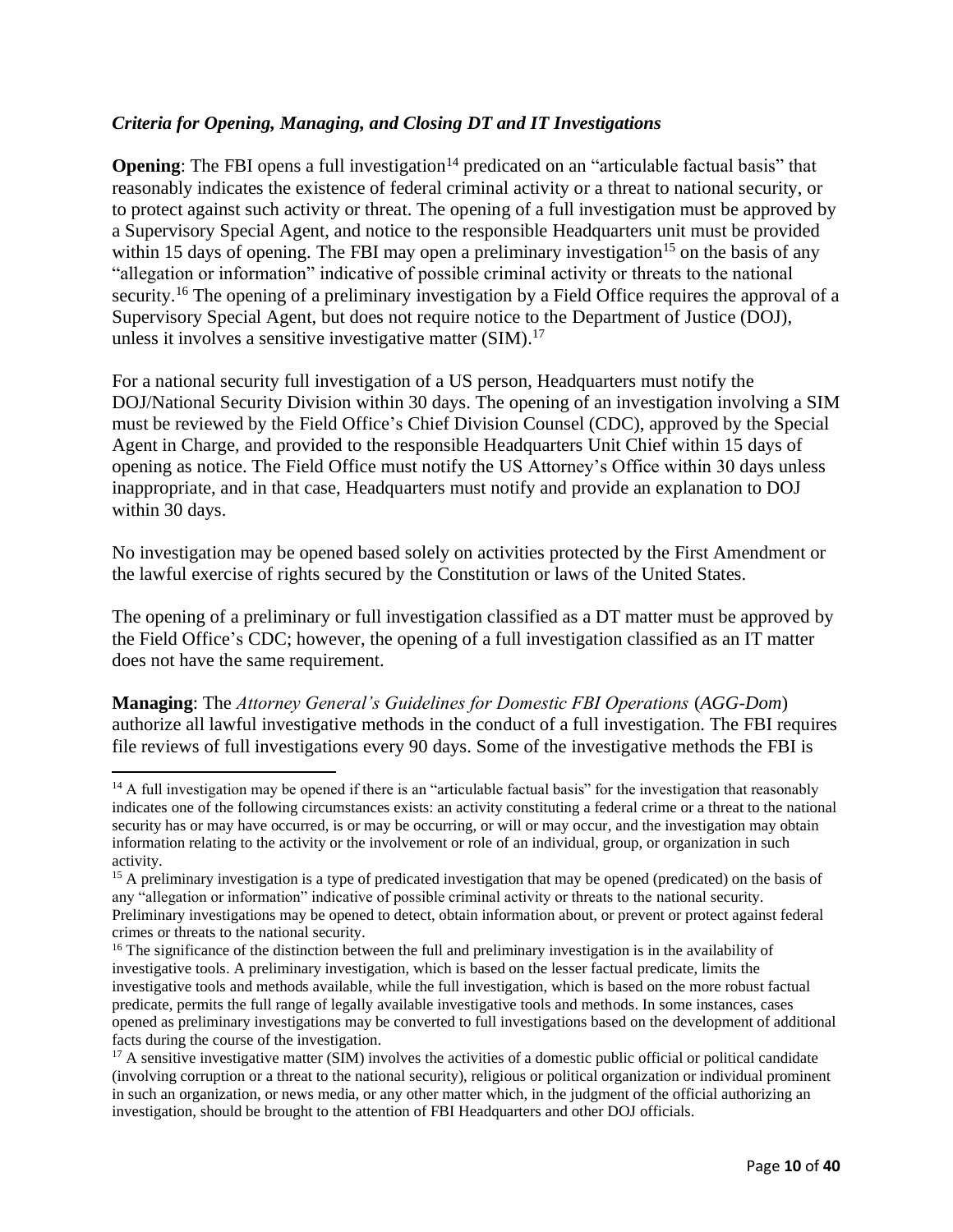authorized to use differ between DT and IT investigations. For example, a full investigation of a DT matter may conduct electronic surveillance pursuant to Title III of the Omnibus Crime Control and Safe Streets Act of 1968, but a full investigation of an IT matter may conduct electronic surveillance pursuant to the Foreign Intelligence Surveillance Act of 1978, as amended. Additionally, investigations of DT matters may make use of federal grand jury subpoenas to compel the disclosure of records and other relevant information, but investigations of IT matters may also use a National Security Letter<sup>18</sup> to compel such records. Finally, investigations of DT matters must be periodically reviewed by the Field Office's CDC, and investigations of IT matters do not have the same requirement.

**Closing**: A Supervisory Special Agent must approve the closure of both full and preliminary investigations. A preliminary investigation must be closed within six months of its opening but may be extended for an additional six months. At the conclusion of either type of investigation, each of the following items must be documented:

- A summary of the results of the investigation.
- Whether logical and reasonable investigation was completed.
- Whether all investigative methods/techniques initiated have been completed and/or discontinued.
- Whether all leads set have been completed and/or discontinued.
- Whether all evidence has been returned, destroyed, or retained in accordance with evidence policy.
- A summary statement of the reason the full investigation will be closed.

At the conclusion of a full investigation, the Field Office must also document whether sufficient personnel and financial resources were expended on the investigation, or an explanation/justification for not expending sufficient resources.

There are no substantive differences in how the FBI closes full investigations of DT or IT matters.

The following chart presents a comparison of FBI policies for both DT and IT preliminary and full investigations.

<sup>&</sup>lt;sup>18</sup> A National Security Letter is an administrative demand for documents or records that are relevant to a predicated investigation to protect against international terrorism or clandestine intelligence activities.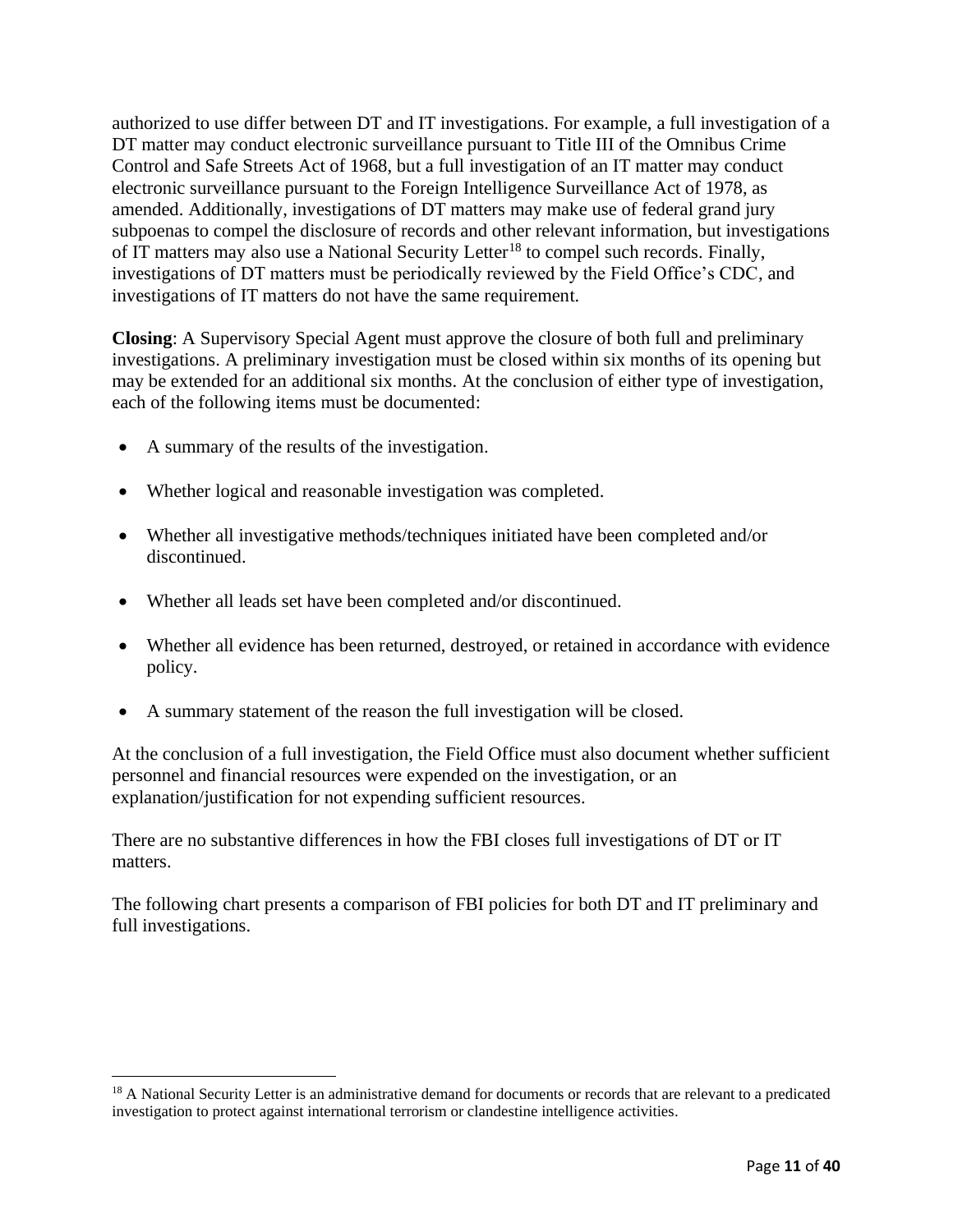|                           | <b>Preliminary Investigation</b>                | <b>Full Investigation</b>                     |  |  |
|---------------------------|-------------------------------------------------|-----------------------------------------------|--|--|
| <b>Predication</b>        | Information or an allegation indicating         | Articulable factual basis that                |  |  |
|                           | the existence of federal criminal               | reasonably indicates the existence of         |  |  |
|                           | activity or a threat to national security       | federal criminal activity or a threat to      |  |  |
|                           | (or to protect against such activity or         | national security (or to protect against      |  |  |
|                           | threat)                                         | such activity or threat)                      |  |  |
| <b>Approval to Open</b>   | <b>Supervisory Special Agent</b><br>$\bullet$   | <b>Supervisory Special Agent</b>              |  |  |
|                           | If a Domestic Terrorism (DT)<br>$\bullet$       | Notice to the responsible<br>$\bullet$        |  |  |
|                           | matter, Field Office (FO) Chief                 | Headquarters (HQ) unit must be                |  |  |
|                           | Division Counsel (CDC)                          | provided within 15 days of                    |  |  |
|                           |                                                 | opening                                       |  |  |
|                           |                                                 | If a DT matter, FO CDC<br>٠                   |  |  |
| <b>Approval to Open:</b>  | FO CDC<br>$\bullet$                             | FO CDC<br>$\bullet$                           |  |  |
| <b>Sensitive</b>          | FO Special Agent in Charge (SAC)<br>$\bullet$   | FO SAC<br>$\bullet$                           |  |  |
| <b>Investigative</b>      | Notice to responsible HQ Unit<br>$\bullet$      | Notice to responsible HQ Unit<br>$\bullet$    |  |  |
| <b>Matter (SIM)</b>       | Chief within 15 days of opening.                | Chief within 15 days of opening               |  |  |
|                           | Notice to the US Attorney's Office<br>$\bullet$ | Notice to the USAO within 30<br>$\bullet$     |  |  |
|                           | (USAO) within 30 days unless                    | days unless inappropriate, and in             |  |  |
|                           | inappropriate, and in that case,                | that case, HQ must notify and                 |  |  |
|                           | HQ must notify and provide an                   | provide an explanation to DOJ                 |  |  |
|                           | explanation to DOJ within 30 days               | within 30 days                                |  |  |
| <b>File Review</b>        | Every 90 calendar days                          | Every 90 calendar days                        |  |  |
| <b>Examples of</b>        | In a DT Matter:                                 | In a DT Matter:                               |  |  |
| <b>Authorized</b>         | Obtain public information                       | Obtain public information                     |  |  |
| <b>Investigative</b>      | Physical surveillance<br>$\bullet$              | Physical surveillance<br>$\bullet$            |  |  |
| <b>Methods</b>            | Federal grand jury subpoenas                    | Federal grand jury subpoenas<br>$\bullet$     |  |  |
|                           |                                                 | Electronic surveillance pursuant<br>$\bullet$ |  |  |
|                           | In an International Terrorism (IT)              | to Title III of the Omnibus Crime             |  |  |
|                           | Matter:                                         | Control and Safe Streets Act of               |  |  |
|                           | Obtain public information                       | 1968                                          |  |  |
|                           | <b>Physical Surveillance</b>                    |                                               |  |  |
|                           | Federal grand jury subpoenas and                | In an IT Matter:                              |  |  |
|                           | <b>National Security Letters (NSLs)</b>         | Obtain public information                     |  |  |
|                           |                                                 | <b>Physical Surveillance</b>                  |  |  |
|                           |                                                 | Federal grand jury subpoenas and              |  |  |
|                           |                                                 | <b>NSLs</b>                                   |  |  |
|                           |                                                 | Electronic surveillance pursuant              |  |  |
|                           |                                                 | to Foreign Intelligence                       |  |  |
|                           |                                                 | Surveillance Act of 1978, as                  |  |  |
|                           |                                                 | amended                                       |  |  |
| <b>Closure</b>            | Must be closed within six months but            | No duration limit                             |  |  |
|                           | may be extend for an additional six             |                                               |  |  |
|                           | months                                          |                                               |  |  |
| <b>Approval to Close</b>  | <b>Supervisory Special Agent</b>                | <b>Supervisory Special Agent</b>              |  |  |
| <b>Approval to Close:</b> | Supervisory Special Agent, with SAC             | Supervisory Special Agent, with SAC           |  |  |
| <b>SIM</b>                | approval                                        | approval                                      |  |  |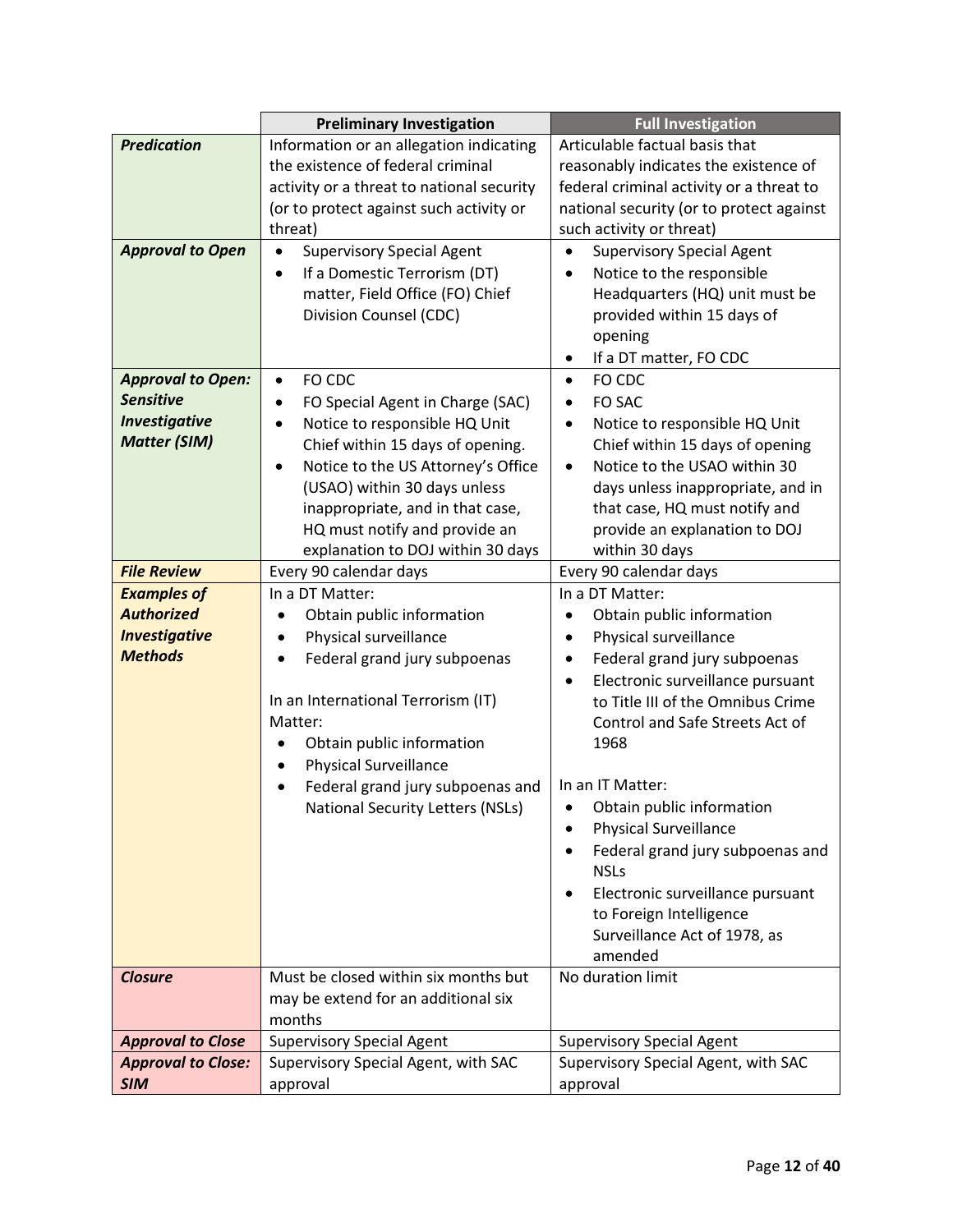#### *Standards and Procedures for Reviewing, Prioritizing, and Mitigating DT and IT Threats*

The FBI uses the Threat Review and Prioritization (TRP) process as a standardized method for reviewing and prioritizing threats within operational programs to inform threat strategies, mitigation plans, and resource allocation. Headquarters operational divisions use the TRP process to uniformly define threat issues for the organization, determine their prioritization at the national level, establish FBI National Threat Priorities (NTPs), and cascade those threat issues and the national threat strategies for the NTPs to the FBI enterprise. Field Offices then use the TRP process to prioritize threat issues for their specific areas of responsibility (AORs) and create threat strategies to mitigate threats. The FBI conducts the TRP process on a biennial basis, but it may be conducted annually at the discretion of the Field Office or Headquarters operational division head.

The TRP process is consensus-based and includes applicable US Attorney's Office(s) and stakeholders to determine prioritization (banding) and to develop threat strategies for mitigation of threat issues. Headquarters operational divisions develop national threat strategies for each threat issue to guide enterprise-wide mitigation efforts. Field Offices develop threat strategies annually for all threat issues they band, and they detail the particular steps their Field Office plans to take to mitigate each banded threat issue in their AOR. These threat strategies must be used to guide mitigation of each threat issue for the upcoming fiscal year, unless a change in threat banding or threat strategies occurs during midyear negotiations. The TRP of the FBI is classified as it incorporates sources and methods as a basis of strategic alignment of national security resources.

There are no differences in how the FBI reviews and prioritizes DT and IT threats; however, the threat band dictates priorities within these programs. Investigative methods the FBI is authorized to use differ between DT and IT investigations, and DT investigations may be subject to additional legal review.

#### *Planning, Development, Production, Analysis, and Evaluation of Intelligence and Intelligence Products Relating to DT and IT*

The FBI intelligence cycle for both DT and IT matters consists of planning intelligence efforts around priorities based on national or Field Office threat strategies, collecting raw intelligence information, processing and synthesizing data, analyzing and crafting assessments into analytic intelligence products, disseminating those products, briefing analysis to decision makers, and evaluating disseminated products and the production process to inform future efforts.

Similarly, the DHS began Intelligence Threat Banding in 2019, a process in which DHS intelligence leadership, as part of the Homeland Security Intelligence Council (HSIC), prioritizes threat topics. Using the Homeland Security Intelligence Priorities Framework as a foundation, the HSIC prioritizes threats within multiple mission areas. The process is informed by DHS' execution of the intelligence cycle – the development of requirements, collection through field operations or open source collectors, and analysis to produce finished intelligence in the DT space.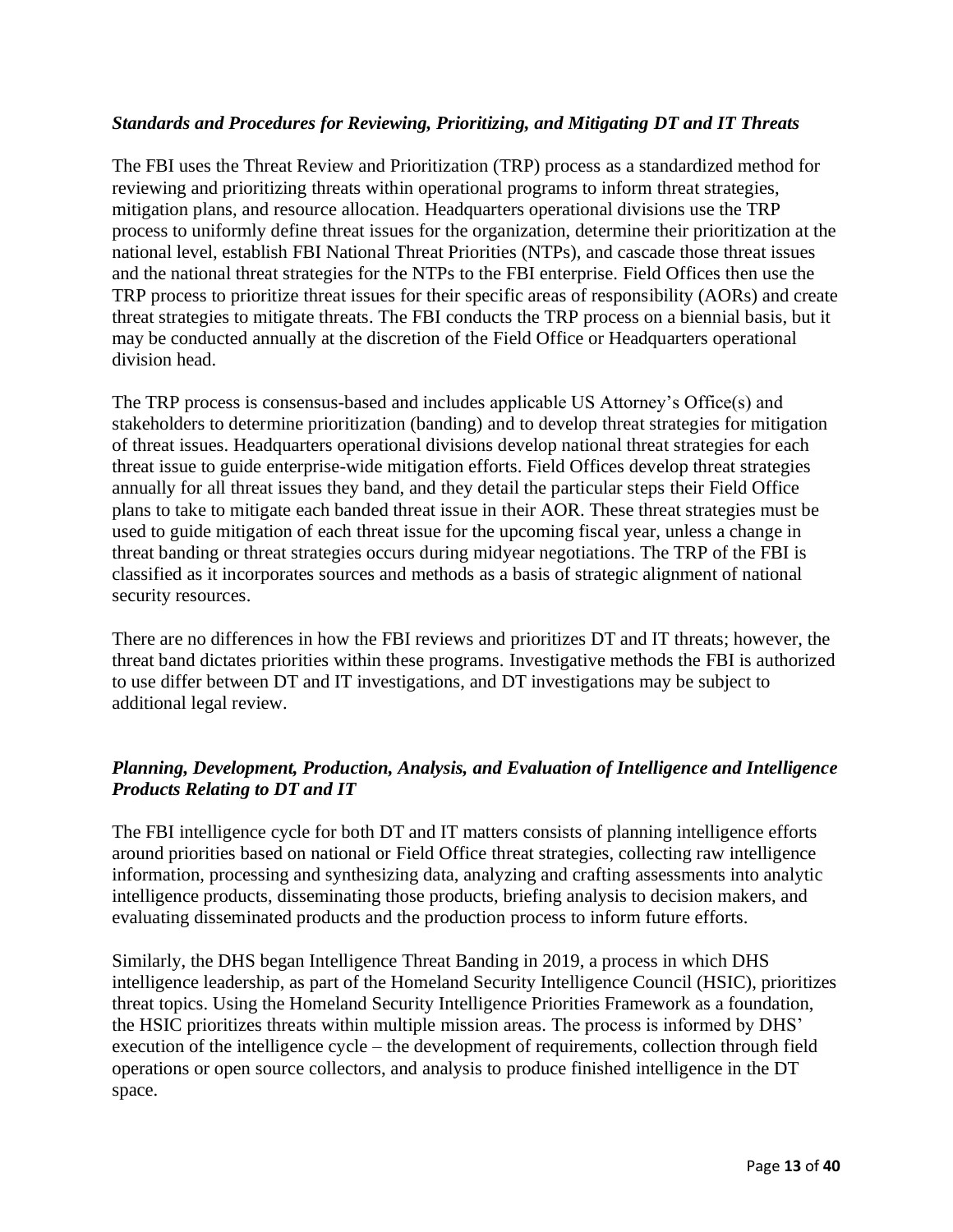DHS implements Intelligence Threat Banding across its mission areas. The results drive analytic production through the program of analysis process and informs intelligence resource allocation through Intelligence Guidance in the Secretary's Resource Planning Guidance – DHS' Planning, Programming, Budgeting & Execution (PPBE) process.

During the planning phase of the intelligence cycle, both the FBI and DHS consider the National Intelligence Priorities Framework, which documents the Intelligence Community's priorities; and the FBI also considers its own standing intelligence and investigative responsibilities, which are addressed and prioritized in the TRP process. During the TRP process, the FBI identifies the intelligence needs related to the threat priorities, and those intelligence needs drive the subsequent stages of the intelligence cycle.

During the collection and processing phases of the intelligence cycle, both the FBI and DHS obtain raw intelligence from lawful collection methods consistent with their respective authorities and then synthesize this data into a form intelligence personnel can use. In the analysis and evaluation phases, analysts examine and evaluate all source intelligence, including collected information; add context, as needed; and integrate the information into complete assessments. The analysts make assessments about the implications of the information for the United States and document the assessments in analytic intelligence products.

Legal review is required for any FBI intelligence product, such as an Intelligence Information Report (IIR),<sup>19</sup> related to a potential SIM or other sensitive information, in accordance with the guidelines in the FBI's Domestic Investigations and Operations Guide (DIOG) and identified "legal review triggers." One such legal review trigger is information related to DT. DHS finished intelligence products that involve US persons, Constitutionally-protected activity, and matters with significant oversight equities also undergo a process of legal and intelligence oversight.

Finally, intelligence analysis is disseminated in either a written intelligence product or a verbal briefing during the production phase. Intelligence analysis customers include FBI leadership, policymakers, military leaders, other government officials, private sector partners, and operational counterparts who then make decisions based on the information. DHS finished intelligence products are disseminated to customers through various information portals; on the unclassified networks, the Homeland Security Information Network-Intelligence is the primary means for disseminating both DHS raw and finished intelligence reporting.

#### *Sharing of Information Relating to DT and IT*

The FBI's *National Strategy for Information Sharing and Safeguarding* provides the common vision, goals, and framework needed to guide information sharing initiatives with our federal, state, local, and tribal agency partners, foreign government counterparts, and private sector stake holders. The FBI shares information consistent with the Privacy Act, FBI policy, and any other applicable laws and memoranda of understanding or agreement with other agencies.

<sup>&</sup>lt;sup>19</sup> An Intelligence Information Report (IIR) is the FBI's primary document used to share raw, non-compartmented FBI intelligence information.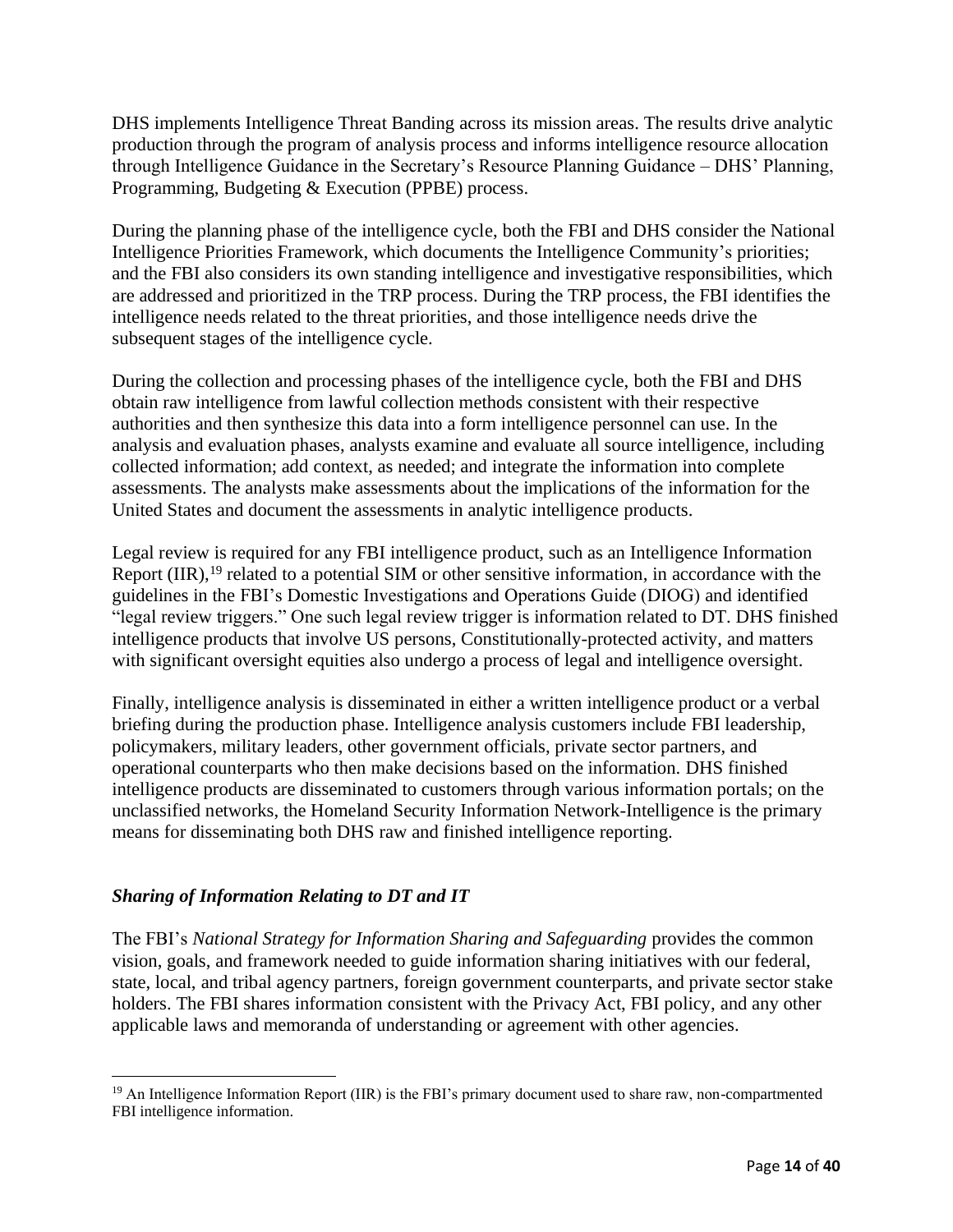The FBI works closely with our federal, state, local, tribal, and territorial law enforcement partners to investigate and disrupt both DT and IT. The front line of the counterterrorism mission in the United States is the FBI-led Joint Terrorism Task Forces (JTTFs). The FBI maintains about 200 JTTFs nationwide across all 56 FBI Field Offices and in many of our satellite Resident Agencies, with the participation of over 50 federal and over 500 state, local, tribal, and territorial agencies. These relationships are critical to effective information sharing and the leveraging of local expertise and experience in FBI investigations.

The FBI, in coordination with the DHS and/or the National Counterterrorism Center (NCTC), produces Joint Intelligence Bulletins (JIBs) that communicate updated threat information and assessments to our federal, state, local, and tribal partners at the Unclassified // Law Enforcement Sensitive level. JIBs alert our partners to significant arrests – including those accomplished through collaboration among different law enforcement entities – and trends we have observed in both the DT and IT arenas.

As previously discussed, legal review is required for FBI intelligence products related to a potential SIM or other sensitive information, to include information related to DT. This would include raw reporting, such as IIRs.

As mentioned above, DHS products within the DT and IT spaces are shared with Homeland Security stakeholders, including the National Network of Fusion Centers, private sector security officials, and other customers operating at primarily the Unclassified level, via the Homeland Security Information Network.

#### *Criteria and Methodology to Identify or Assign Terrorism Classifications to FBI DT Investigations*

While classifications, or categories, help the FBI better understand the criminal actors we pursue, we recognize actors' motivations vary, are nuanced, and sometimes are derived from a blend of socio-political goals or personal grievances. Currently, the US Government broadly divides the DT threat among the following threat categories:

- **Racially or Ethnically Motivated Violent Extremism**: This threat encompasses the potentially unlawful use or threat of force or violence in furtherance of ideological agendas derived from bias, often related to race or ethnicity, held by the actor against others or a given population group. RMVEs purport to use both political and religious justifications to support their racially- or ethnically-based ideological objectives and criminal activities.
- **Anti-Government or Anti-Authority Violent Extremism**: This threat encompasses the potentially unlawful use or threat of force or violence in furtherance of ideological agendas, derived from anti-government or anti-authority sentiment, including opposition to perceived economic, social, or racial hierarchies, or perceived government overreach, negligence, or illegitimacy. This threat category includes the subcategories of SCVEs, MVEs, AVEs, and Puerto Rican National Violent Extremists.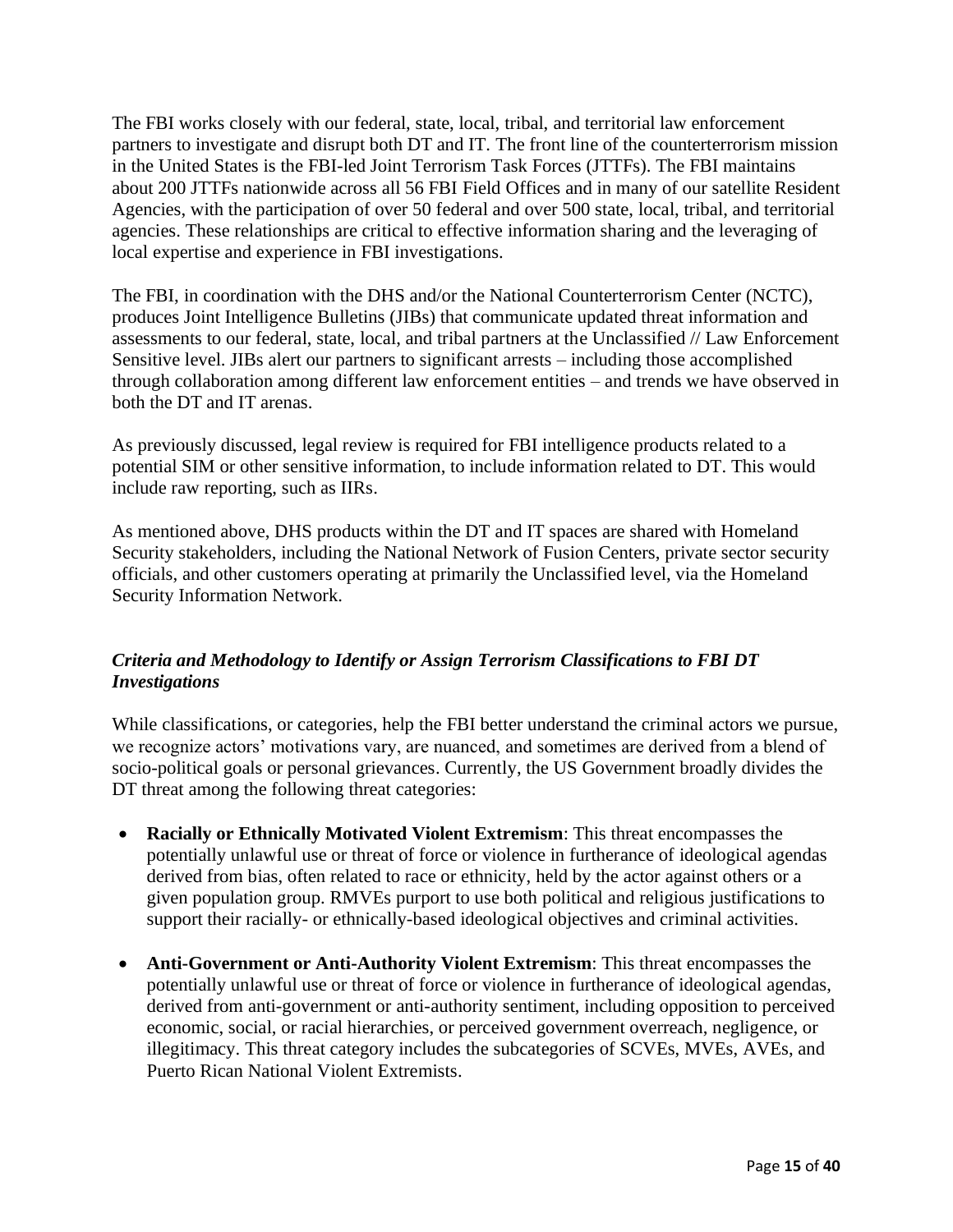- **Animal Rights/Environmental Violent Extremism**: This threat encompasses the potentially unlawful use or threat of force or violence in furtherance of ideological agendas by those seeking to end or mitigate perceived cruelty, harm, or exploitation of animals and/or the perceived exploitation or destruction of natural resources and the environment.
- **Abortion-Related Violent Extremism**: This threat encompasses the potentially unlawful use or threat of force or violence in furtherance of ideological agendas relating to abortion, including individuals who advocate for violence in support of either pro-life or pro-choice beliefs.
- **All Other Domestic Terrorism Threats**: This category encompasses threats involving the potentially unlawful use or threat of force or violence in furtherance of ideological agendas which are not otherwise defined under or primarily motivated by one of the other DT threat categories. Such agendas could flow from, but are not limited to, a combination of personal grievances and beliefs, including those described in the other DT threat categories. Some actors in this category may also carry bias related to religion, gender, or sexual orientation.

#### *Compliance with Privacy, Civil Rights, and Civil Liberties Policies and Protections*

The FBI is responsible for protecting the security of our nation and its people from crime and terrorism while maintaining rigorous obedience to the Constitution and compliance with all applicable statutes, regulations, and policies. The *AGG-Dom* establishes a set of basic principles that serve as the foundation for all FBI mission-related activities. When these principles are applied, they demonstrate respect for civil liberties and privacy as well as adherence to the Constitution and laws of the United States.

The *AGG-Dom* authorizes all lawful investigative methods in the conduct of a full investigation. Considering the effect on the privacy and civil liberties of individuals and the potential to cause harm to, or otherwise damage the reputation of individuals, some of these investigative methods are more intrusive than others. The least intrusive method is to be used, based upon the circumstances of the investigation, but the FBI must not hesitate to use any lawful method consistent with the *AGG-Dom*. A more intrusive method may be warranted in light of the seriousness of a criminal or national security threat or the importance of a foreign intelligence requirement.

By emphasizing the use of the least intrusive means to obtain intelligence or evidence, FBI employees can effectively execute their duties while mitigating the potential negative impact on the privacy and civil liberties of all people encompassed within the investigation, including targets, witnesses, and victims. This principle is not intended to discourage FBI employees from seeking relevant and necessary intelligence, information, or evidence, but rather is intended to encourage FBI employees to choose the least intrusive method, that is still reasonable based upon the circumstances of the investigation, from the available options to obtain the intelligence, information, or evidence.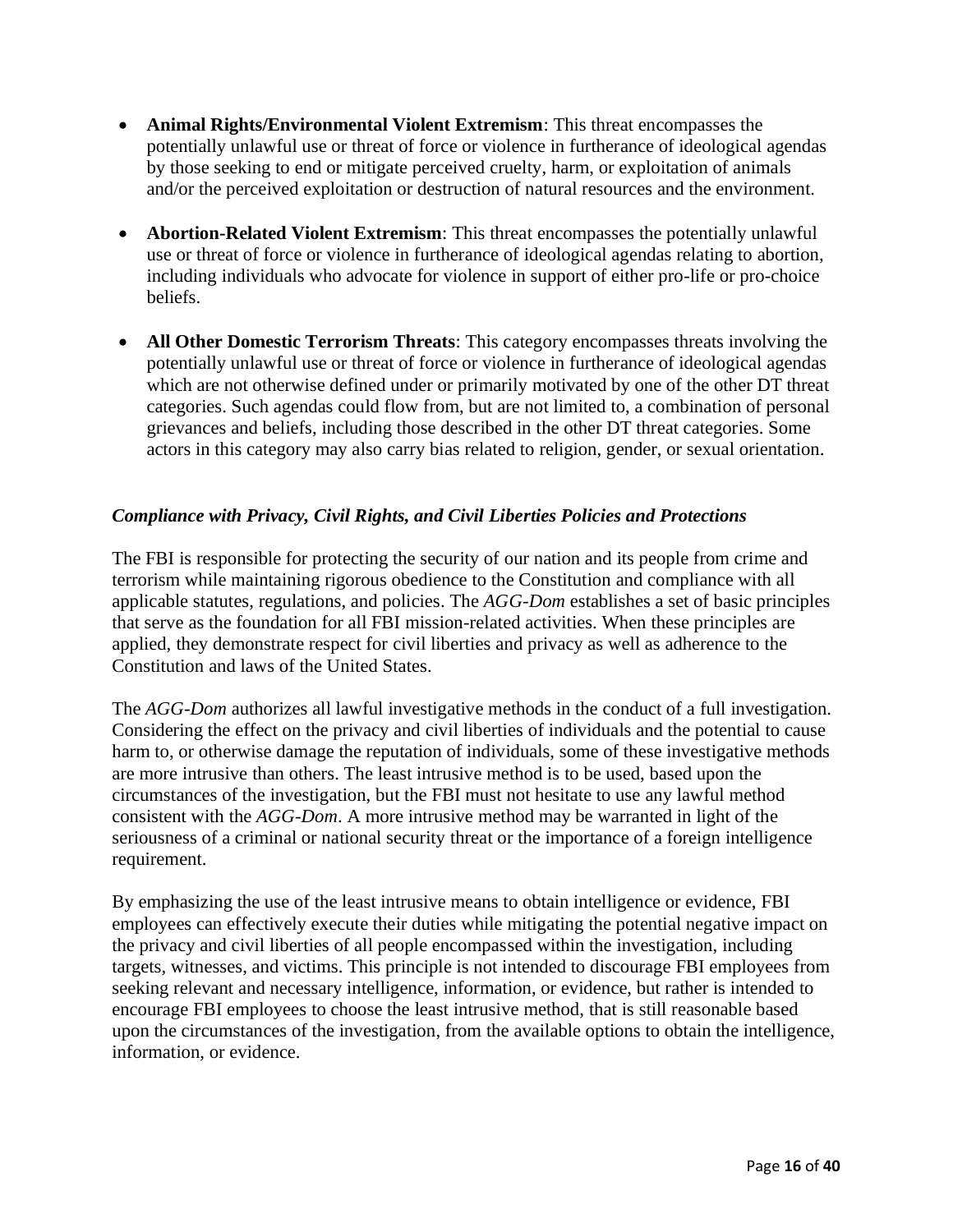As a matter of FBI policy, law enforcement activities within the scope of DT investigations are particularly subject to heightened internal legal review and supervisory approvals to ensure Constitutional rights, privacy, and civil liberties are protected at each juncture. DT investigations receive more scrutiny through such legal reviews due to the greater likelihood these investigations may need to navigate First Amendment-protected activities. There are no other differences in how the FBI complies with policy, civil rights, and civil liberties policies and protections relating to DT or IT.

The DHS is steadfastly committed to the highest standards of conduct across the Department, especially when it comes to the equitable and transparent enforcement of our laws. Countering domestic violent extremism is vital to preserving civil rights and civil liberties and can be accomplished while protecting the rights of all persons and communities. Consistent with the DHS mission to secure the nation from threats, the DHS recognizes the mission only succeeds if the Department respects and protects the values of the nation. Since its inception, the DHS has prioritized civil rights, civil liberties, and individual privacy protections in its efforts. These rights must be rigorously guarded.

In confronting the threat of domestic violent extremism, the DHS must take care to avoid stigmatizing populations and infringing on Constitutional rights. To that end, the DHS does not profile, target, or discriminate against any individual for exercising their First Amendment rights. The DHS' prevention, intelligence, and law enforcement work is never based solely on First Amendment-protected activity. DHS policy also prohibits the consideration of race or ethnicity in our intelligence, investigation, screening, and law enforcement activities in all but the most exceptional instances. Further, how the DHS identifies and detects DT requires faithful adherence to fair information practice principles and privacy-focused Departmental policies. The DHS always incorporates privacy protections in information technology systems, technologies, rulemakings, programs, pilot projects, and other activities that involve the planned use of personally identifiable information. The Office for Civil Rights and Civil Liberties and the DHS Privacy Office are involved in every aspect of our counterterrorism and prevention missions. These offices continue to help oversee and train DHS law enforcement and intelligence personnel on how to respect the privacy, civil rights, and civil liberties of all people and communities.

The NCTC ensures its analytic work in support of the FBI and DHS as the lead domestic counterterrorism agencies is fully consistent with the NCTC's statutory authorities and undertaken in accordance with Attorney General-approved guidelines for the protection of US person information, in consultation with agency legal counsel and privacy and civil liberties officers. The NCTC's domestic counterterrorism support to the FBI and DHS focuses on trends, threats, and actors who have committed or attempted to commit crimes determined by these partners to come within the pertinent definition of DT, following the same spectrum of threats as FBI and DHS partners. Analysts work closely with the NCTC's Legal and Civil Liberties and Privacy officers to ensure appropriate scoping of analysis and all DT-related products undergo legal review prior to publication. NCTC officers who support the FBI and DHS in the DT mission space receive specialized training to conduct their mission while adhering to the Constitution, other applicable laws, Executive Order 12333, and ODNI Attorney Generalapproved guidelines, and must be designated by a supervisor to work on DT-related projects. The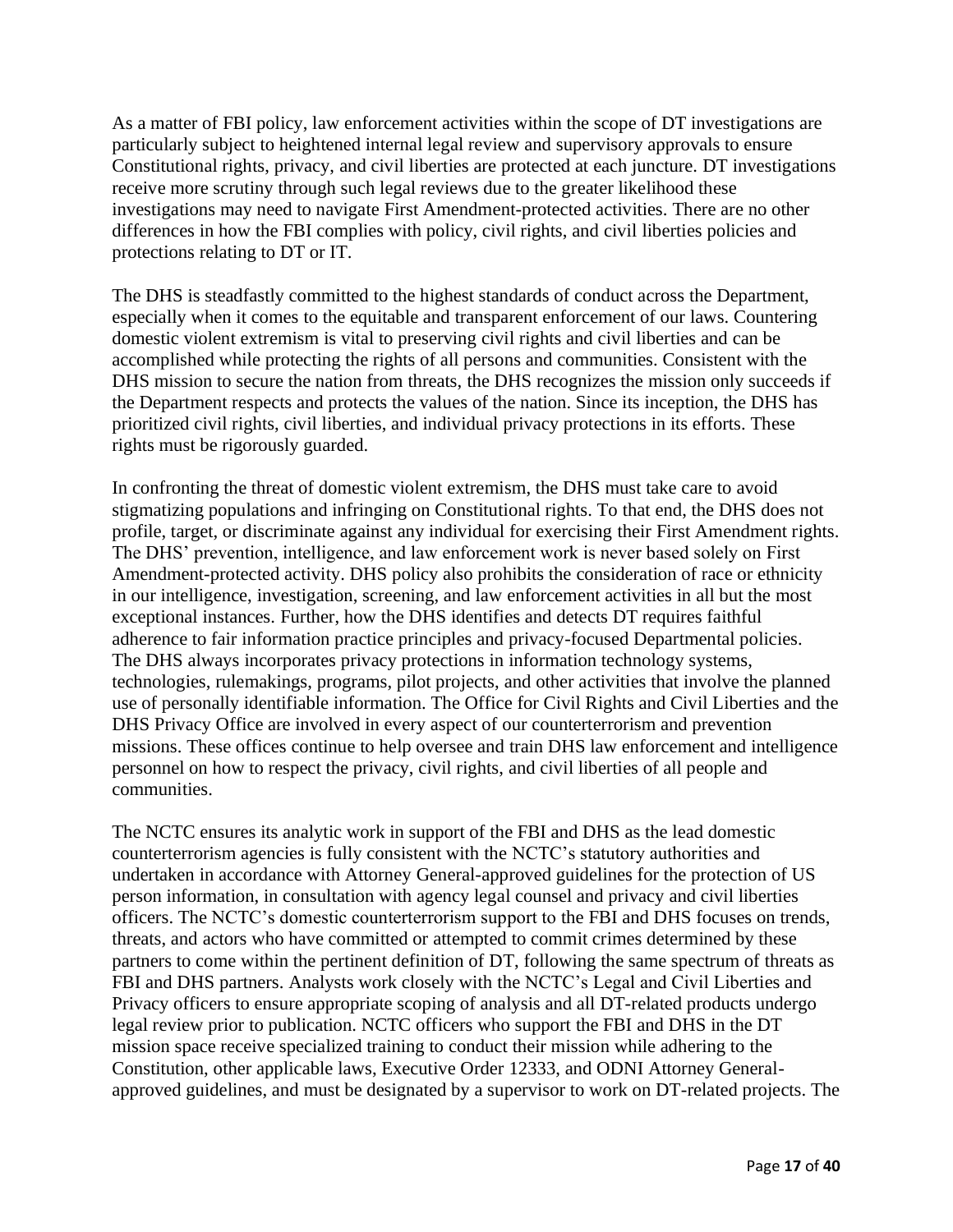NCTC is not authorized to and does not collect, access, obtain, or maintain information concerning US persons solely for the purpose of monitoring activities protected by the First Amendment or the lawful exercise of other Constitutional rights.

#### *Training or Resources Provided to Federal, State, Local, and Tribal Law Enforcement Agencies*

The FBI takes a leadership role in identifying and addressing emerging threats, and as such, actively engages with its federal, state, local, tribal, and territorial law enforcement partners through the JTTFs. The FBI shares and encourages the sharing of intelligence and participates in multi-agency command posts to ensure maximum coordination. In order to proactively address threats, especially during ongoing incidents, the FBI has developed and shared best practices that are implemented across the nation.

The FBI's Behavioral Threat Assessment Center (BTAC), housed within the FBI's Critical Incident Response Group, supports JTTFs as well as state and local law enforcement partners by providing operational support in the form of tailored threat management strategies. In addition to operational support for pending threat investigations, the BTAC also trains on lessons learned from operational experience and research to better aid in prevention efforts. The BTAC is leading an unfunded national Threat Assessment and Threat Management initiative, which endeavors to build and develop stronger partnerships between law enforcement and across all levels of government, in an effort to prevent acts of terrorism and targeted violence.

The FBI, in coordination with the DHS and/or the NCTC, produces JIBs that communicate updated threat information and assessments to our federal, state, local, and tribal partners at the Unclassified // Law Enforcement Sensitive level. JIBs alert our partners to significant arrests – including those accomplished through collaboration among different law enforcement entities – and trends we have observed in both the DT and IT arenas. In 2019, the FBI produced approximately 15 DT-related JIBs, which highlighted the DVE threat, including RMVE and AGAAVE threats.

In 2019, the FBI, the DHS, and the NCTC jointly produced the booklet, *Homegrown Violent Extremist Mobilization Indicators*, which contains a broad list of behavioral indicators that might demonstrate an individual's likelihood of engaging in terrorist activity.<sup>20</sup> The booklet was published to help law enforcement partners and the public at large recognize potentially dangerous behaviors to identify terrorists before they conduct deadly attacks. It is important to note some behavioral indicators may have a lawful or Constitutionally-protected explanation, and the FBI considers the totality of the circumstances in determining whether there is a lawful basis for investigative activity.

The FBI also maintains the eGuardian system as a resource to facilitate sharing suspicious activity reports and other terrorism-related information by federal, state, local, tribal, and territorial law enforcement agencies, local and state fusion centers, and the Department of

 $20$  The 2019 edition served as an update to a prior version published in 2017, and it was published on the ODNI's public website.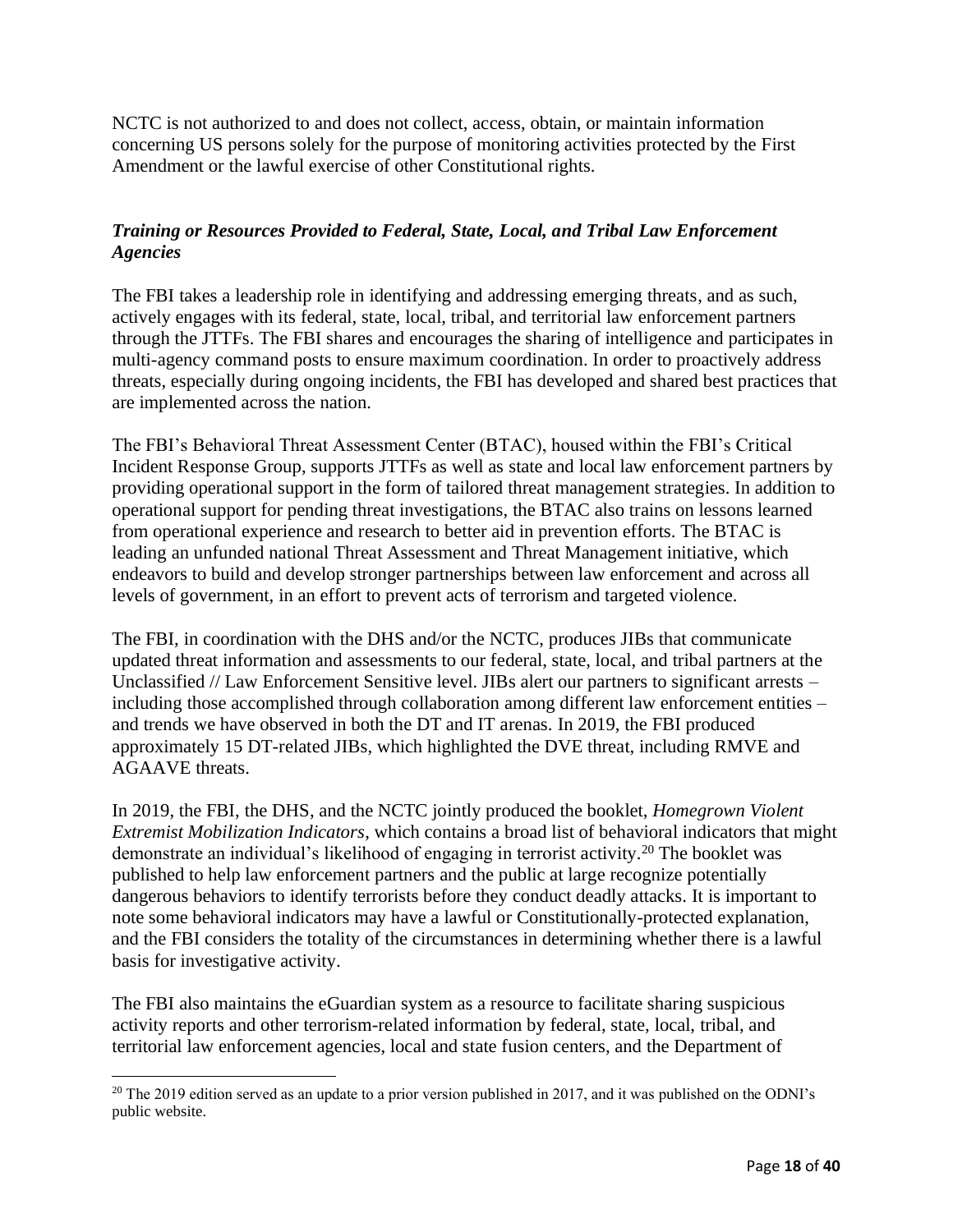Defense. Currently, eGuardian is used by agencies in all 50 states and the District of Columbia, including 78 state-level fusion centers and the JTTFs.

Specific to formalized training, the FBI offers the Counterterrorism Baseline Operational Learning Tool (CT BOLT) course to all new counterterrorism employees, including Task Force Officers supporting the JTTFs. In addition to operational training and instruction, the course provides training on applicable privacy and civil liberties law and policy and the fundamentals of protecting First Amendment rights during the course of FBI investigations. The FBI conducts the CT BOLT course on a monthly basis, and in 2019, more than 240 students completed the course.

The DHS' National Threat Evaluation and Reporting Program (NTER), established in 2019, serves as a joint collaborative effort by the DHS and federal, state, local, tribal, and territorial partners that builds on the success of the Nationwide Suspicious Activity Reporting Program. It provides law enforcement and homeland security partners with additional resources and training to help identify and prevent targeted violence and mass casualty incidents implicating homeland security, including those associated with terrorism, as well as facilitating a national capacity for identifying, evaluating, and reporting, and sharing tips and leads related to those threats. The NTER's Master Trainer Program trains homeland security partners to assist their local communities in adapting to an evolving threat landscape. Master Trainers teach behavioral threat assessment techniques and best practices to local partners, and are equipped to empower state, local, tribal, and territorial partners to identify and assess risk and warning signs, and manage potential threats of future, targeted violence regardless of motive.

#### <span id="page-18-0"></span>**VI. FBI Data on Domestic Terrorism**

The Act calls for the following data and information for the period 1 January 2009 to 20 December 2019, the date of Act's enactment:

- For each completed or attempted DT incident that has occurred in the United States: a description of such incident; the date and location of such incident; the number and type of completed and attempted federal nonviolent crimes committed during such incident; the number and type of federal and state property crimes committed during such incident, including an estimate of economic damages resulting from such crimes; and the number and type of complete and attempted federal violent crimes committed during such incident, including the number of people killed or injured as a result of such crimes.
- An identification of each assessment, $^{21}$  preliminary investigation, full investigation, and enterprise investigation<sup>22</sup> with a nexus to DT opened, pending, or closed by the FBI; and the

 $21$  An assessment is an investigative activity, which requires an authorized purpose and articulated objective(s). Assessments may be carried out to detect, obtain information about, or prevent or protect against federal crimes or threats to the national security or to collect foreign intelligence.

<sup>&</sup>lt;sup>22</sup> An enterprise investigation is a type of full investigation that examines the structure, scope, and nature of the group or organization including: its relationship, if any, to a foreign power; the identity and relationship of its members, employees, or other persons who may be acting in furtherance of its objectives; its finances and resources; its geographical dimensions; its past and future activities and goals; and its capacity for harm. Enterprise investigations cannot be conducted as preliminary investigations or assessments, nor may they be conducted for the sole purpose of collecting foreign intelligence.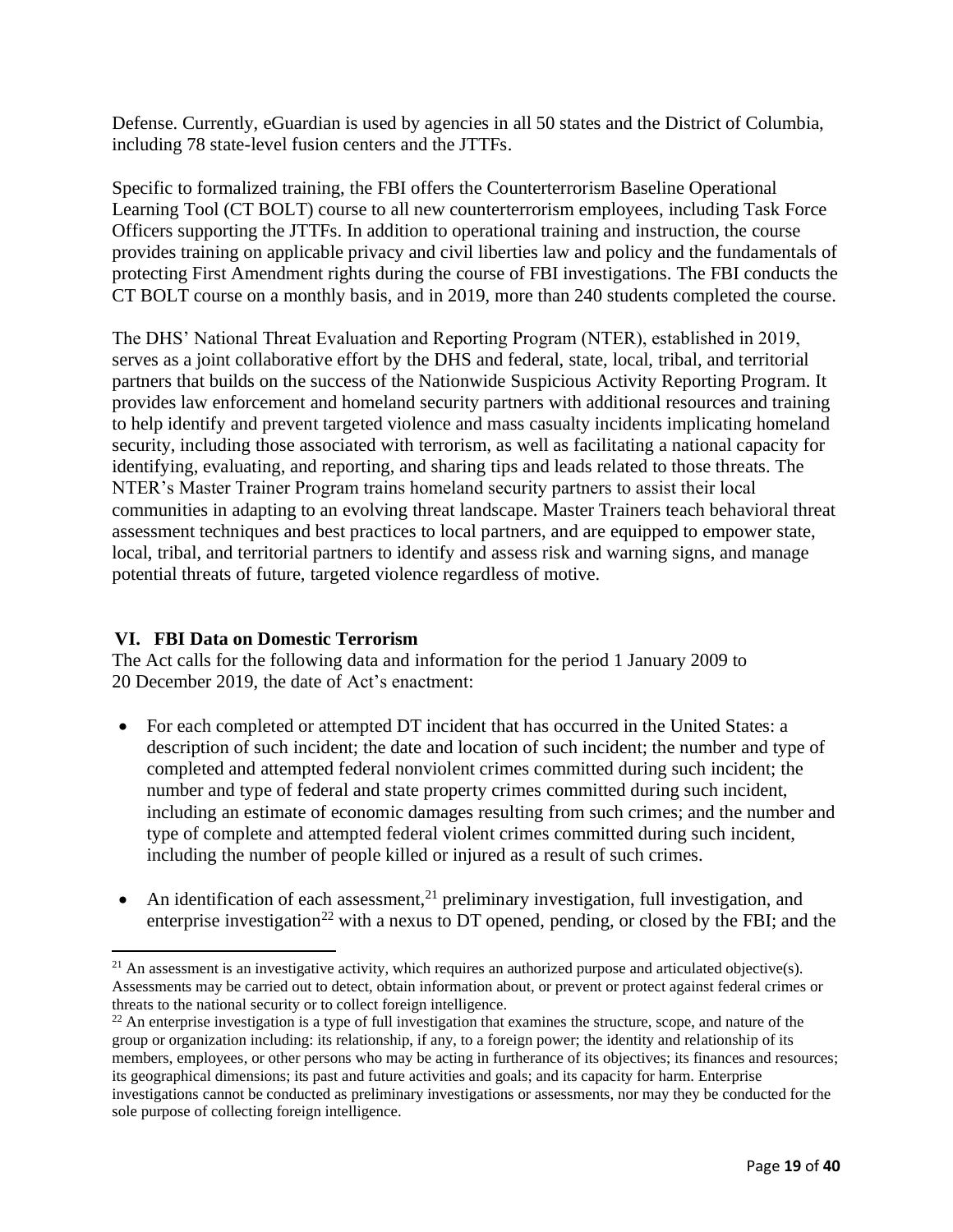number of assessments, preliminary investigations, full investigations, and enterprise investigations associated with each DT investigative classification.

- The number of assessments, preliminary investigations, full investigations, and enterprise investigations with a nexus to DT initiated as a result of a referral or investigation by a federal, state, local, tribal, territorial, or foreign government of a hate crime.
- The number of federal criminal charges with a nexus to DT, including the number of indictments and complaints associated with each DT investigative classification; a summary of the allegations in each such indictment; the disposition of the prosecution; and, if applicable, the sentence imposed as a result of a conviction on such charges.
- Referrals of DT incidents by or to state, local, tribal, territorial, or foreign governments, to or by departments or agencies of the federal government, for investigation or prosecution, including the number of such referrals associated with each DT investigative classification, and a summary of each such referral that includes the rationale for such referral and the disposition of the applicable federal investigation or prosecution.
- The number of intelligence products associated with each DT investigative classification.
- With respect to the FBI, the number of staff working on DT matters and a summary of time utilization by and recordkeeping data for personnel working on such matters, including the number or percentage of such personnel associated with each DT investigative classification in the FBI's Headquarters Operational Divisions and Field Divisions.
- With respect to the DHS Office of Intelligence and Analysis (I&A), the number of staff working on DT matters.
- With respect to the NCTC, the number of staff working on DT matters and the applicable legal authorities relating to the activities of such staff.

The FBI is providing data for the years 2015 through 2019 to provide the most accurate and consistent information available for terrorism investigations and assessments. During 2014, the FBI moved from a primarily paper-based case management system to an electronic record system, and therefore, information for 2015 and beyond will be the most useful and relevant to the data requirements of the Act.

#### *Completed or Attempted DT Incidents in the United States*

The FBI defines a "DT incident" as a criminal act, including threats or acts of violence made to specific victims, made in furtherance of a domestic socio-political goal, which has occurred and can be confirmed. The FBI defines a "DT plot" as a combination of criminal activity and planning that collectively reflect steps toward criminal action in furtherance of a domestic political or social goal. Disrupted DT plots are plots which, in the FBI's assessment, absent law enforcement intervention could have resulted in a DT incident.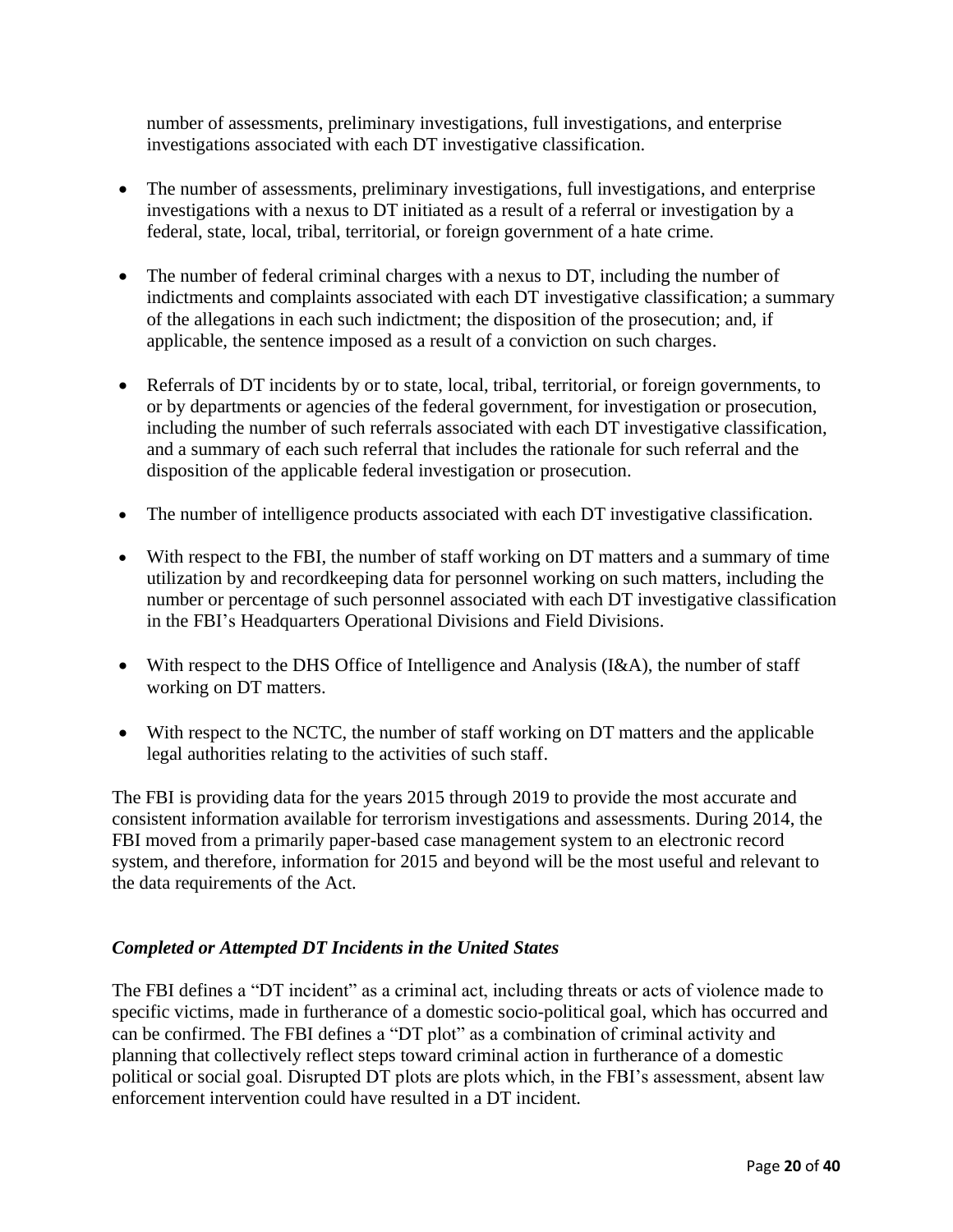The FBI makes every effort to proactively document lethal and non-lethal DT incidents, but it is important to note there is no incident reporting requirement that mandates state and local law enforcement agencies report criminal activity that appears to be motivated by a socio-political goal consistent with the DT threat categories. As such, some DT incidents will likely go unreported by other law enforcement agencies, and those agencies will likely arrest the individual on state or local charges. These factors make it difficult for the FBI to be aware of every DT incident that has occurred in the United States. Therefore, the appendix provides information that represents significant DT incidents and disrupted plots that have occurred in the United States, of which the FBI has knowledge, but not a comprehensive listing of all incidents.

#### *Identification and Number of Each FBI DT Investigation*

The FBI was conducting approximately 1,000 pending DT investigations each year for fiscal year (FY) 2017 through 2019. The classified annex to this report provides additional data on the number and threat classification of FBI's DT investigations.

#### *Identification of FBI DT Assessments and Investigations as a Result of a Hate Crime*

Hate crimes and DT incidents are often not mutually exclusive. A hate crime is targeted violence motivated by the offender's bias against a person's actual or perceived characteristics, while a DT incident as a criminal act, including threats or acts of violence made to specific victims, made in furtherance of a domestic socio-political goal. Sentencing in a hate crime case or a DT case can be similar when there is a loss of life. To address the intersection of the FBI counterterrorism and criminal investigative missions to combat DT and provide justice to those who are victims of hate crimes, the FBI formally created the Domestic Terrorism-Hate Crimes Fusion Cell in April 2019.

The Hate Crime Statistics Program of the FBI's Uniform Crime Reporting (UCR) Program collects data regarding criminal offenses that were motivated, in whole or in part, by the offender's bias against a person's actual or perceived race/ethnicity/ancestry, national origin, gender, gender identity, religion, disability, or sexual orientation, and were committed against persons, property, or society. The FBI publishes an annual report of hate crime statistics, and in 2019, law enforcement agencies participating in the UCR Program reported 7,314 hate crime incidents.<sup>23</sup>

While the FBI collects and reports hate crime statistics, there is no mandatory reporting requirement to identify hate crime incidents that would also be considered criminal activity that appears to be motivated by a socio-political goal consistent with the DT threat categories. Therefore, the FBI does not have the data to be able to determine numbers of DT assessments and investigations that were opened as a result of a hate crime.

<sup>23</sup> The FBI's *Uniform Crime Report, Hate Crime Statistics, 2019*, released fall 2020.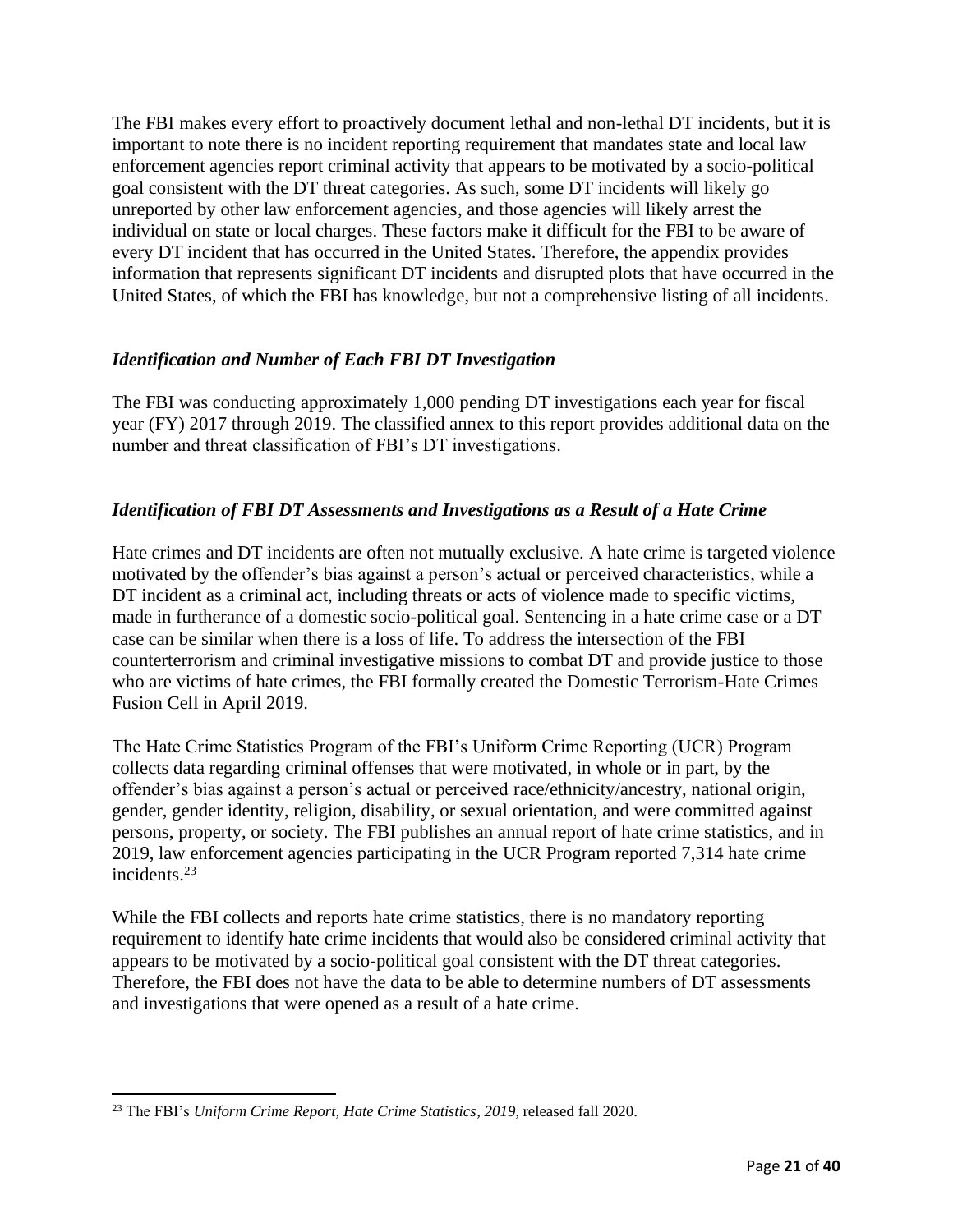#### *Number of Federal Charges with a DT Nexus*

A litany of federal and state charges are used to charge DT subjects for applicable criminal violations. Federal charges include those related to weapons, explosives, threats, attacks on federal officials or facilities, hate crimes, arson, violence against animal enterprises, and material support to terrorists. Under 18 U.S.C. § 2339A, it is a crime to provide material support or resources to another knowing or intending they will be used in preparation for or carrying out certain terrorism-related offenses. Unlike a violation of 18 U.S.C. § 2339B, the recipient of the material support need not be a designated foreign terrorist organization.

From FY 2015 through FY 2019, approximately 846 DT subjects were arrested by or in coordination with the FBI, as follows:

- In FY 2015, approximately 211 DT subjects were arrested, with 130 subjects charged federally and 81 subjects charged with state/local charges.
- In FY 2016, approximately 229 DT subjects were arrested, with 169 subjects charged federally and 60 subjects charged with state/local charges.
- In FY 2017, approximately 186 DT subjects were arrested, with 109 subjects charged federally and 77 subjects charged with state/local charges.
- In FY 2018, approximately 113 DT subjects were arrested, with 54 subjects charged federally, 52 subjects charged with state/local charges, and seven subjects charged with both federal and state/local charges.
- In FY 2019, approximately 107 DT subjects were arrested, with 63 subjects charged federally, 42 subjects charged with state/local charges, and two subjects charged with both federal and state/local charges.

The number of federal criminal charges with a nexus to DT (and the corresponding details of those matters) is not currently maintained by the FBI or DOJ in a comprehensive manner.

Individuals whose conduct involves DT or a threat thereof may be prosecuted by any US Attorney's Office under a wide range of criminal statutes, some of which on their face relate to DT, and others of which do not.<sup>24</sup> While the criminal code includes a definition of DT, *see* 18 U.S.C. § 2331(5), there is no federal DT statute. For example, the DOJ has prosecuted cases against such individuals using weapons charges, e.g., 18 U.S.C. §§ 922, 924; charges relating to use or possession of explosives, e.g., 26 U.S.C. §§ 5845, 5861; threat, hoax, or riot charges, e.g., 18 U.S.C. §§ 871, 875, 876, 1038, 2101; and charges proscribing attacks on federal officials or

 $24$  Several statutes reach conduct that may be associated with terrorism, without regard to whether the offense itself involves domestic or international terrorism. These include statutes relating to aircraft sabotage, id. § 32; weapons of mass destruction, e.g., id. §§ 175, 175b, 175c, 229, 831, 832, 2332a, 2332h, 2332i; arson and bombing of federal property, e.g., id. §§ 844, 2332a, 2332f; and causing injury or death to a federal official, e.g. id. §§ 111, 115, 351, 1114, 1751; among others. It is also a crime to provide material support or resources to another knowing or intending that they be used in preparation for or carrying out certain terrorism-related offenses. Id. § 2339A.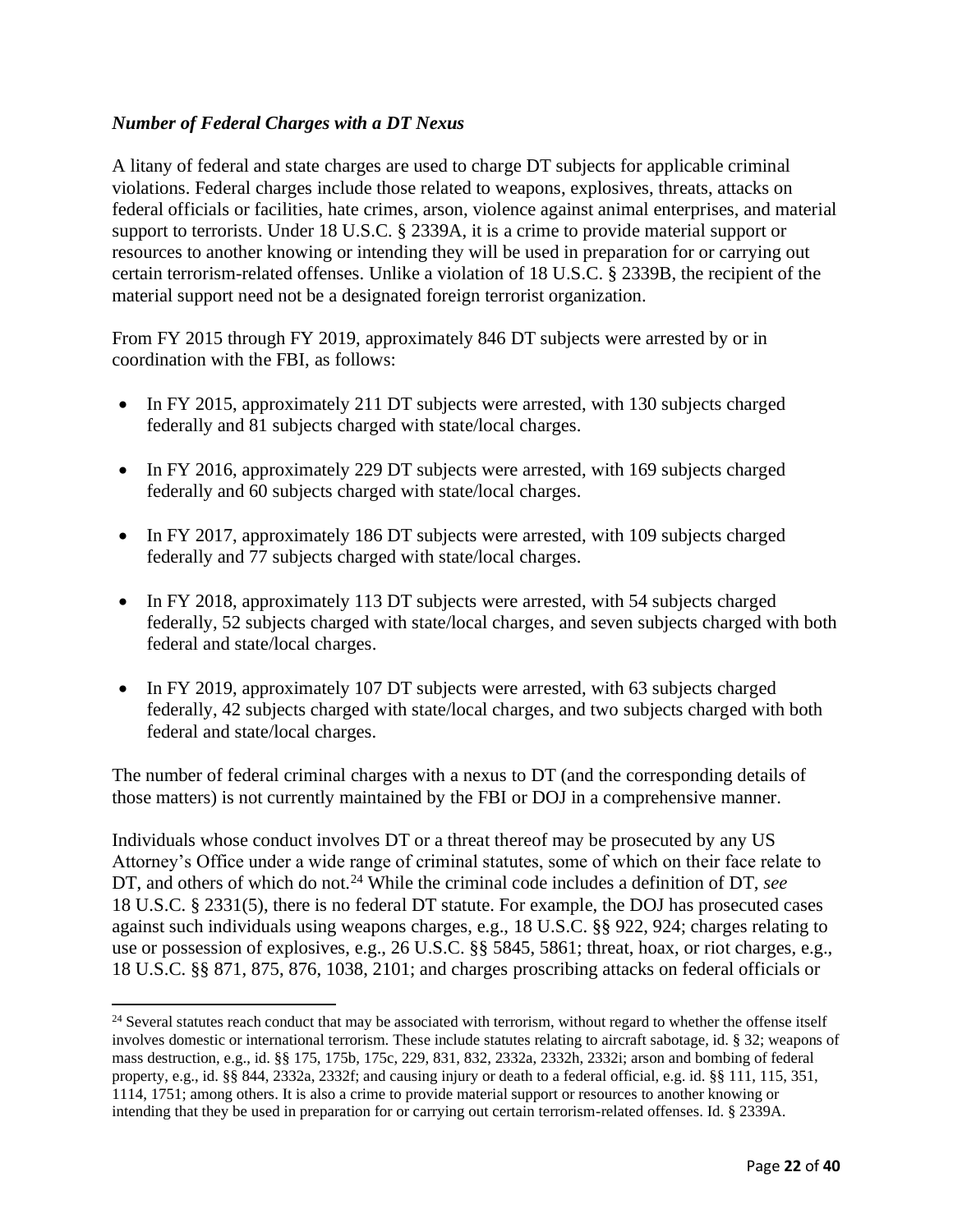facilities, e.g., id. § 111, 115, 351, 844, 930, 1114, 1361, 1751. Hate crimes charges, e.g., id. § 249, may be appropriate where individuals engage in DT that is motivated by biases against a race, religion, ethnicity, or other specified factors. However, not all hate crimes cases involve DT. Arson, id. § 844, or specific charges relating to violence against animal enterprises, id. § 43, may apply to Animal Rights/Environmental Violent Extremists. In some cases, drug trafficking, tax, or state and local charges could also provide a lawful basis to disrupt an individual believed to be planning or pursuing acts of DT.

The DOJ recognizes the need for coordination and consistency in our efforts to hold accountable DVEs who engage in criminal conduct. An important part of achieving those goals is to have the ability to identify and internally track investigations and prosecutions involving conduct related to domestic violent extremism, and the Department is implementing changes that will allow us to better identify and track such cases. All federal prosecutors have been provided guidance not only highlighting the need for effective coordination, but also implementing a plan for better tracking of the important DVE-related work being done by federal investigators and prosecutors around the country. Until such changes are institutionalized, the Department can provide illustrative examples of cases from 2015 through 2019.

Our US Attorney's Offices, the National Security Division, the Criminal Division, and the Bureau of Alcohol, Tobacco, and Firearms have worked together in recent cases to bring charges under a variety of statutes, including terrorism-related statutes. In several cases, we have disrupted, prosecuted, and convicted individuals before violence occurred, as follows:

- David Ansberry was arrested in October 2016 after placing an improvised explosive device (IED) in the parking lot of the Nederland, Colorado Police Department, believing that law enforcement had murdered a member of a 1960s-1970s counterculture group of which he had also been a member. He was indicted for use and attempted use of a weapon of mass destruction, in violation of 18 U.S.C. § 2332a. Ansberry pleaded guilty and, in January 2019, was sentenced to serve 27 years in prison.
- Jerry Varnell was arrested in August 2017 after trying to detonate an inoperable vehicle borne explosive device at the BancFirst building in downtown Oklahoma City to send an anti-government message. He was indicted for attempting to use a weapon of mass destruction, in violation of 18 U.S.C. § 2332a, and attempting to destroy by fire or explosive a property used in interstate commerce, in violation of 18 U.S.C. § 844(i). Varnell was convicted on both counts in February 2019, and in March 2020, was sentenced to serve 25 years in prison, followed by a lifetime term of supervised release.
- Cesar Sayoc was arrested in October 2018 for mailing 16 IEDs to 13 victims throughout the United States, including Democratic politicians and a media outlet. He was charged in the Southern District of New York with use of a weapon of mass destruction, in violation of 18 U.S.C. § 2332a; interstate transportation of explosives, in violation of 18 U.S.C. § 844(d); threatening interstate communications, in violation of 18 U.S.C. § 875(c); illegal mailing of explosives, in violation of 18 U.S.C. § 1716(j)(2); and use of explosives to commit a felony, in violation of 18 U.S.C. § 844(h). Sayoc pleaded guilty in March 2019 and, in August 2019, was sentenced to serve 20 years in prison.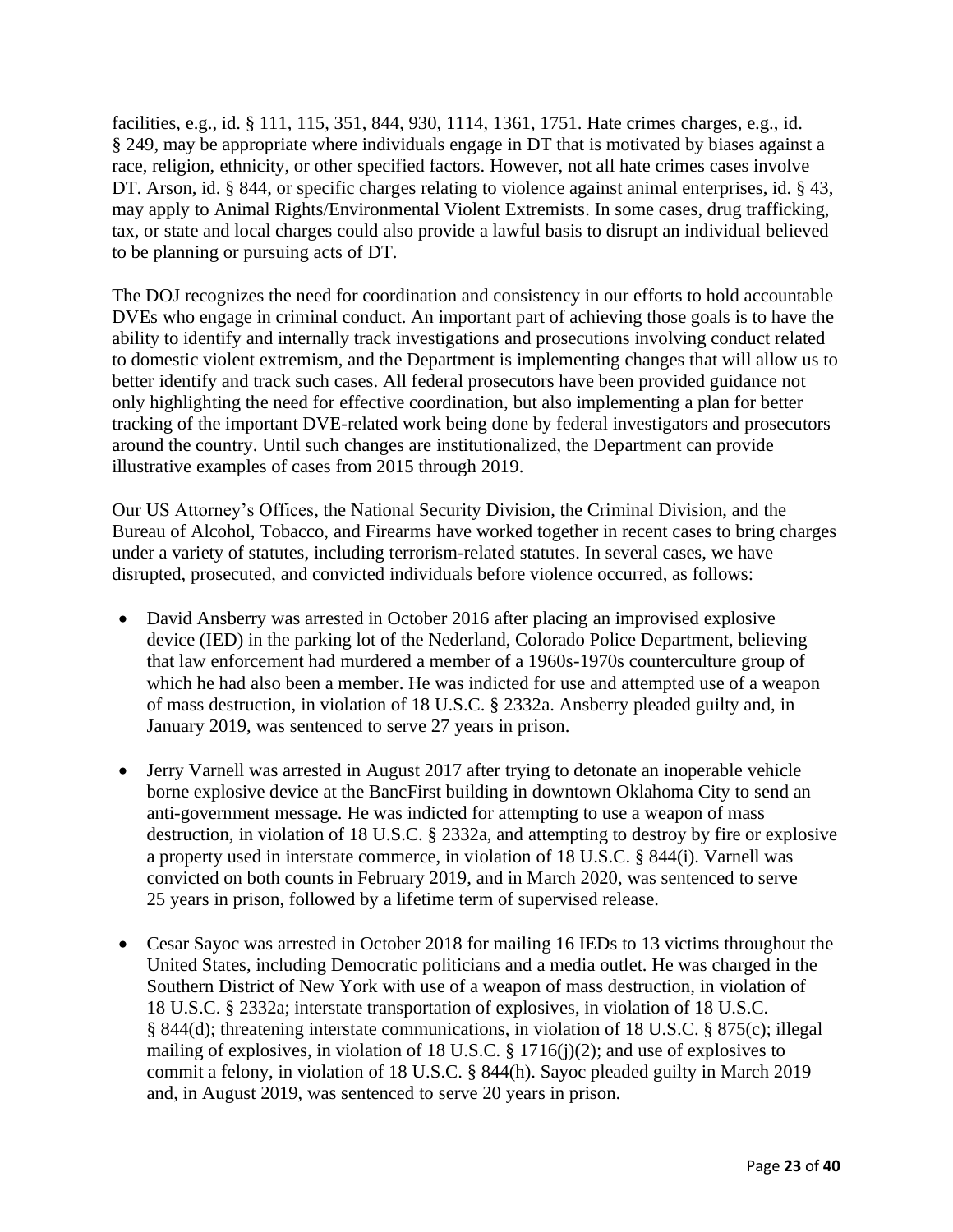- Christopher Hasson was arrested in February 2019 based on a criminal complaint for firearm and drug charges. In January 2020, he was sentenced to 160 months in federal prison, followed by four years of supervised release, on four federal charges, including unlawful possession of unregistered silencers, unlawful possession of firearm silencers unidentified by serial number, possession of firearms by an addict to and unlawful user of a controlled substance, and possession of a controlled substance. According to his plea agreement, Hasson was a Lieutenant in the United States Coast Guard. As detailed in the government's sentencing memo, Hasson self-identified as a "White Nationalist" for over 30 years and in writings advocated for "focused violence" in order to establish a white homeland. Review of Hasson's e-mail accounts, saved documents, text messages, and Internet searches show that he was inspired by racist murderers, stockpiled assault weapons, studied violence, and intended to exact retribution on minorities and those he considered traitors.
- Jarrett Smith was arrested in September 2019 for distributing explosives information and threatening interstate communication after providing bombmaking instructions online and conducting potential target selection. In February 2020, he pleaded guilty to unlawfully distributing instructions for making explosive devices over social media while he was a member of the US Army. Smith pleaded guilty to two counts of distributing information related to explosives, destructive devices, and weapons of mass destruction. The FBI received information that Smith gave out guidance to others on how to construct IEDs. He spoke to others on social media about wanting to travel to Ukraine to fight with a violent, far-right military group. In August 2020, Smith was sentenced to 30 months in prison.

Similarly, the Department's Civil Rights Division, in partnership with US Attorney's Offices, Criminal Division, and National Security Division, has also prosecuted RMVEs in some of the most serious plots and attacks in recent years:

- In June 2015, Dylann Roof killed nine Black parishioners engaged in religious worship and Bible study at Emanuel African Methodist Episcopal Church in Charleston, South Carolina. In December 2016, Roof was convicted of 33 counts of federal hate crimes, and firearms charges, including nine capital counts of obstruction of free exercise of religious beliefs resulting in death, in violation of 18 U.S.C. § 247, and nine capital counts of use of a firearm to commit murder during and in relation to a federal crime of violence, in violation of 18 U.S.C. § 924. In January 2017, Roof was sentenced to death on all 18 capital counts. The sentence of death has been imposed by the court but not yet carried out.
- In 2016, Curtis Allen, Patrick Stein, and Gavin Wright were arrested for plotting to attack an apartment complex and mosque used by Somali immigrants in Kansas. In April 2018, they were convicted of conspiracy to use a weapon of mass destruction, in violation of 18 U.S.C. § 2332a—a terrorism-related offense—as well as conspiracy to violate the housing rights of their victims, in violation of 18 U.S.C. § 241. They received sentences to serve between 25 and 30 years in prison.
- In August 2017, James Fields Jr. intentionally drove a car into a diverse crowd of counterprotestors at the Unite the Right rally in Charlottesville, Virginia, killing one woman and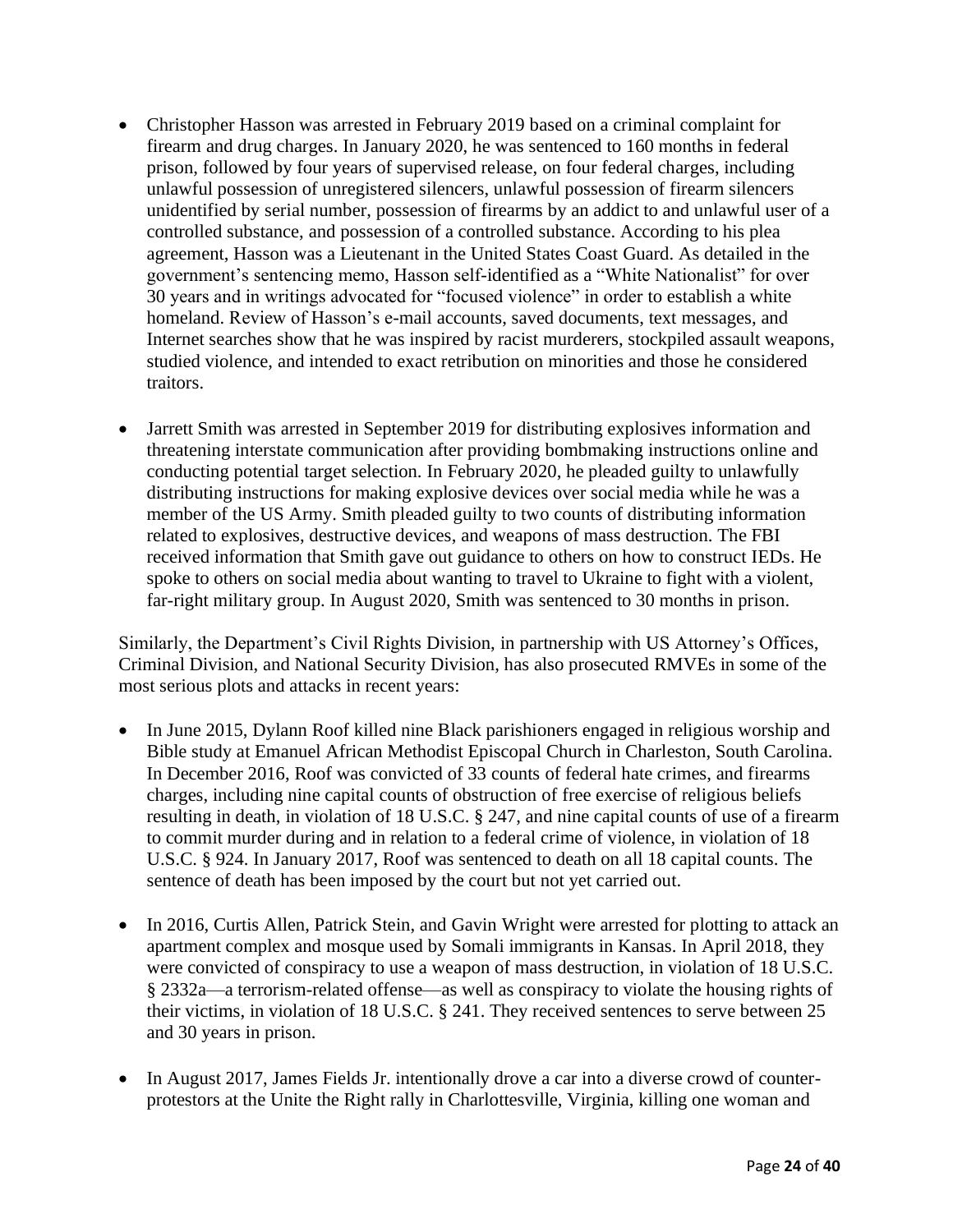injuring dozens. In March 2019, he pleaded guilty to one count of a hate crime act that resulted in death and 28 other hate crimes charges, all in violation of 18 U.S.C. § 249. In June 2019, he was sentenced to life imprisonment.

• In November 2019, Richard Holzer was arrested for plotting to blow up the Temple Emanuel Synagogue in Pueblo, Colorado, conduct that constituted an act of DT. Holzer told undercover FBI agents he wanted the bombing to send a message to Jewish people that they must leave his town, "otherwise people will die." He pleaded guilty to federal hate crime and explosives charges, and in February 2021, he was sentenced to over 19 years in prison, followed by 15 years of supervised release.

The Department also supports efforts to prosecute DVEs under state and local laws. For example, in 2013, the Department secured the first conviction under the District of Columbia's Anti-Terrorism Act. Floyd Corkins was charged for an attempted shooting at the Family Research Council. He was motivated based on disagreement with the organization's stance against gay marriage. He was sentenced to 25 years in prison.

#### *Referrals of DT Incidents to the FBI*

The eGuardian system is the FBI's case management system for handling initial threat information of counterterrorism, counterintelligence, cyber incidents, criminal complaints, events, and suspicious activities received from federal, state, local, tribal, and territorial law enforcement agencies, and the Department of Defense. Threat information is then migrated to the FBI's internal Guardian system where it is evaluated to determine whether the information meets the criteria for an assessment, already exists in FBI holdings, or is for situational awareness only.

Starting in 2019, the FBI implemented a process to "tag" reports of possible DT incidents to enhance program management and operational oversight. It is important to note the tagging process has only been in effect since 2019 and is manual and user-dependent. Therefore, eGuardian reports of incidents referred by our partners that have DT tags may not capture all DT referrals and may inaccurately label some referrals as DT. The FBI received approximately 675 referrals of possible DT incidents in 2019.

Although reports are not available within the eGuardian system to identify the disposition of each referral, as of 2019, approximately 20 percent of the FBI's DT investigations were opened based on information and referrals from our partners.

The FBI does not refer DT incidents where there is an indication of federal criminal activity to other partners, as the FBI would be the lead investigative agency for those matters.

#### *DT Intelligence Products*

From 2015 through 2019, the FBI produced more than 4,000 DT-related intelligence products. The FBI does not have the data to determine the number of intelligence products associated with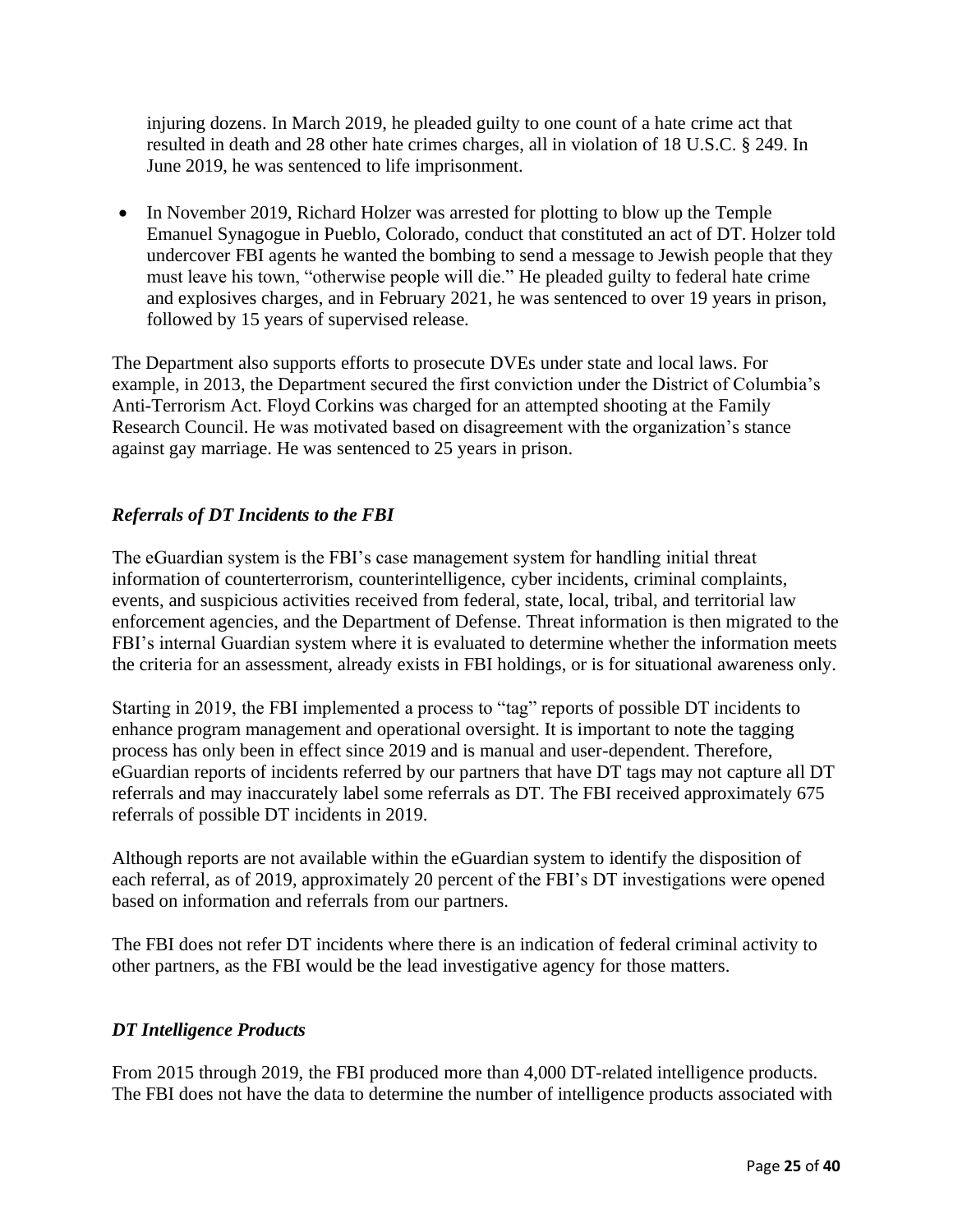each DT investigative classification because the FBI tracks intelligence production by program and not by investigative classification. Additionally, a single intelligence product may contain threat reporting or case information from subjects associated with multiple investigative classifications.

From 2016 to 2019, DHS produced 67 DT-related intelligence products and 1,068 DT-related raw intelligence reports. The DHS does not have reliable data dating back prior to 2016 on this topic.

#### *Number of Staff Working DT Matters*

Since the bombing of the Oklahoma City Federal Building in 1995, the FBI's Counterterrorism Division has maintained dedicated resources to detect, disrupt, and mitigate instances of violence and criminal activity associated with DVEs. One of the FBI's most vital assets in the counterterrorism fight is our ability to remain agile in combatting the threats we face. Staffing for the FBI's counterterrorism mission is aligned based on threat priorities and, as is true across the FBI, can and does realign on a moment's notice.

The front line of the counterterrorism mission in the United States is represented by the FBI-led JTTFs, which investigate both DT and IT matters. The FBI established the first JTTF in 1980 in the New York Field Office, applying the task force concept to the counterterrorism mission. Today, the FBI leads approximately 200 JTTFs nationwide across all 56 Field Offices and in many of our satellite Resident Agencies, with participation of over 50 federal and over 500 state, local, tribal, and territorial agencies. The JTTFs are comprised of approximately 4,400 investigators, including FBI Special Agents and Task Force Officers, and additional analysts and professional staff who support these JTTF members and the investigations they lead. The JTTF partnerships at the federal, state, local, tribal, and territorial levels are force multipliers as they leverage local expertise, experience, and resources in FBI counterterrorism investigations.

In FBI Field Offices, squads are dedicated to the counterterrorism mission and not necessarily assigned specifically to investigate DT or IT matters. This is significant because the motivation behind an alleged threat or act of terrorism may not be immediately apparent. Additionally, when an incident occurs, Field Office personnel from all operational programs – for example, criminal or counterintelligence – may respond.

Similar to our posture against the IT threat, the FBI's Counterterrorism Division at Headquarters has a dedicated Domestic Terrorism Operations Section (DTOS), comprised of Special Agents, analysts, and professional staff. The FBI's DTOS oversees and provides operational support to all 56 Field Offices and their Resident Agencies in investigating the use of violence by individuals to further socio-political goals in violation of federal criminal statutes. The Counterterrorism Division also has intelligence and targeting units that work to combat DT specifically, as well as additional units that provide support across our counterterrorism mission, not exclusive to DT or IT matters. Further, all FBI counterterrorism investigations are led by the same Deputy Assistant Director for Operations, who has a unique vantage point from which to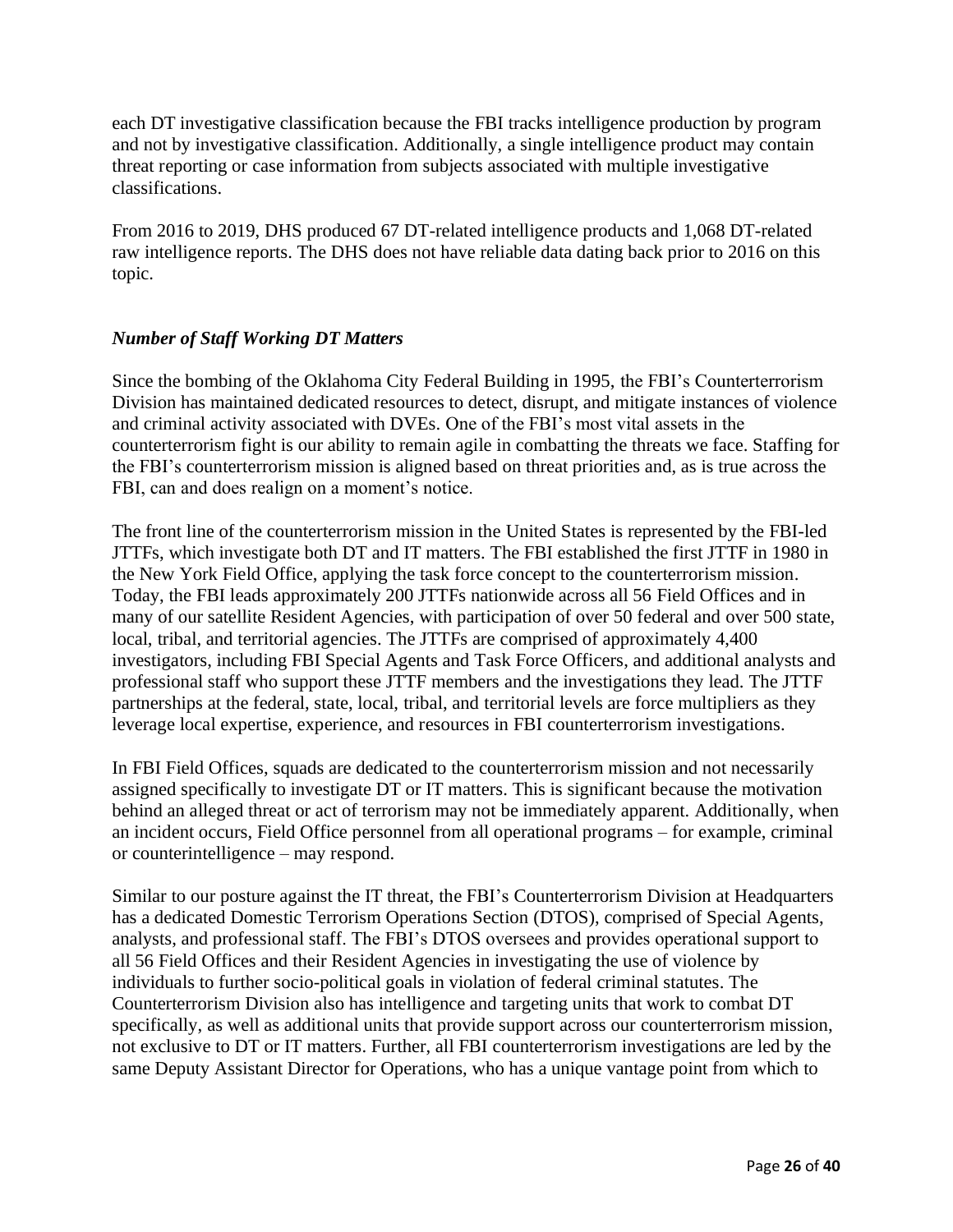assess the terrorism threat around the globe and prioritize investigations and operations across the country.

An additional asset in the counterterrorism fight is the Domestic Terrorism-Hate Crimes Fusion Cell, created in April 2019. This Fusion Cell creates more opportunities for investigative creativity, provides multi-program coordination, helps ensure seamless information sharing, and enhances investigative resources to combat the DT threat.

Analysis of DT issues within the DHS I&A occurs in the Counterterrorism Mission Center (CTMC). The CTMC provides intelligence support and analysis that focuses on domestic threat actors, including DVEs, consistent with the Department's statutory charges to protect critical infrastructure and screening and vetting in support of border security operations. Within the I&A's CTMC, there is a Domestic Terrorism Branch of analysts dedicated to working within the domestic threat landscape. These analysts often engage with counterparts at the FBI and NCTC to jointly author strategic intelligence products on the threat. Additionally, I&A maintains a presence at state and local fusion centers through its Field Operations Division, and I&A analysts at DHS Headquarters routinely work with those individuals to author joint products on issues relevant to their regions, including domestic violent extremism or threats to critical infrastructure.

The DHS Field Operations Division has approximately 120 personnel deployed to field locations across the United States, primarily in state and local fusion centers. These officers work across a range of threat issues and actors, including the DVE mission space. Field Operations Division officers collect and report intelligence information in serialized raw intelligence reports and provide regionally-focused analysis, which may include DVE topics.

The NCTC serves as the primary US government organization for analyzing and integrating all intelligence pertaining to terrorism and counterterrorism outside of scenarios in which the threat pertains exclusively to domestic terrorists and domestic counterterrorism. While the National Security Act specifies the NCTC has the authority to receive and retain counterterrorism information that is exclusively domestic, the FBI and DHS are the primary organizations countering domestic terrorism. The NCTC identifies and monitors international and transnational trends across a range of violent extremist actors. Domestically, the NCTC can provide appropriate support to the FBI and DHS consistent with its legal authorities and Attorney General-approved guidelines for protecting the privacy, civil rights, and civil liberties of US persons.

#### <span id="page-26-0"></span>**VII. Recommendations**

The Act requires the Director of the FBI and the Secretary of Homeland Security, in consultation with the DNI, to jointly submit to the appropriate congressional committees a report on DT containing recommendations with respect to needing to change authorities, roles, resources, or responsibilities within the federal government to more effectively prevent and counter DT activities, and measures necessary to ensure the protection of privacy and civil liberties.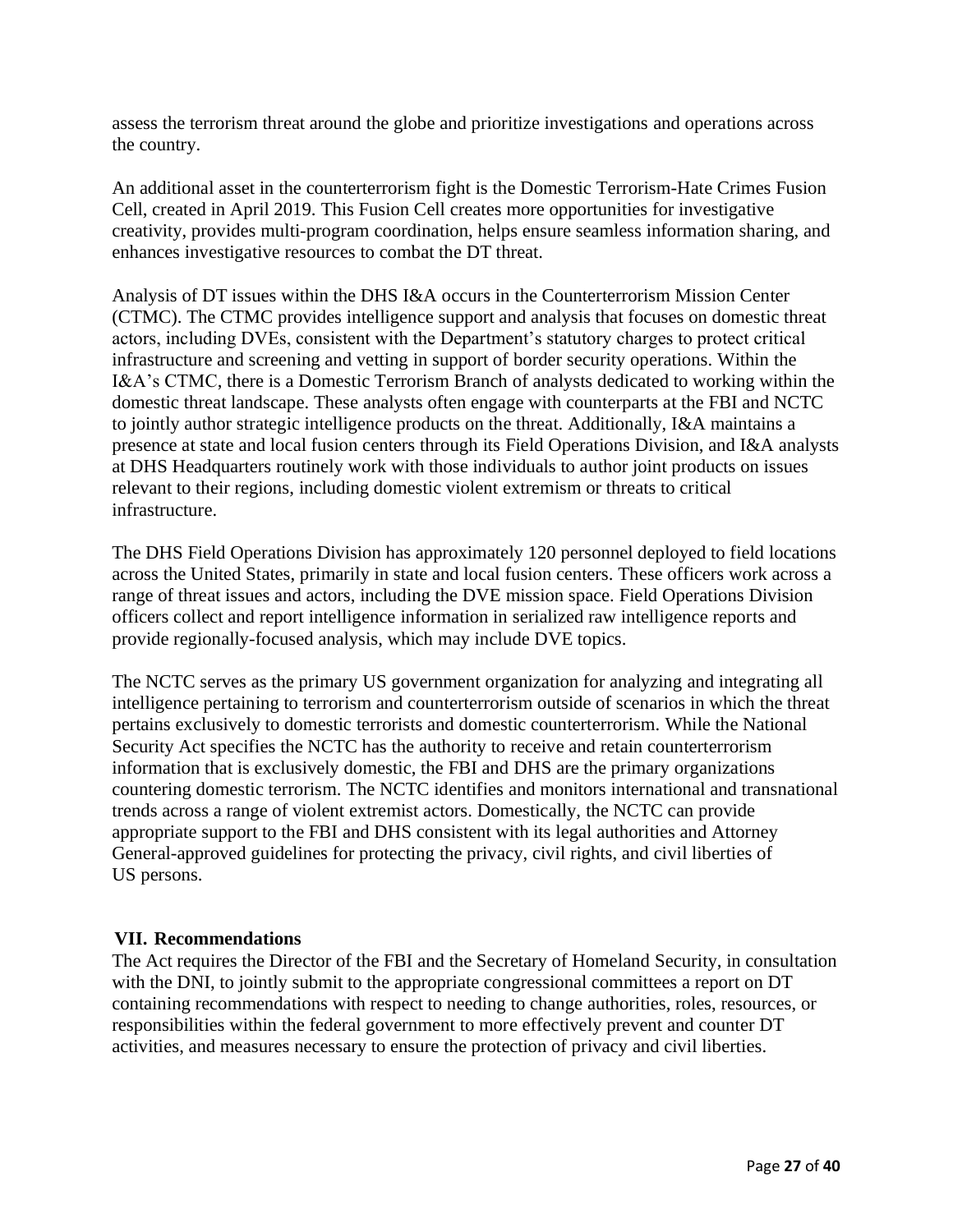The Biden Administration has announced a comprehensive review of domestic violent extremism, to include a review of resources, and policies within the federal government. The FBI, DHS, NCTC, and DOJ are actively participating in this review. Pending completion of this review and further consultation with DOJ leadership, the FBI has no recommendations at this time.

The DHS is continuing to review authorities, expertise, and resources at its disposal to identify, prevent, and mitigate threats to the Homeland from DVEs. The DHS is committed to expanding its ability to collect DVE and DT information that is publicly available through social media and other platforms, while simultaneously safeguarding privacy, civil rights, and civil liberties of all persons, in order to enhance the Department's ability to rapidly analyze and communicate DVE and DT threats so that policy makers and our homeland security partners are enabled to take appropriate action.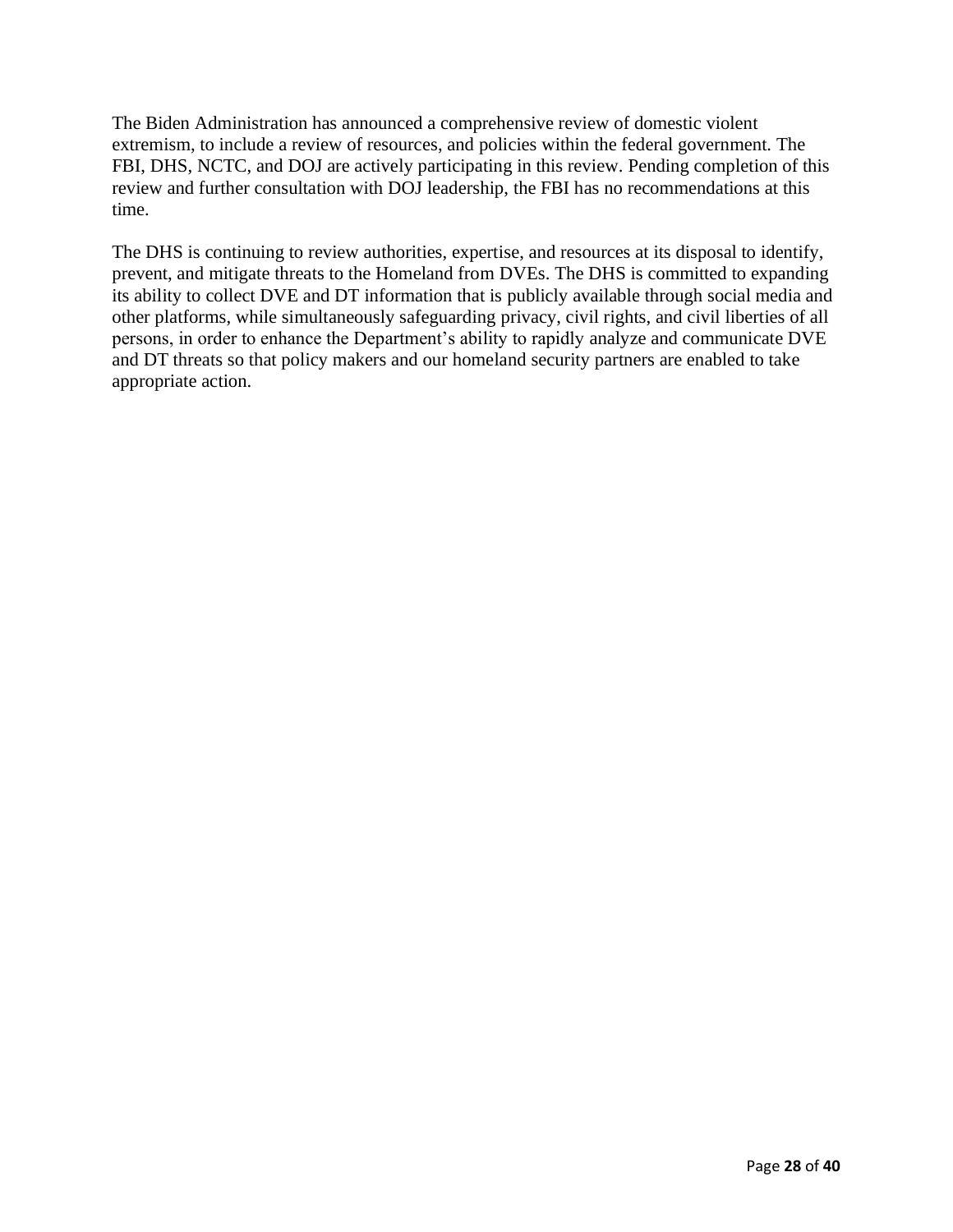#### <span id="page-28-0"></span>**Appendix**

#### **FBI-Designated Significant Domestic Terrorism Incidents in the United States from 2015 through 2019<sup>25</sup>**

| <b>Date and Location</b>                     | <b>Description</b>                                                                                                                                                                                                                                                                                                | Category <sup>26</sup>                                                                                                                         |
|----------------------------------------------|-------------------------------------------------------------------------------------------------------------------------------------------------------------------------------------------------------------------------------------------------------------------------------------------------------------------|------------------------------------------------------------------------------------------------------------------------------------------------|
| 22 January 2015<br>Atlanta, Georgia          | An individual was arrested and federally charged with<br>tax evasion. The cumulative estimated losses totaled<br>\$1.5 million. In March 2016, the subject was sentenced<br>to one year and one day.                                                                                                              | Anti-Government or<br>Anti-Authority<br><b>Violent Extremism</b><br>(AGAAVE),<br>specifically Sovereign<br>Citizen Violent<br>Extremism (SCVE) |
| 6 February 2015<br>Chicago, Illinois         | An unidentified individual(s) allegedly set fire to and<br>vandalized an occupied building containing horse<br>carriages. The economic damages were estimated at<br>\$130,000.                                                                                                                                    | Animal<br>Rights/Environmental<br><b>Violent Extremism</b>                                                                                     |
| 9 February 2015<br>Orange County,<br>Florida | An individual shot and injured two law enforcement<br>officers in an ambush as the officers responded to a<br>domestic incident. The subject died as a result of<br>engagement with law enforcement.                                                                                                              | AGAAVE, specifically<br><b>SCVE</b>                                                                                                            |
| 14 February 2015<br>Elkins, West<br>Virginia | An individual was arrested and federally charged with<br>knowing possession of stolen explosives in interstate<br>commerce. In April 2015, the subject pleaded guilty, and<br>in July 2015, was sentenced to eight months.                                                                                        | AGAAVE, specifically<br>Anarchist Violent<br>Extremism (AVE)                                                                                   |
| 17 March 2015<br>Stover, Missouri            | An individual was arrested and federally charged for<br>making threats against the President of the United<br>States.                                                                                                                                                                                             | Racially or Ethnically<br><b>Motivated Violent</b><br>Extremism (RMVE)                                                                         |
| 25 March 2015<br>St. Louis, Missouri         | An individual was arrested and federally charged with<br>knowing possession of a machinegun. In<br>November 2015, the subject pleaded guilty, and in<br>February 2016, was sentenced to one year and one day.                                                                                                     | AGAAVE, specifically<br><b>AVE</b>                                                                                                             |
| 25 March 2015<br>Livingston,<br>Montana      | An individual was arrested and federally charged with<br>knowing possession of a machinegun and possession of<br>a firearm that is not registered in the National Firearms<br>Registration and Transfer Record. In November 2015,<br>the subject was convicted, and in March 2016, was<br>sentenced to six years. | AGAAVE, specifically<br>Militia Violent<br>Extremism (MVE)                                                                                     |

<sup>&</sup>lt;sup>25</sup> Unless otherwise noted, some of these matters are active/pending.

<sup>&</sup>lt;sup>26</sup> This column reflects FBI's categorization for purposes of this report and as required by statute. All defendants are presumed innocent until proven guilty beyond a reasonable doubt in a court of law.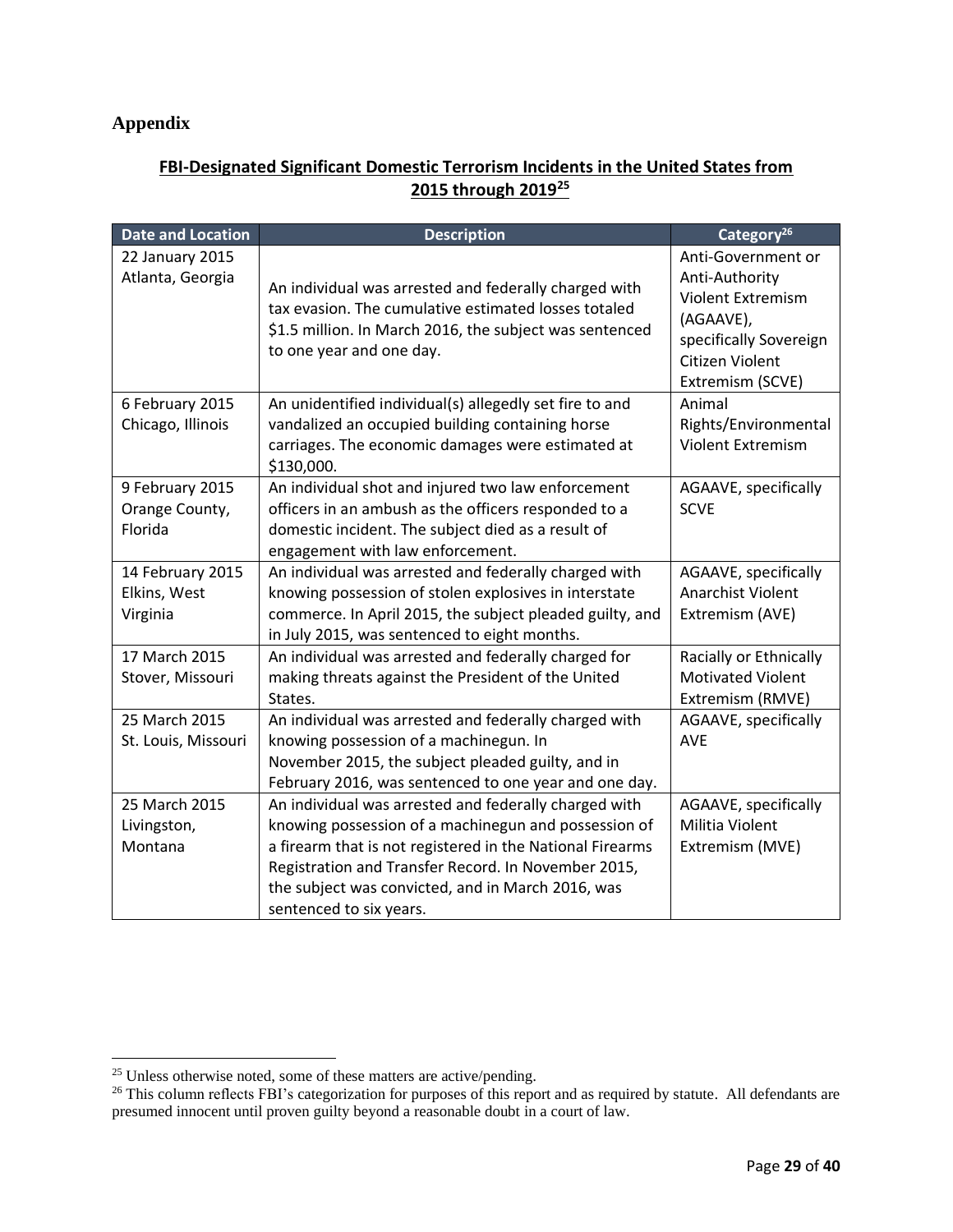| <b>Date and Location</b> | <b>Description</b>                                                                                           | Category <sup>26</sup> |
|--------------------------|--------------------------------------------------------------------------------------------------------------|------------------------|
| 2 April 2015             | Three individuals were arrested on state charges of                                                          | <b>RMVE</b>            |
| Tallahassee,             | conspiracy to commit murder of a Black person. In                                                            |                        |
| Florida                  | March 2017, one subject pleaded guilty, and in                                                               |                        |
|                          | April 2017, was sentenced to four years. In August 2017,                                                     |                        |
|                          | the other two subjects were convicted and sentenced to                                                       |                        |
|                          | 12 years.                                                                                                    |                        |
| 10 April 2015            | An individual was arrested and federally charged with                                                        | AGAAVE, specifically   |
| Signal Mountain,         | solicitation to commit a crime of violence; intentionally                                                    | <b>MVE</b>             |
| Tennessee                | defacing, damaging, or destroying any religious real                                                         |                        |
|                          | property, because of the religious character of that                                                         |                        |
|                          | property, or attempting to do so; and transmitting in                                                        |                        |
|                          | interstate or foreign commerce any communication                                                             |                        |
|                          | containing any threat to injure the person of another. In                                                    |                        |
|                          | February 2017, the subject was convicted. In September                                                       |                        |
|                          | 2020, after going through a lengthy appellate process,                                                       |                        |
|                          | the defendant was resentenced to 10 years.                                                                   |                        |
| 17 June 2015             | An individual shot and killed nine Black people at the                                                       | <b>RMVE</b>            |
| Charleston, South        | Emanuel AME Church. The subject was arrested on state                                                        |                        |
| Carolina                 | charges of murder and was federally charged with hate                                                        |                        |
|                          | crime acts resulting in death; hate crime act involving an                                                   |                        |
|                          | attempt to kill; obstruction of free exercise of religious                                                   |                        |
|                          | beliefs resulting in death; obstruction of free exercise of                                                  |                        |
|                          | religious beliefs involving an attempt to kill and use of a                                                  |                        |
|                          | dangerous weapon; and use of a firearm to commit                                                             |                        |
|                          | murder during and in relation to a crime of violence. In<br>December 2016, the subject was convicted, and in |                        |
|                          | January 2017, was sentenced to death.                                                                        |                        |
| 9 July 2015              | Two individuals were arrested on state charges for                                                           | AGAAVE, specifically   |
| Yavapai, Arizona         | allegedly shooting and injuring a law enforcement                                                            | <b>SCVE</b>            |
|                          | officer during a routine traffic violation inquiry.                                                          |                        |
| 31 July 2015             | An individual was arrested on state charges for                                                              | <b>RMVE</b>            |
| Vestavia Hills,          | assaulting a Black convenience store clerk, and in                                                           |                        |
| Alabama                  | May 2016, the subject pleaded guilty and received a                                                          |                        |
|                          | 12 month suspended sentence.                                                                                 |                        |
| 1 August 2015            | Three individuals were arrested and federally charged                                                        | AGAAVE, specifically   |
| Clover, South            | with conspiracy to violate laws governing firearms and                                                       | <b>MVE</b>             |
| Carolina                 | explosive devices. In September 2015, two subjects                                                           |                        |
|                          | pleaded guilty, and in January 2016, were each                                                               |                        |
|                          | sentenced to 21 months. In December 2015, the third                                                          |                        |
|                          | subject pleaded guilty, and in June 2016, was sentenced                                                      |                        |
|                          | to 22 months.                                                                                                |                        |
| 16 September             | An individual stole a vehicle and shot at law                                                                | Animal                 |
| 2015                     | enforcement officers during their pursuit of the subject.                                                    | Rights/Environmental   |
| Lawrence County,         | The subject died as a result of engagement with law                                                          | Violent Extremism      |
| South Dakota             | enforcement.                                                                                                 |                        |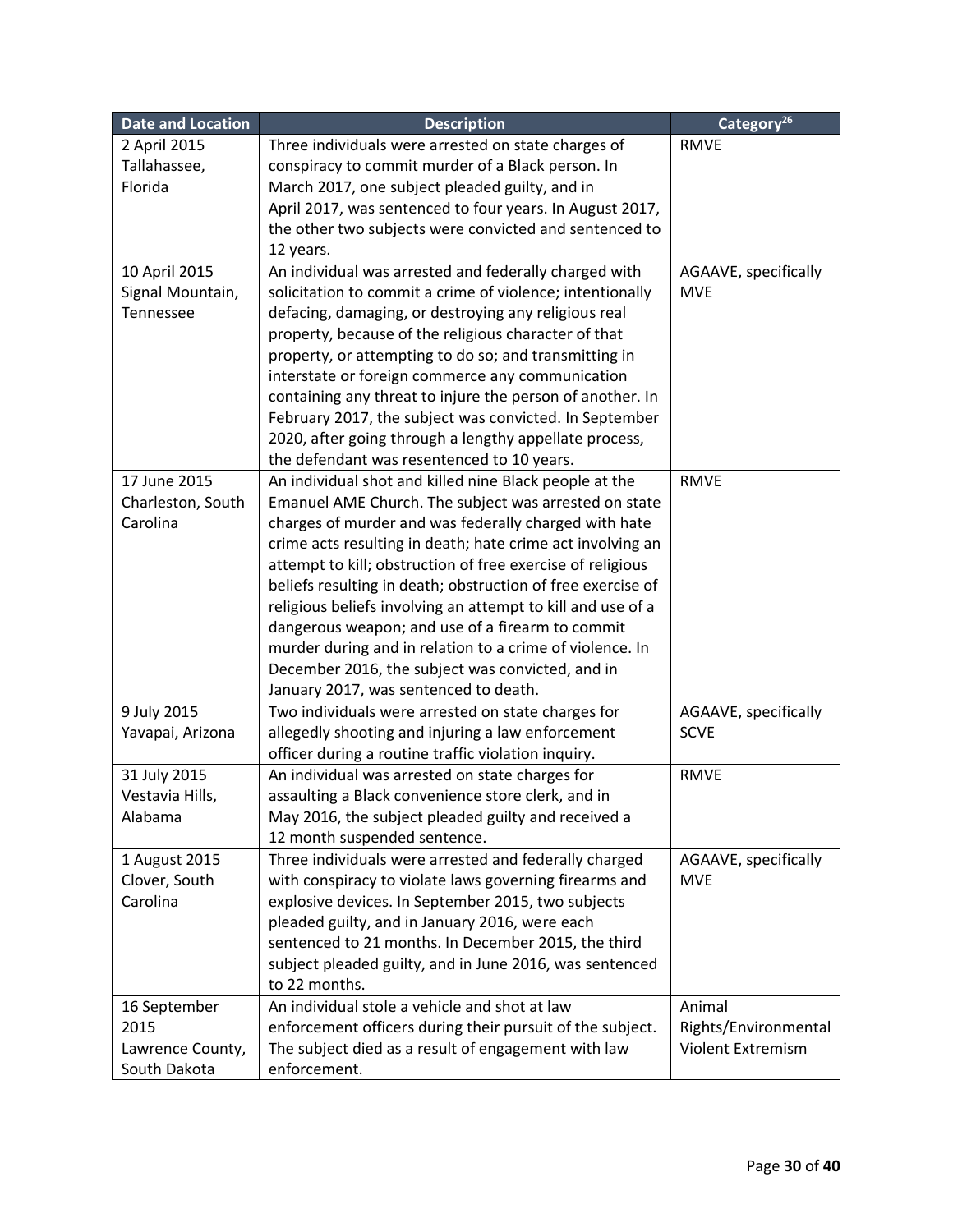| <b>Date and Location</b>   | <b>Description</b>                                                                                              | Category <sup>26</sup> |
|----------------------------|-----------------------------------------------------------------------------------------------------------------|------------------------|
| 23 September               | An individual was arrested and convicted on state                                                               | AGAAVE, specifically   |
| 2015                       | charges of threatening to commit a terrorist act after                                                          | <b>SCVE</b>            |
| Wood County,               | advocating to overthrow the government of West                                                                  |                        |
| West Virginia              | Virginia.                                                                                                       |                        |
| 7 October 2015             | Three individuals were arrested and federally charged                                                           | <b>RMVE</b>            |
| Richmond,                  | with conspiracy to commit robbery affecting commerce,                                                           |                        |
| Virginia                   | felon in possession, and conspiracy to commit robbery                                                           |                        |
|                            | affecting commerce for plotting to attack synagogues                                                            |                        |
|                            | and Black churches. Each subject pleaded guilty and                                                             |                        |
|                            | were later sentenced to 17.5 years, 8.75 years, and 7                                                           |                        |
|                            | years, respectively.                                                                                            |                        |
| 27 November                | An individual was arrested on state charges of first-                                                           | Abortion-Related       |
| 2015                       | degree murder for allegedly attacking a reproductive                                                            | Violent Extremism      |
| Colorado Springs,          | health care facility, shooting and killing three people                                                         |                        |
| Colorado                   | and injuring others. The subject was later federally                                                            |                        |
|                            | charged with violating the Freedom of Access to Clinic                                                          |                        |
|                            | Entrances Act and use of a firearm during a crime of                                                            |                        |
|                            | violence resulting in death where the killing is a murder.                                                      |                        |
|                            | In total, three people were killed, including one law                                                           |                        |
|                            | enforcement officer, and eight people were injured,                                                             |                        |
|                            | including four law enforcement officers. The case is                                                            |                        |
|                            | currently pending.                                                                                              |                        |
| 2 January 2016             | Multiple individuals seized and occupied the Malheur                                                            | AGAAVE, specifically   |
| Harney County,             | National Wildlife Refuge. In total, 18 subjects were                                                            | MVE and SCVE           |
| Oregon                     | sentenced to crimes associated with the occupation.                                                             |                        |
| 19 February 2016           | An individual was arrested by local authorities for                                                             | <b>RMVE</b>            |
| Nashville, Indiana         | allegedly attacking a Chinese student with a hatchet. In                                                        |                        |
|                            | April 2016, a judge ruled the subject was not competent                                                         |                        |
|                            | to stand trial.                                                                                                 |                        |
| 4 March 2016               | Three individuals were arrested on state charges of                                                             | <b>RMVE</b>            |
| Los Angeles,<br>California | assault with a deadly weapon with special allegations of<br>a hate crime for allegedly assaulting five Hispanic |                        |
|                            | people.                                                                                                         |                        |
| 1 May 2016                 | An individual was arrested and federally charged with                                                           | AGAAVE, specifically   |
| Seattle,                   | unlawful possession of destructive devices for throwing                                                         | <b>AVE</b>             |
| Washington                 | an improvised incendiary device at law enforcement                                                              |                        |
|                            | officers, injuring one officer, at a May Day protest. In                                                        |                        |
|                            | February 2018, the subject pleaded guilty, and in June                                                          |                        |
|                            | 2018, was sentenced to 37 months.                                                                               |                        |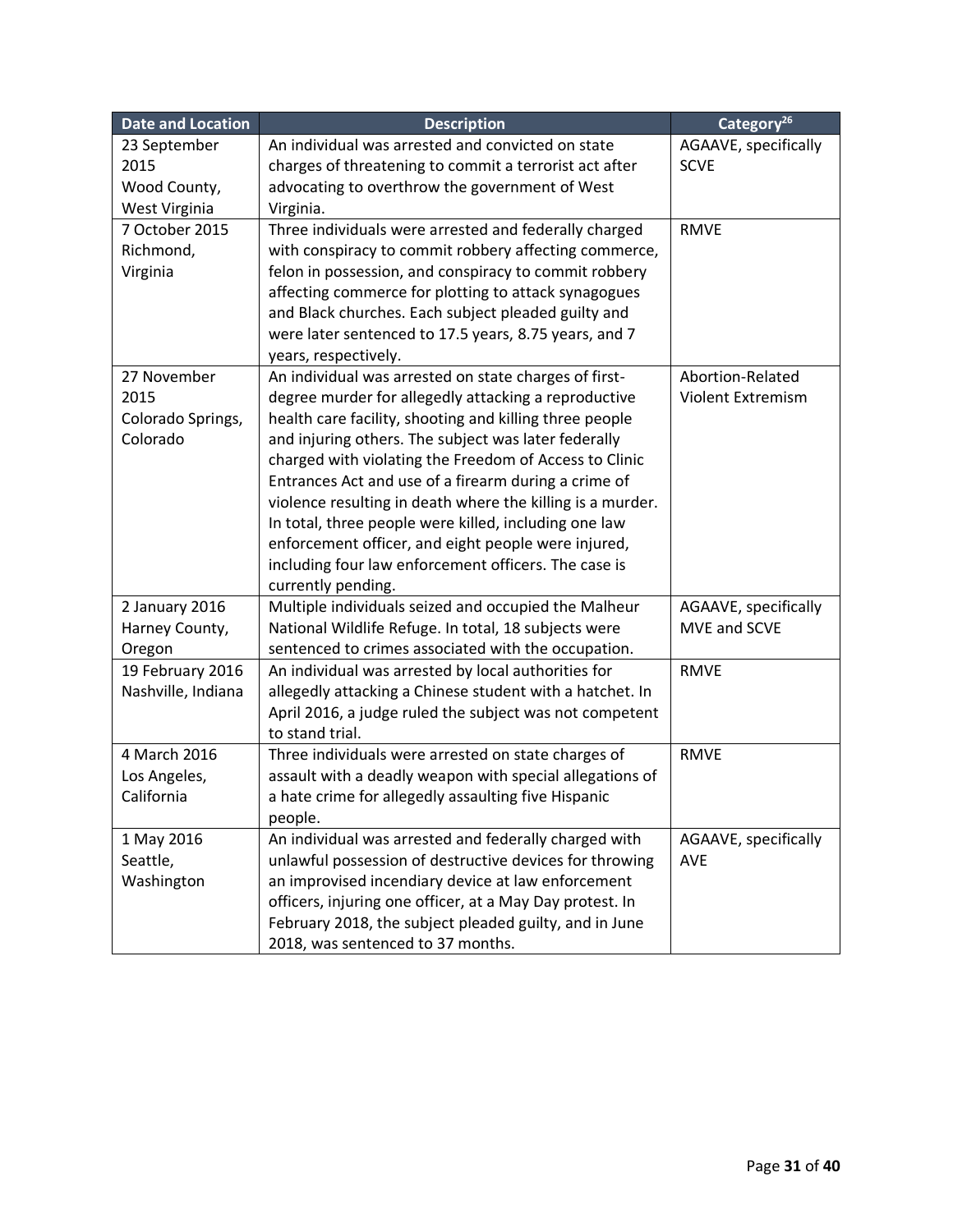| Date and Location   | <b>Description</b>                                        | Category <sup>26</sup>   |
|---------------------|-----------------------------------------------------------|--------------------------|
| 18 June 2016        | An individual was arrested and federally charged with     | Animal                   |
| Salinas, Puerto     | maliciously damaging or destroying, and attempting to     | Rights/Environmental     |
| Rico                | damage or destroy, property by means of fire and          | <b>Violent Extremism</b> |
|                     | explosives of a building and vehicle used in interstate   |                          |
|                     | commerce, for allegedly using incendiary devices to       |                          |
|                     | damage an agricultural business and targeting first       |                          |
|                     | responders, including law enforcements officers. In       |                          |
|                     | November 2016, the subject pleaded guilty, and in         |                          |
|                     | March 2017, was sentenced to three years.                 |                          |
| 22 June 2016        | An individual was arrested and federally charged with     | AGAAVE, specifically     |
| Mount Trumbull,     | attempted destruction of federal property by use of an    | <b>MVE</b>               |
| Arizona             | explosive for plotting to destroy a Bureau of Land        |                          |
|                     | Management cabin. In April 2018, the subject pleaded      |                          |
|                     | guilty, and in July 2018, was sentenced to time served.   |                          |
| 7 July 2016         | An individual shot at law enforcement officers during a   | <b>RMVE</b>              |
| Dallas, Texas       | protest. The subject shot and killed five law             |                          |
|                     | enforcement officers, injured six other officers, and     |                          |
|                     | injured two other people. The subject died as a result of |                          |
|                     | engagement with law enforcement.                          |                          |
| 7 July 2016         | An individual was arrested on state charges for shooting  | <b>RMVE</b>              |
| Bristol, Tennessee  | at passing cars on a highway and then at law              |                          |
|                     | enforcement officers who responded. The subject killed    |                          |
|                     | one person and injured one law enforcement officer. In    |                          |
|                     | December 2016, the subject pleaded guilty to state        |                          |
|                     | charges of first-degree murder and attempted first-       |                          |
|                     | degree murder and was sentenced to life.                  |                          |
| 10 July 2016        | An individual was arrested on state charges for the       | <b>RMVE</b>              |
| Evansville, Indiana | attempted murder of a transgender person. In February     |                          |
|                     | 2018, the subject pleaded guilty, and in May 2018, was    |                          |
|                     | sentenced to 36 years.                                    |                          |
| 17 July 2016        | An individual shot at law enforcement officers, killing   | <b>RMVE</b>              |
| Baton Rouge,        | three officers and wounding six others. The subject died  |                          |
| Louisiana           | as a result of law enforcement engagement.                |                          |
| 1 August 2016       | An individual barricaded herself and her child in her     | AGAAVE, specifically     |
| Randallstown,       | residence when law enforcement officers attempted to      | <b>SVCE</b>              |
| Maryland            | serve a bench warrant for her failure to appear in court. |                          |
|                     | The subject died as a result of law enforcement           |                          |
|                     | engagement.                                               |                          |
| 1 August 2016       | Individuals allegedly set fire to seven large vehicles    | Animal                   |
| Mahaska and         | used in the construction of the Dakota Access pipeline.   | Rights/Environmental     |
| Jasper Counties,    | Economic losses were estimated at approximately \$3       | Violent Extremism        |
| lowa                | million.                                                  |                          |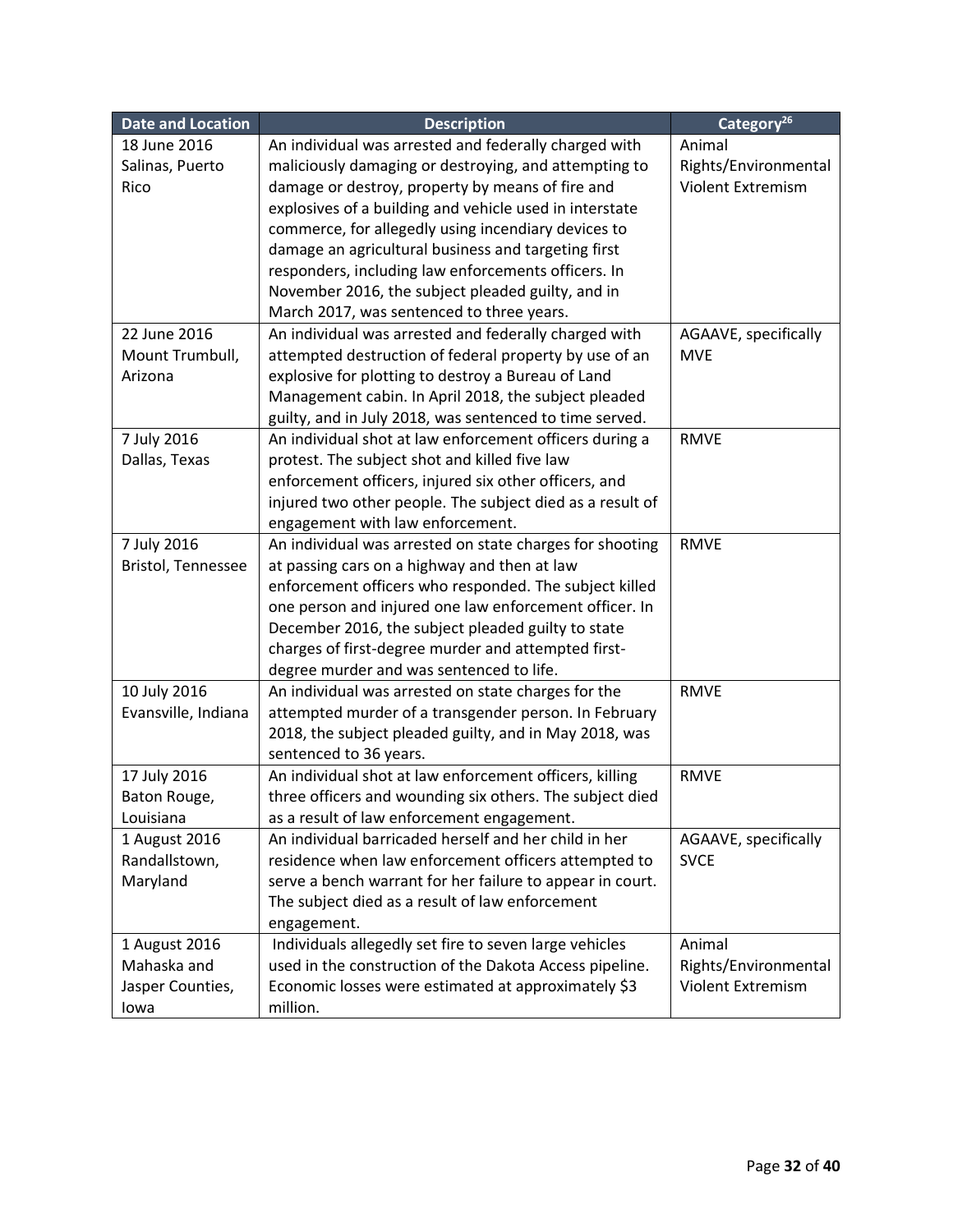| <b>Date and Location</b> | <b>Description</b>                                                                                                    | Category <sup>26</sup> |
|--------------------------|-----------------------------------------------------------------------------------------------------------------------|------------------------|
| 16 August 2016           | An individual was arrested on state charges of assault in                                                             | <b>RMVE</b>            |
| Olympia,                 | the second degree and malicious harassment for                                                                        |                        |
| Washington               | stabbing a Black member of an interracial couple. In                                                                  |                        |
|                          | October 2017, the subject pleaded guilty and was                                                                      |                        |
|                          | sentenced to 50 months.                                                                                               |                        |
| 21 August 2016           | An individual was arrested on state murder charges for                                                                | <b>RMVE</b>            |
| Fort Wayne,              | murdering a Black person. In July 2017, the subject                                                                   |                        |
| Indiana                  | pleaded guilty but mentally ill and was sentenced to 65                                                               |                        |
|                          | years.                                                                                                                |                        |
| 13 September             | An individual was arrested on state charges of attempt                                                                | <b>RMVE</b>            |
| 2016                     | to commit murder in the first degree, aggravated                                                                      |                        |
| Phoenix, Arizona         | assault with a deadly weapon, endangerment, resisting                                                                 |                        |
|                          | arrest, and criminal damage for driving a vehicle into                                                                |                        |
|                          | three white law enforcement officers, injuring two<br>officers. In April 2019, the subject pleaded guilty, and in     |                        |
|                          | June 2019, was sentenced to 35 years.                                                                                 |                        |
| 28 September             | An individual was arrested on state charges of murder                                                                 | <b>RMVE</b>            |
| 2016                     | for shooting at law enforcement officers when they                                                                    |                        |
| Zionsville, Indiana      | attempted to serve the arrest warrant for the murder of                                                               |                        |
|                          | a white person. In February 2019, the subject was found                                                               |                        |
|                          | guilty, and in April 2019, was sentenced to 65 years.                                                                 |                        |
| 30 September             |                                                                                                                       | AGAAVE, specifically   |
| 2016                     | An individual fled a routine traffic stop and led law                                                                 | <b>SCVE</b>            |
| Van Buren                | enforcement officers on a high speed chase. The subject                                                               |                        |
| Township,                | died as result of law enforcement engagement.                                                                         |                        |
| Michigan                 |                                                                                                                       |                        |
| 7 October 2016           | An individual was arrested on state charges of                                                                        | <b>RMVE</b>            |
| Hilliard, Ohio           | conspiracy to commit murder for plotting to conduct a                                                                 |                        |
|                          | shooting at a high school. In January 2018, the subject                                                               |                        |
|                          | plead no contest, and in February 2018, was sentenced                                                                 |                        |
|                          | to four years.                                                                                                        |                        |
| 4 October 2016           | Three individuals were arrested for plotting a mass                                                                   | AGAAVE, specifically   |
| Garden City,             | casualty attack using explosives against an apartment                                                                 | <b>MVE</b>             |
| Kansas                   | building where multiple Somali immigrants lived and                                                                   |                        |
|                          | worshipped. In January 2019, two subjects were found                                                                  |                        |
|                          | guilty of federal charges of conspiracy to use a weapon                                                               |                        |
|                          | of mass destruction and conspiracy against civil rights,                                                              |                        |
|                          | and the third subject was found guilty of knowingly and                                                               |                        |
|                          | willingly making false statements. The subjects were                                                                  |                        |
|                          | sentenced to 30 years, 26 years, and 25 years,<br>respectively.                                                       |                        |
| 16 October 2016          |                                                                                                                       | Animal                 |
| Jasper County,           | Individuals allegedly set fire to four pieces of equipment<br>used in the construction of the Dakota Access pipeline. | Rights/Environmental   |
| lowa                     | Economic losses were estimated at approximately \$2                                                                   | Violent Extremism      |
|                          | million.                                                                                                              |                        |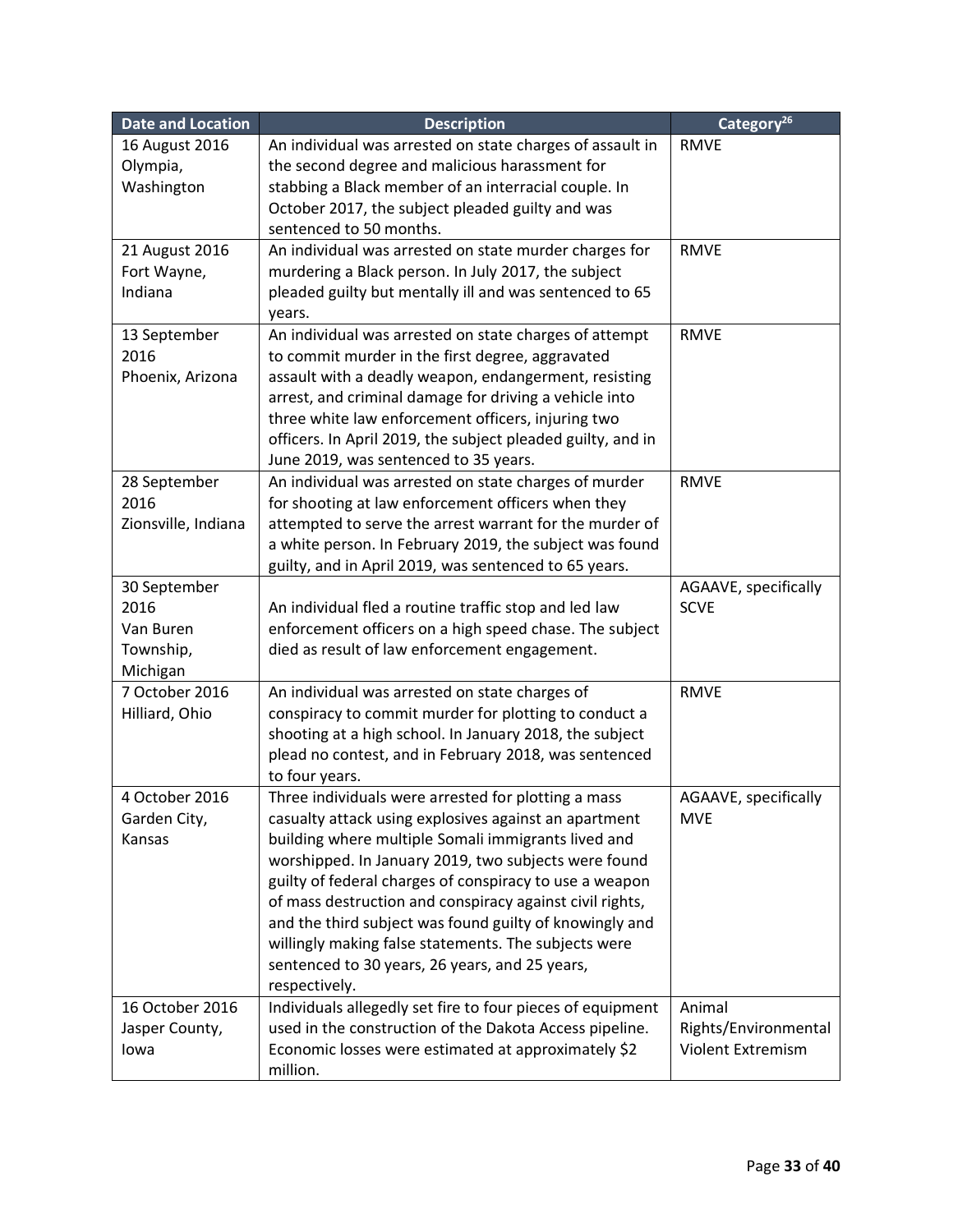| <b>Date and Location</b> | <b>Description</b>                                                                  | Category <sup>26</sup>   |
|--------------------------|-------------------------------------------------------------------------------------|--------------------------|
| 22 October 2016          | An individual was arrested on state charges of reckless                             | AGAAVE, specifically     |
| La Pine, Oregon          | driving, third-degree escape, fourth-degree assault,                                | <b>SCVE</b>              |
|                          | resisting arrest, unlawful use of a weapon and reckless                             |                          |
|                          | endangerment for assaulting a law enforcement officer,                              |                          |
|                          | attempting to take the officer's weapon, and escaping                               |                          |
|                          | custody during a vehicle pursuit. In October 2018, the                              |                          |
|                          | subject pleaded guilty and was sentenced to 60 days.                                |                          |
| 27 October 2016          | Individuals allegedly participated in civil disorder,                               | Animal                   |
| Morton County,           | trespassing, and setting property on fire during a Dakota                           | Rights/Environmental     |
| North Dakota             | Access Pipeline protest. One subject was arrested and                               | Violent Extremism        |
|                          | federally charged with civil disorder and use of fire to                            |                          |
|                          | commit a federal felony crime. The subject later plead                              |                          |
|                          | guilty to civil disorder, and in May 2018, was sentenced                            |                          |
|                          | to three years.                                                                     |                          |
| 8 November 2016          | Individuals allegedly set fire to four pieces of equipment                          | Animal                   |
| <b>Buena Vista</b>       | used in the construction of the Dakota Access pipeline.                             | Rights/Environmental     |
| County, Iowa             | Economic losses were estimated at approximately \$2.5                               | <b>Violent Extremism</b> |
|                          | million.                                                                            |                          |
| 3 December 2016          | Two individuals were arrested on state charges of                                   | <b>RMVE</b>              |
| Yanceyville, North       | assault with a deadly weapon for allegedly stabbing and                             |                          |
| Carolina                 | injuring their associate.                                                           |                          |
| 1 February 2017          | Individuals allegedly damaged property and assaulted                                | AGAAVE, specifically     |
| Berkeley,                | law enforcement officers and attendees at an event                                  | <b>AVE</b>               |
| California               | featuring a political commentator.                                                  |                          |
| 15 February 2017         | An individual was arrested and federally charged with                               | <b>RMVE</b>              |
| Myrtle Beach,            | illegal possession of a firearm by a felon. In February                             |                          |
| South Carolina           | 2018, the subject pleaded guilty, and in July 2018, was                             |                          |
|                          | sentenced to 33 months.                                                             |                          |
| 15 February 2017         | Three individuals were arrested for conspiring to break                             | AGAAVE, specifically     |
| Tipton County,           | an associate out of jail and kidnap a law enforcement                               | <b>SCVE</b>              |
| Tennessee                | officer and a judge. One subject was arrested by                                    |                          |
|                          | Canadian authorities in April 2017. The second subject                              |                          |
|                          | pleaded guilty to federal charges of conspiracy to                                  |                          |
|                          | commit an act of violence, to wit, kidnapping, and in                               |                          |
|                          | August 2017, was sentenced to 5 years. In December                                  |                          |
|                          | 2017, the third subject pleaded guilty to a federal                                 |                          |
|                          | charge of misprision of a felony and entered into a pre-                            |                          |
| 20 March 2017            | trial diversion agreement.<br>An individual was arrested on state charges of first- | <b>RMVE</b>              |
| New York City,           | degree murder in furtherance of an act of terrorism,                                |                          |
| New York                 | second-degree murder as a crime of terrorism, second-                               |                          |
|                          | degree murder as a hate crime, and fourth-degree                                    |                          |
|                          | criminal possession of a weapon, for killing a Black                                |                          |
|                          | person with a sword. In January 2019, the subject                                   |                          |
|                          | pleaded guilty, and in February 2019, was sentenced to                              |                          |
|                          | life in prison.                                                                     |                          |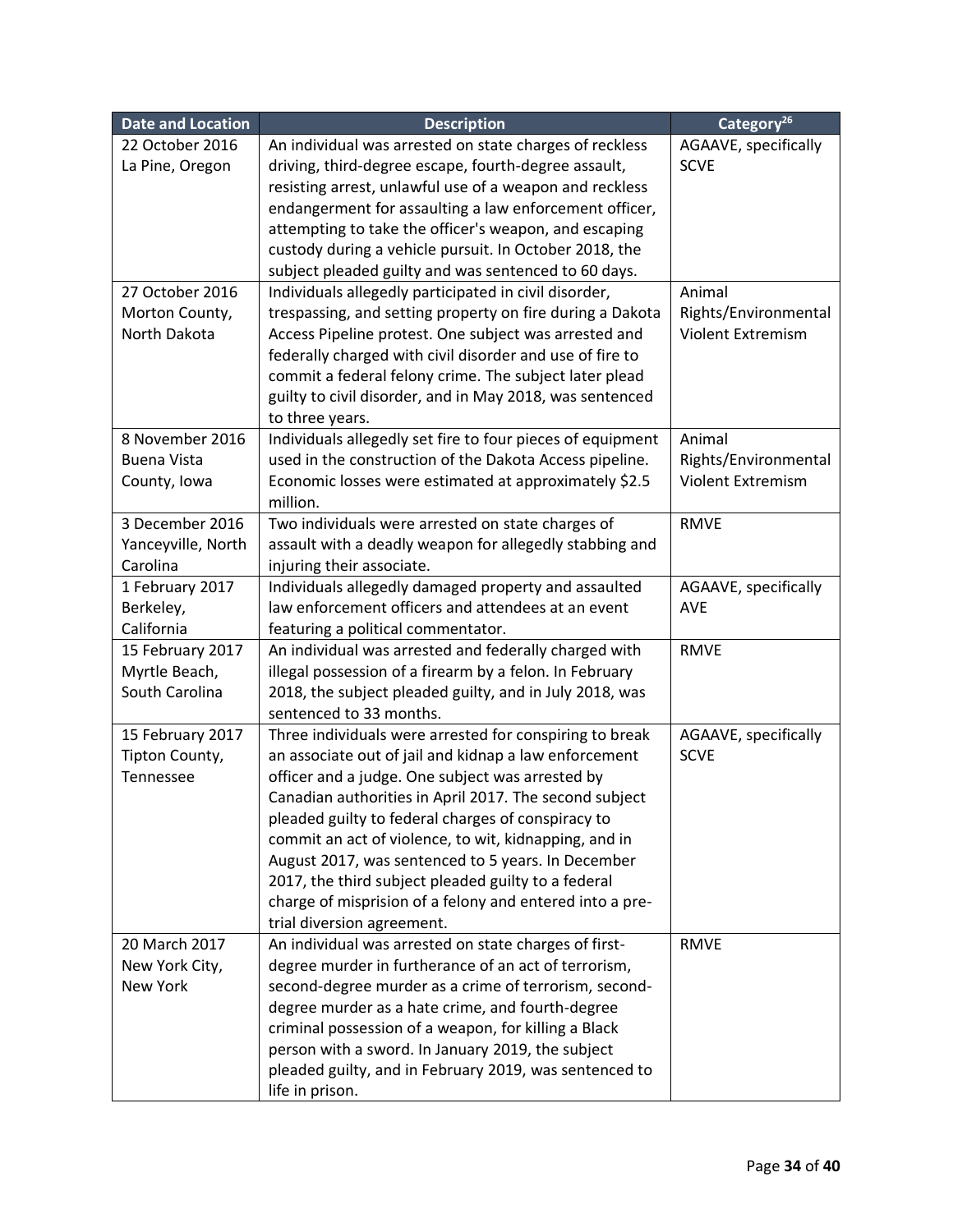| 28 March 2017<br>AGAAVE, specifically<br>An individual allegedly shot at law enforcement officers<br>Ada County, Idaho<br>during the arrest of his father for alleged sovereign<br><b>SCVE</b><br>citizen fraudulent filings. The subject was injured as a<br>result of law enforcement engagement.<br>13 April 2017<br>An individual believed to be plotting a mass shooting<br>AGAAVE, specifically<br>Austin, Texas<br>was arrested on federal charges of illegal possession of<br><b>SCVE</b><br>a firearm. In September 2017, the subject pleaded guilty<br>and was sentenced to five years of probation.<br>18 April 2017<br>An individual was arrested on state charges of homicide,<br><b>RMVE</b><br>Fresno, California<br>attempted homicide, discharging a firearm into an<br>inhabited dwelling, and possession of a firearm by a<br>felon for shooting and killing three white people.<br>5 May 2017<br>An individual allegedly purchased a fully automatic AK-<br><b>RMVE</b><br>Washington, DC<br>47 and made statements about carrying out violence<br>against law enforcement officers. The subject was<br>arrested and federally charged with firearms offenses. |
|------------------------------------------------------------------------------------------------------------------------------------------------------------------------------------------------------------------------------------------------------------------------------------------------------------------------------------------------------------------------------------------------------------------------------------------------------------------------------------------------------------------------------------------------------------------------------------------------------------------------------------------------------------------------------------------------------------------------------------------------------------------------------------------------------------------------------------------------------------------------------------------------------------------------------------------------------------------------------------------------------------------------------------------------------------------------------------------------------------------------------------------------------------------------------------|
|                                                                                                                                                                                                                                                                                                                                                                                                                                                                                                                                                                                                                                                                                                                                                                                                                                                                                                                                                                                                                                                                                                                                                                                    |
|                                                                                                                                                                                                                                                                                                                                                                                                                                                                                                                                                                                                                                                                                                                                                                                                                                                                                                                                                                                                                                                                                                                                                                                    |
|                                                                                                                                                                                                                                                                                                                                                                                                                                                                                                                                                                                                                                                                                                                                                                                                                                                                                                                                                                                                                                                                                                                                                                                    |
|                                                                                                                                                                                                                                                                                                                                                                                                                                                                                                                                                                                                                                                                                                                                                                                                                                                                                                                                                                                                                                                                                                                                                                                    |
|                                                                                                                                                                                                                                                                                                                                                                                                                                                                                                                                                                                                                                                                                                                                                                                                                                                                                                                                                                                                                                                                                                                                                                                    |
|                                                                                                                                                                                                                                                                                                                                                                                                                                                                                                                                                                                                                                                                                                                                                                                                                                                                                                                                                                                                                                                                                                                                                                                    |
|                                                                                                                                                                                                                                                                                                                                                                                                                                                                                                                                                                                                                                                                                                                                                                                                                                                                                                                                                                                                                                                                                                                                                                                    |
|                                                                                                                                                                                                                                                                                                                                                                                                                                                                                                                                                                                                                                                                                                                                                                                                                                                                                                                                                                                                                                                                                                                                                                                    |
|                                                                                                                                                                                                                                                                                                                                                                                                                                                                                                                                                                                                                                                                                                                                                                                                                                                                                                                                                                                                                                                                                                                                                                                    |
|                                                                                                                                                                                                                                                                                                                                                                                                                                                                                                                                                                                                                                                                                                                                                                                                                                                                                                                                                                                                                                                                                                                                                                                    |
|                                                                                                                                                                                                                                                                                                                                                                                                                                                                                                                                                                                                                                                                                                                                                                                                                                                                                                                                                                                                                                                                                                                                                                                    |
|                                                                                                                                                                                                                                                                                                                                                                                                                                                                                                                                                                                                                                                                                                                                                                                                                                                                                                                                                                                                                                                                                                                                                                                    |
|                                                                                                                                                                                                                                                                                                                                                                                                                                                                                                                                                                                                                                                                                                                                                                                                                                                                                                                                                                                                                                                                                                                                                                                    |
|                                                                                                                                                                                                                                                                                                                                                                                                                                                                                                                                                                                                                                                                                                                                                                                                                                                                                                                                                                                                                                                                                                                                                                                    |
|                                                                                                                                                                                                                                                                                                                                                                                                                                                                                                                                                                                                                                                                                                                                                                                                                                                                                                                                                                                                                                                                                                                                                                                    |
|                                                                                                                                                                                                                                                                                                                                                                                                                                                                                                                                                                                                                                                                                                                                                                                                                                                                                                                                                                                                                                                                                                                                                                                    |
| In October 2018, the subject pleaded guilty; the case is                                                                                                                                                                                                                                                                                                                                                                                                                                                                                                                                                                                                                                                                                                                                                                                                                                                                                                                                                                                                                                                                                                                           |
| pending.                                                                                                                                                                                                                                                                                                                                                                                                                                                                                                                                                                                                                                                                                                                                                                                                                                                                                                                                                                                                                                                                                                                                                                           |
| Two individuals allegedly shot and killed a law<br>16 May 2017<br>AGAAVE, specifically                                                                                                                                                                                                                                                                                                                                                                                                                                                                                                                                                                                                                                                                                                                                                                                                                                                                                                                                                                                                                                                                                             |
| enforcement officer during a traffic stop and then led<br><b>MVE</b><br>Three Forks,                                                                                                                                                                                                                                                                                                                                                                                                                                                                                                                                                                                                                                                                                                                                                                                                                                                                                                                                                                                                                                                                                               |
| officers on a high speed chase and shootout. One<br>Montana                                                                                                                                                                                                                                                                                                                                                                                                                                                                                                                                                                                                                                                                                                                                                                                                                                                                                                                                                                                                                                                                                                                        |
| subject was arrested on state charges of deliberate                                                                                                                                                                                                                                                                                                                                                                                                                                                                                                                                                                                                                                                                                                                                                                                                                                                                                                                                                                                                                                                                                                                                |
| homicide, and the other died as a result of engagement                                                                                                                                                                                                                                                                                                                                                                                                                                                                                                                                                                                                                                                                                                                                                                                                                                                                                                                                                                                                                                                                                                                             |
| with law enforcement.                                                                                                                                                                                                                                                                                                                                                                                                                                                                                                                                                                                                                                                                                                                                                                                                                                                                                                                                                                                                                                                                                                                                                              |
| 14 June 2017<br>An individual with a personalized violent ideology<br><b>Domestic Violent</b>                                                                                                                                                                                                                                                                                                                                                                                                                                                                                                                                                                                                                                                                                                                                                                                                                                                                                                                                                                                                                                                                                      |
| Alexandria,<br>targeted and shot Republican members of Congress at a<br>Extremist (DVE)                                                                                                                                                                                                                                                                                                                                                                                                                                                                                                                                                                                                                                                                                                                                                                                                                                                                                                                                                                                                                                                                                            |
| baseball field and wounded five people. The subject<br>Virginia                                                                                                                                                                                                                                                                                                                                                                                                                                                                                                                                                                                                                                                                                                                                                                                                                                                                                                                                                                                                                                                                                                                    |
| died as a result of engagement with law enforcement.                                                                                                                                                                                                                                                                                                                                                                                                                                                                                                                                                                                                                                                                                                                                                                                                                                                                                                                                                                                                                                                                                                                               |
| 5 August 2017<br>Three individuals were arrested and federally charged<br>AGAAVE, specifically                                                                                                                                                                                                                                                                                                                                                                                                                                                                                                                                                                                                                                                                                                                                                                                                                                                                                                                                                                                                                                                                                     |
| Bloomington,<br>with unlawful possession of a machine gun, conspiracy<br><b>MVE</b>                                                                                                                                                                                                                                                                                                                                                                                                                                                                                                                                                                                                                                                                                                                                                                                                                                                                                                                                                                                                                                                                                                |
| to interfere with commerce by threats and violence, and<br>Minnesota                                                                                                                                                                                                                                                                                                                                                                                                                                                                                                                                                                                                                                                                                                                                                                                                                                                                                                                                                                                                                                                                                                               |
| attempted arson for allegedly bombing a mosque and a                                                                                                                                                                                                                                                                                                                                                                                                                                                                                                                                                                                                                                                                                                                                                                                                                                                                                                                                                                                                                                                                                                                               |
| women's health clinic. In January 2019, two of the three                                                                                                                                                                                                                                                                                                                                                                                                                                                                                                                                                                                                                                                                                                                                                                                                                                                                                                                                                                                                                                                                                                                           |
| subjects pleaded guilty. In December 2020, the third                                                                                                                                                                                                                                                                                                                                                                                                                                                                                                                                                                                                                                                                                                                                                                                                                                                                                                                                                                                                                                                                                                                               |
| defendant was convicted of destruction of religious<br>property, obstruction of religious beliefs, using a                                                                                                                                                                                                                                                                                                                                                                                                                                                                                                                                                                                                                                                                                                                                                                                                                                                                                                                                                                                                                                                                         |
| destructive device in relation to crimes of violence,                                                                                                                                                                                                                                                                                                                                                                                                                                                                                                                                                                                                                                                                                                                                                                                                                                                                                                                                                                                                                                                                                                                              |
| possession of an unregistered destructive device, and                                                                                                                                                                                                                                                                                                                                                                                                                                                                                                                                                                                                                                                                                                                                                                                                                                                                                                                                                                                                                                                                                                                              |
| conspiracy charges. The case is pending.                                                                                                                                                                                                                                                                                                                                                                                                                                                                                                                                                                                                                                                                                                                                                                                                                                                                                                                                                                                                                                                                                                                                           |
| An individual was arrested on state charges of<br>7 August 2017<br>AGAAVE, specifically                                                                                                                                                                                                                                                                                                                                                                                                                                                                                                                                                                                                                                                                                                                                                                                                                                                                                                                                                                                                                                                                                            |
| attempted murder and criminal recklessness after<br>Indianapolis,<br><b>SCVE</b>                                                                                                                                                                                                                                                                                                                                                                                                                                                                                                                                                                                                                                                                                                                                                                                                                                                                                                                                                                                                                                                                                                   |
| allegedly barricading himself in his residence and<br>Indiana                                                                                                                                                                                                                                                                                                                                                                                                                                                                                                                                                                                                                                                                                                                                                                                                                                                                                                                                                                                                                                                                                                                      |
| shooting at law enforcement officers attempting to                                                                                                                                                                                                                                                                                                                                                                                                                                                                                                                                                                                                                                                                                                                                                                                                                                                                                                                                                                                                                                                                                                                                 |
| serve him an eviction notice.                                                                                                                                                                                                                                                                                                                                                                                                                                                                                                                                                                                                                                                                                                                                                                                                                                                                                                                                                                                                                                                                                                                                                      |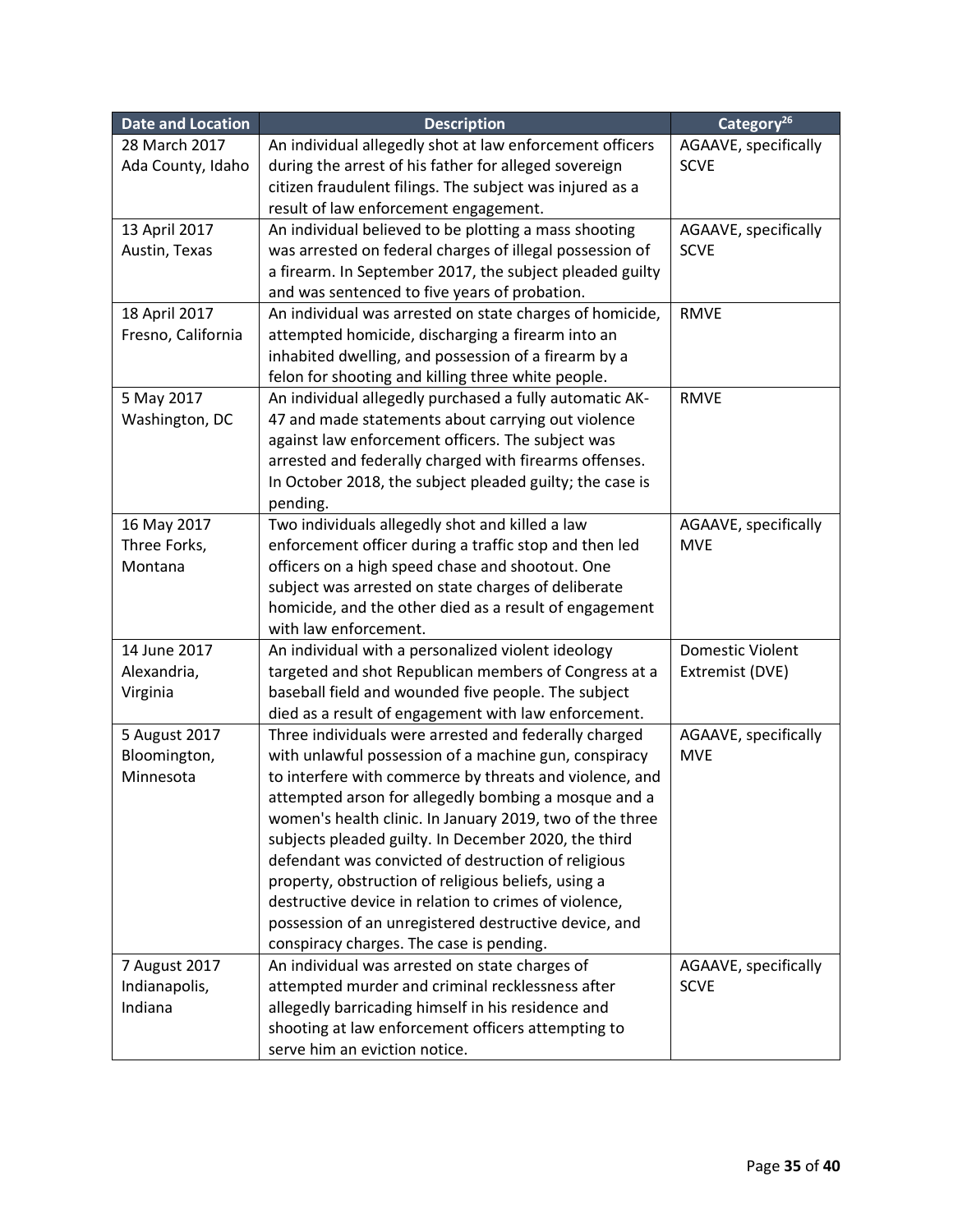| <b>Date and Location</b> | <b>Description</b>                                                                                            | Category <sup>26</sup> |
|--------------------------|---------------------------------------------------------------------------------------------------------------|------------------------|
| 12 August 2017           | An individual was arrested and federally charged with a                                                       | <b>RMVE</b>            |
| Charlottesville,         | hate crime resulting in death, hate crime acts involving                                                      |                        |
| Virginia                 | attempt to kill, and bias-motivated interference with                                                         |                        |
|                          | federally protected activity resulting in death on state                                                      |                        |
|                          | charges for driving a vehicle into a crowd of protestors,                                                     |                        |
|                          | killing one person and injuring at least 19 others. In                                                        |                        |
|                          | December 2018, the subject pleaded guilty and was                                                             |                        |
|                          | subsequently sentenced to life in prison.                                                                     |                        |
| 12 August 2017           | An individual was arrested on state charges of                                                                | <b>RMVE</b>            |
| Charlottesville,         | discharging a firearm within one thousand feet of a                                                           |                        |
| Virginia                 | school for shooting at a Black person at a protest. In                                                        |                        |
|                          | May 2018, the subject pleaded no contest, and in                                                              |                        |
|                          | August 2018, was sentenced to eight years.                                                                    |                        |
| 12 August 2017           | An individual was arrested and federally charged with                                                         | AGAAVE, specifically   |
| Oklahoma City,           | malicious attempted destruction of a building used in                                                         | <b>MVE</b>             |
| Oklahoma                 | and affecting interstate commerce by means of an                                                              |                        |
|                          | explosive and attempted use of a weapon of mass                                                               |                        |
|                          | destruction for plotting to detonate what he believed                                                         |                        |
|                          | was a vehicle borne improvised explosive devise at a                                                          |                        |
|                          | bank headquarters. In February 2019, the subject was                                                          |                        |
|                          | found guilty. In March 2020, the subject was sentenced                                                        |                        |
|                          | to 25 years.                                                                                                  |                        |
| 18 August 2017           | An individual was arrested on state charges of                                                                | <b>RMVE</b>            |
| Kissimmee,               | premeditated murder for shooting and killing two law                                                          |                        |
| Florida                  | enforcement officers. In December 2019, the subject                                                           |                        |
|                          | was convicted and was sentenced to death.                                                                     |                        |
| 20 August 2017           | An individual was arrested on a state charge of using,                                                        | AGAAVE, specifically   |
| Livonia, Louisiana       | carrying, and/or possessing a firearm during a crime of                                                       | <b>MVE</b>             |
|                          | violence and federally charged with carjacking for taking                                                     |                        |
|                          | a hostage at gun point, discharging a firearm at the                                                          |                        |
|                          | hostage and a convenience store clerk, robbing the                                                            |                        |
|                          | convenience store, and attempting to rape two women.                                                          |                        |
|                          | In September 2019, the subject pleaded guilty, and in                                                         |                        |
|                          | February 2020, was sentenced to 20 years.                                                                     |                        |
| 20 October 2017          | Three individuals were arrested on state charges of                                                           | <b>RMVE</b>            |
| Gainesville,             | attempted homicide for shooting at a group of                                                                 |                        |
| Florida                  | protesters at a speaking event. In August 2018, one                                                           |                        |
|                          | subject pleaded guilty to a state charge of accessory                                                         |                        |
|                          | after the fact to attempted first degree murder, and in                                                       |                        |
|                          | March 2019, was sentenced to 5 years. In February<br>2019, the second subject pleaded guilty to state charges |                        |
|                          | of aggravated assault with a deadly weapon and                                                                |                        |
|                          | possession of a firearm by a felon, and was sentenced to                                                      |                        |
|                          | 15 years. In October 2019, the third subject pleaded                                                          |                        |
|                          |                                                                                                               |                        |
|                          | guilty to assault and was sentenced to 5 years.                                                               |                        |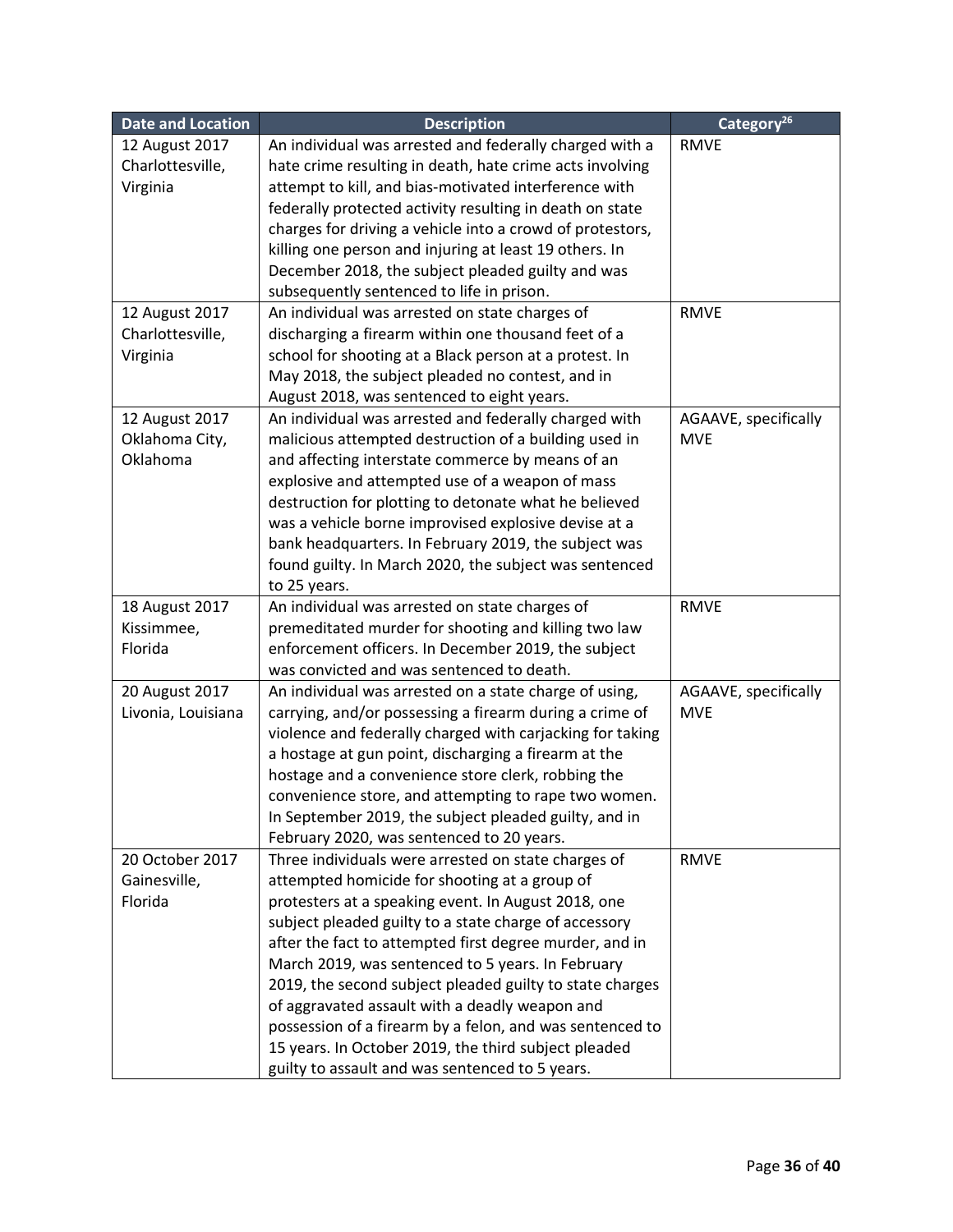| <b>Date and Location</b> | <b>Description</b>                                         | Category <sup>26</sup>  |
|--------------------------|------------------------------------------------------------|-------------------------|
| 3 December 2017          | An incarcerated individual allegedly attempted to kill a   | <b>RMVE</b>             |
| Somerset,                | corrections officer because the officer was friendly with  |                         |
| Pennsylvania             | Black prisoners. The subject had an extensive criminal     |                         |
|                          | history and was serving multiple life sentences.           |                         |
| 2 January 2018           | An individual was arrested on state charges of murder      | <b>RMVE</b>             |
| Orange County,           | with a hate crime enhancement for allegedly killing a      |                         |
| California               | homosexual Jewish college student.                         |                         |
| 9 February 2018          | An individual shot at three law enforcement officers,      | AGAAVE, specifically    |
| Locust Grove,            | killing one and injuring two, who were attempting to       | <b>SCVE</b>             |
| Georgia                  | arrest him. The subject died as a result of engagement     |                         |
|                          | with law enforcement.                                      |                         |
| 17 March 2018            | An individual was arrested on state charges of homicide    | <b>RMVE</b>             |
| Murfreesboro,            | for killing his Black housemate by setting the victim on   |                         |
| Tennessee                | fire. In July 2019, the subject pleaded guilty and was     |                         |
|                          | sentenced to life.                                         |                         |
| 19 August 2018           | An individual was arrested on state charges of homicide    | <b>RMVE</b>             |
| Pittsburgh,              | for allegedly stabbing and killing a Black person outside  |                         |
| Pennsylvania             | of a bar.                                                  |                         |
| 1 October 2018           | Law enforcement officers attempted to arrest an            | <b>DVE</b>              |
| Oklahoma                 | individual with a personalized violent ideology on state   |                         |
|                          | charges related to allegedly making online threats to kill |                         |
|                          | law enforcement. During the arrest, the subject            |                         |
|                          | allegedly engaged in gunfire with law enforcement and      |                         |
|                          | was injured before being taken into custody.               |                         |
| 23 October 2018          | Individuals were arrested for allegedly throwing rocks     | AGAAVE, specifically    |
| San Juan, Puerto         | and other objects toward law enforcement officers and      | <b>Puerto Rican</b>     |
| Rico                     | vandalizing property.                                      | <b>National Violent</b> |
|                          |                                                            | Extremism               |
| 24 October 2018          | An individual was arrested on state charges of murder,     | <b>RMVE</b>             |
| Jeffersontown,           | wanton endangerment, and attempted murder for              |                         |
| Kentucky                 | allegedly shooting and killing two Black people in a       |                         |
|                          | grocery store. The subject was later federally charged     |                         |
|                          | with a hate crime resulting in death, use and discharge    |                         |
|                          | of a firearm to commit murder during and in relation to    |                         |
|                          | a crime of violence, and a hate crime with attempt to      |                         |
|                          | kill. In March 2021, the subject pleaded guilty to hate    |                         |
|                          | crimes and firearms offenses; the case is pending.         |                         |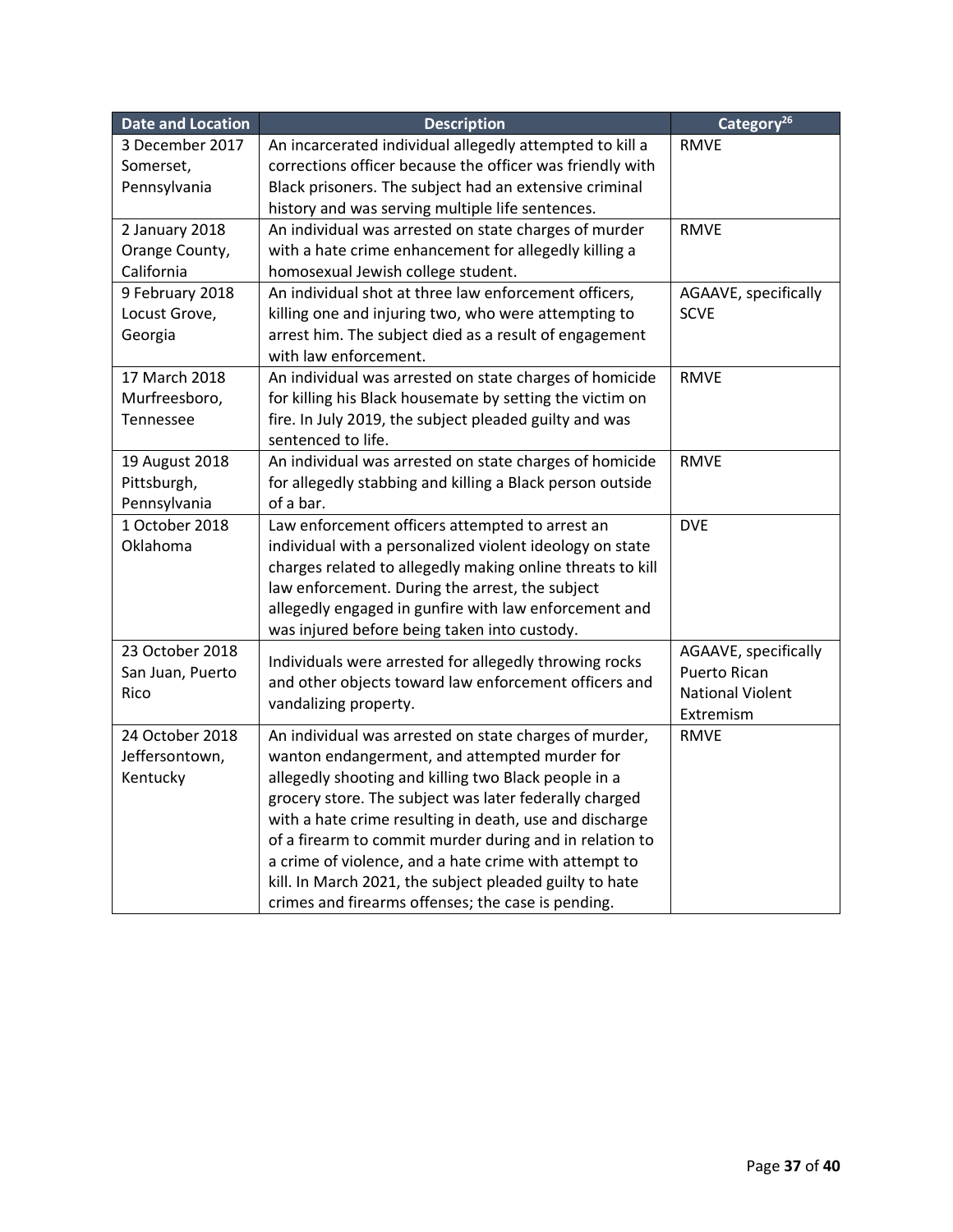| <b>Date and Location</b> | <b>Description</b>                                            | Category <sup>26</sup> |
|--------------------------|---------------------------------------------------------------|------------------------|
| 27 October 2018          | An individual was arrested and federally charged with         | <b>RMVE</b>            |
| Pittsburgh,              | obstruction of exercise of free religious beliefs resulting   |                        |
| Pennsylvania             | in death, use of a firearm to commit murder during and        |                        |
|                          | in relation to a crime of violence, obstruction of free       |                        |
|                          | exercise of religious beliefs resulting in bodily injury to a |                        |
|                          | public safety officer, and use and discharge of a firearm     |                        |
|                          | during and in relation to a crime of violence for             |                        |
|                          | allegedly shooting and killing multiple people at a           |                        |
|                          | synagogue during a religious service. In January 2019,        |                        |
|                          | the subject was charged with additional hate crimes and       |                        |
|                          | firearms offenses. In total, 11 people were killed, and at    |                        |
|                          | least six others were injured. The case is pending.           |                        |
| 26 October 2018          | An individual with a personalized violent ideology was        | <b>DVE</b>             |
| Plantation, Florida      | arrested and federally charged with use of weapons of         |                        |
|                          | mass destruction; transport or receive, in interstate or      |                        |
|                          | foreign commerce any explosive with the knowledge or          |                        |
|                          | intent that it will be used to kill, injure, or intimidate;   |                        |
|                          | transmit in interstate or foreign commerce any                |                        |
|                          | communication containing any threat to injure;                |                        |
|                          | knowingly deposits for mailing or delivery, or knowingly      |                        |
|                          | causes to be delivered by mail, anything declared non-        |                        |
|                          | mailable, with intent to kill or injure; uses/carries an      |                        |
|                          | explosive to commit or during the commission of any           |                        |
|                          | felony, for mailing possible improvised explosive devices     |                        |
|                          | to US representatives, former US government officials,        |                        |
|                          | private citizens, and national media figures. In March        |                        |
|                          | 2019, the subject pleaded guilty, and in August 2019,         |                        |
|                          | was sentenced to 20 years.                                    |                        |
| 10 December              | Two individuals were arrested and federally charged for       | AGAAVE, specifically   |
| 2018                     | their involvement in planning terrorist attacks against a     | <b>AVE</b>             |
| Toledo, Ohio             | local bar and an interstate pipeline. The subjects            |                        |
|                          | pleaded guilty and in November and December 2019,             |                        |
|                          | they were sentenced to 15 years and 6 years,                  |                        |
|                          | respectively.                                                 |                        |
| 18 January 2019          | Three individuals were arrested on state charge for           | <b>RMVE</b>            |
| Islamberg, New           | plotting to attack Muslim residents of Islamberg, New         |                        |
| York                     | York. In June 2019, one subject pleaded guilty to             |                        |
|                          | attempted illegal possession of a weapon, and in              |                        |
|                          | September 2019, was sentenced to seven years. In June         |                        |
|                          | 2019, the other two subjects pleaded guilty to                |                        |
|                          | conspiracy in support of terrorism, and in August 2019,       |                        |
|                          | were sentenced to four to 12 years.                           |                        |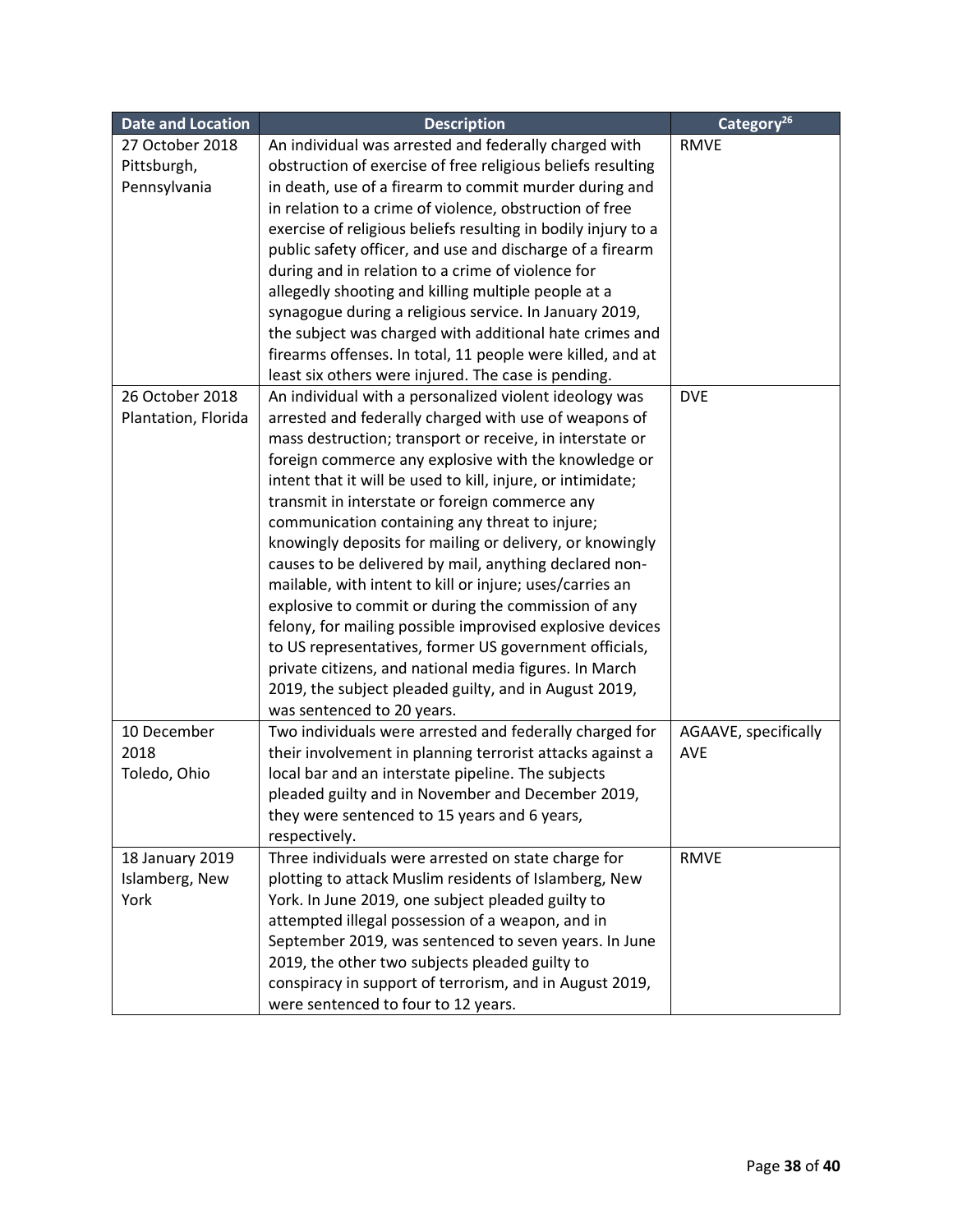| <b>Date and Location</b> | <b>Description</b>                                         | Category <sup>26</sup> |
|--------------------------|------------------------------------------------------------|------------------------|
| 15 February 2019         | An individual was arrested and federally charged with      | <b>RMVE</b>            |
| Silver Spring,           | unlawful possession of unregistered firearm silencers,     |                        |
| Maryland                 | unlawful possession of a firearm, and possession of a      |                        |
|                          | controlled substance. In October 2019, the subject         |                        |
|                          | pleaded guilty, and in January 2020, was sentenced to      |                        |
|                          | 160 months.                                                |                        |
| 25 March 2019            | Two individuals were arrested and federally charged        | <b>RMVE</b>            |
| and 4 April 2019         | with making a material false statement to the FBI in       |                        |
| New York and             | connection with their alleged plot to attack a mosque or   |                        |
| Missouri                 | synagogue. In July 2019, one subject pleaded guilty and    |                        |
|                          | was sentenced to time served. In August 2019, the          |                        |
|                          | other subject pleaded guilty, and in December 2019 was     |                        |
|                          | sentenced to probation.                                    |                        |
| 24 April 2019            | An individual was arrested and federally charged with      | AGAAVE, specifically   |
| San Diego,               | malicious destruction of a building by means of fire for   | <b>AVE</b>             |
| California               | driving a vehicle into a building occupied by a cleared    |                        |
|                          | defense contractor and then setting the vehicle on fire.   |                        |
|                          | In June 2019, the subject pleaded guilty, and in           |                        |
|                          | November 2019, was sentenced to seven years. The           |                        |
|                          | subject was also ordered to pay \$93,633 to the victim.    |                        |
| 27 April 2019            | An individual was arrested on state charges of murder      | <b>RMVE</b>            |
| Poway, California        | and attempted murder for allegedly conducting a            |                        |
|                          | shooting at a synagogue, killing one person and injuring   |                        |
|                          | three others. The subject was later federally charged      |                        |
|                          | with obstruction of free exercise of religious beliefs     |                        |
|                          | resulting in death and bodily injury, involving attempt to |                        |
|                          | kill, use of a deadly weapon; hate crime acts, and         |                        |
|                          | damage to real religious property involved the use of a    |                        |
|                          | dangerous weapon or fire.                                  |                        |
| 6 June 2019              | An individual was arrested on state charges of making      | <b>RMVE</b>            |
| Brownsville, Texas       | terroristic threats on social media toward a synagogue,    |                        |
|                          | mosque, and a federal building. The subject was later      |                        |
|                          | federally charged with making a threat with explosive      |                        |
|                          | materials and false information and hoaxes. In August      |                        |
|                          | 2020, the subject pleaded guilty, and in November          |                        |
|                          | 2020, was sentenced to two years.                          |                        |
| 17 June 2019             | An individual shot at people and buildings, including a    | <b>AGAAVE</b>          |
| Dallas, Texas            | US Federal Courthouse. The subject died as a result of     |                        |
|                          | engagement with armed security officers.                   |                        |
| 18 June 2019             | An individual was arrested for allegedly planning to       | <b>RMVE</b>            |
| Jacksonville,            | conduct a mass shooting targeting synagogues.              |                        |
| North Carolina           |                                                            |                        |